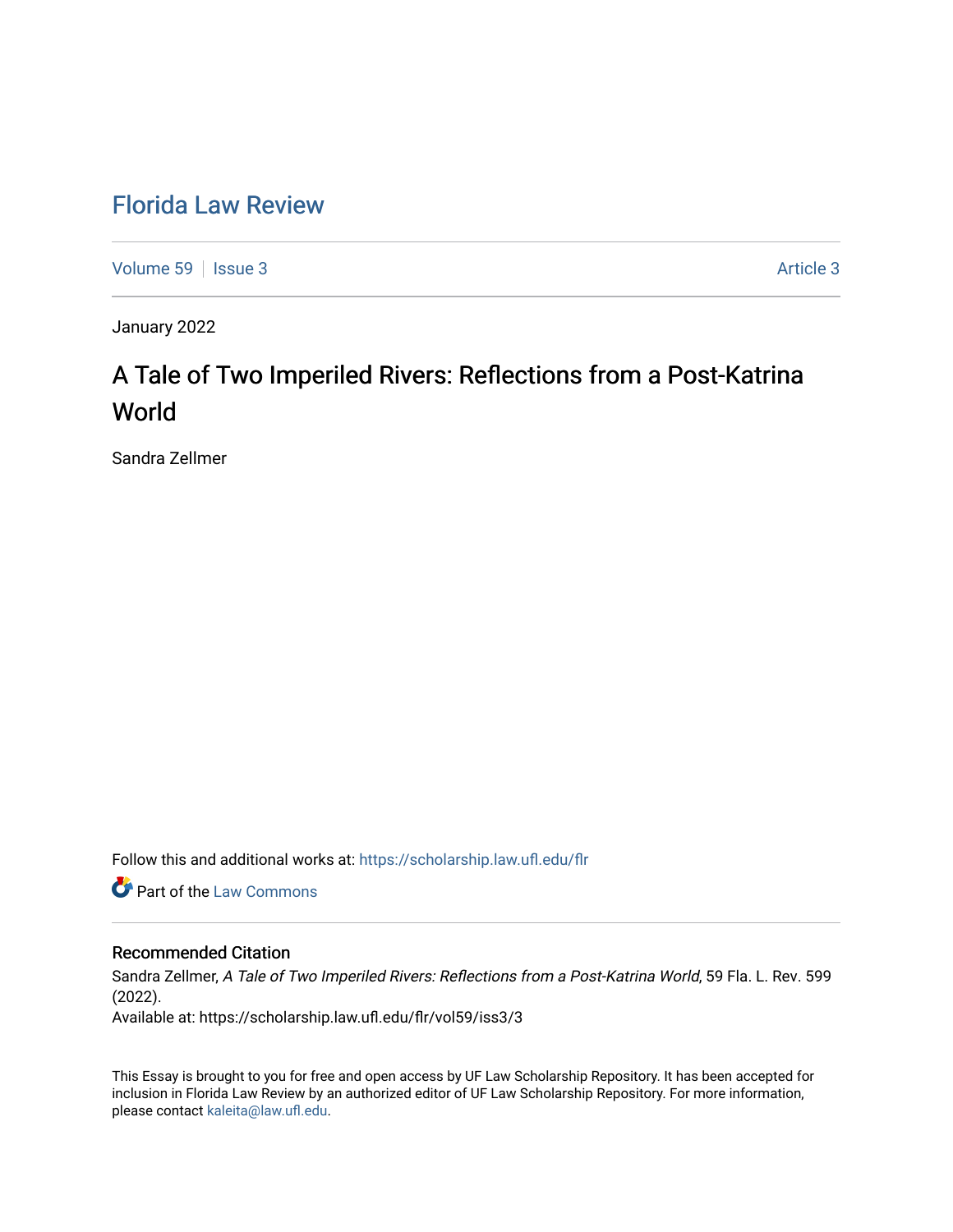# **ESSAY**

# **A TALE OF TWO IMPERILED RIVERS: REFLECTIONS FROM A** POST-KATRINA WORLD

# *Sandra Zellmer\**

# *Let the river run; let all the dreamers* wake the nation<sup>1</sup>

| П. |                                                                                                                                                    |
|----|----------------------------------------------------------------------------------------------------------------------------------------------------|
|    | $III.$ STASIS, ISOLATION, AND COLLAPSE $\ldots \ldots \ldots \ldots \ldots \ldots \ldots 611$                                                      |
|    | $IV.$ TIPPING POINTS $\ldots \ldots \ldots \ldots \ldots \ldots \ldots \ldots \ldots \ldots \ldots \ldots 622$                                     |
|    | V. ADAPTATION AND RESILIENCE: AN INTERIOR RIVERS<br>$E$ COSYSTEM ACT $\ldots$ $\ldots$ $\ldots$ $\ldots$ $\ldots$ $\ldots$ $\ldots$ $\ldots$ . 625 |
|    |                                                                                                                                                    |

### I. INTRODUCTION

Last year, hundreds of thousands of residents of the lower Mississippi River basin were forced to flee Hurricane Katrina.<sup>2</sup> Having scattered like leaves before the gale-force winds that pounded the Gulf Coast, many are

<sup>\*</sup> Professor and Hevelone Research Chair, University of Nebraska College of Law. I am grateful to the University of Florida Levin College of Law, and especially to Professors Alyson Flournoy and Christine Klein, for inviting me to speak at the 12th Annual Public Interest Environmental Conference, *In Fairness to Future Generations.* Conference topics, which ranged from literature to law to children's interactions with the environment, were organized around the central themes of intergenerational equity and conservation of resources for the future. I was charged with setting the stage for a series of panel discussions on sustainable river management. This Essay builds on that presentation. I am also indebted to Professor Klein for her insightful comments and to Kate Saunders for her research assistance.

<sup>1.</sup> CARLY SIMON, *Let the River Run, on* WORKING GIRL: ORIGINAL SOUNDTRACK ALBUM (Arista Records 1989).

<sup>2.</sup> Kevin McCoy, *Fraud Mounts in Katrina Aid Program,* USA TODAY, Feb. 13, 2006, at 1A, *available at* 2006 WLNR 2475731.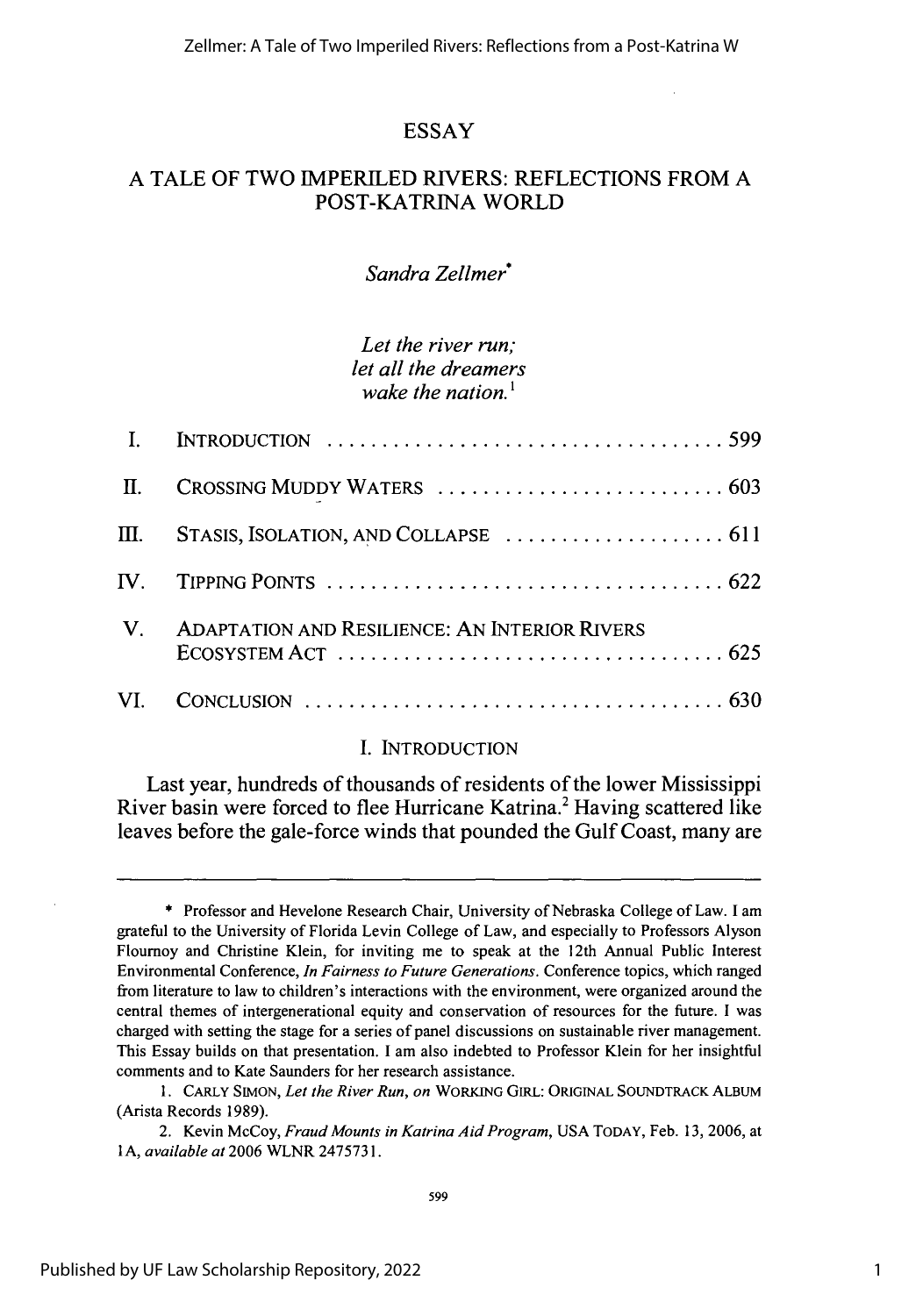still displaced **by** the wreckage caused **by** storm surges and floodwaters.<sup>3</sup> Those who have returned continue to experience the adverse effects of a shattered infrastructure as they attempt to rebuild their homes and their lives. The environmental calamity is profound: drinking water sources polluted **by** destroyed septic systems and leaking storage tanks; contaminated sediments from the bayous to the residents' backyards; decimated marshes and ovster beds—in short, an ecology turned inside out. 4

Hurricanes are a natural phenomenon in this region. **Why** were the Gulf Coast communities so vulnerable? The answer to this question is frustratingly elusive. One might understandably believe that, as a developed nation, the United States has the most sophisticated technologies at its fingertips and first-rate environmental laws to ensure appropriate implementation through open public processes. Yet in actuality, there were serious failures at every level of government.

One year after Hurricane Katrina, the **U.S.** Army Corps of Engineers responded to a congressional request for an accounting with a report admitting culpability for much of the devastation of New Orleans.<sup>5</sup> Its structural defenses failed not because Congress had authorized only moderate Category-3 protection, which in turn let floodwaters overflow the city's levees, but because the levees and floodwalls simply collapsed.<sup>6</sup> The report revealed a multitude of design errors.<sup>7</sup> The network of federal and local structures was a haphazard "system in name only,"<sup>8</sup> where floodwalls and levees of varying heights used mismatched materials that

600

<sup>3.</sup> Spencer S. Hsu, *FEMA Extends Housing Aid to Those Displaced by Storms: Assistance Will Continue Through at Least August,* Hous. CHRON., Jan. 20, 2007, at Al 1, *available at* 2007 WLNR 1180675.

*<sup>4.</sup> See* Norman **A.** Dupont, *New Orleans After Katrina: A Superfund Site?,* 20 NAT. RESOURCES & ENV'T. 38, 41-42 (2006) (exploring the use of a Superfund designation to clean up New Orleans); Beth Daley, *La. EcologicalHarm Called Unprecedented,* BOSTONGLOBE, Sept. 30, 2005, at **Al,** *available at* 2005 WLNR 15425207; U.S. EPA, Response to **2005** Hurricanes: Test Results, http://www.epa.gov/katrina/testresults/index.html (last visited Feb. 17,2007) (summarizing results of sediment and water quality sampling).

<sup>5.</sup> Editorial, *Katrina 's Unlearned Lessons; A Government Agency Admits Error, and Congress Wants to Reward It,* WASH. POST, June 7,2006, at **A22** [hereinafter *Katrina* **"s** *Unlearned Lessons].* The nine-volume, 6000-page report, costing nearly \$20 million, was made available to some lawmakers on June 1, 2006, and was delivered to Congress on July 10, 2006. *Gulf Coast* Hurricane Disaster; GAO Reports Massive FEMA Aid Fraud; Other Developments, FACTS ON FILE WORLD NEWS DIG., June 15, 2006, at 470C1; News Release, U.S. Army Corps of Eng'rs, Army Forwards Preliminary Technical Report on Louisiana Coastal Protection and Restoration to Congress (July 10, 2006), http://www.hq.usace.army.mil/cepa/releases/lacpr.htm.

*<sup>6.</sup> Katrina 's Unlearned Lessons, supra* note 5.

*<sup>7.</sup> Id.*

*<sup>8.</sup>* Id.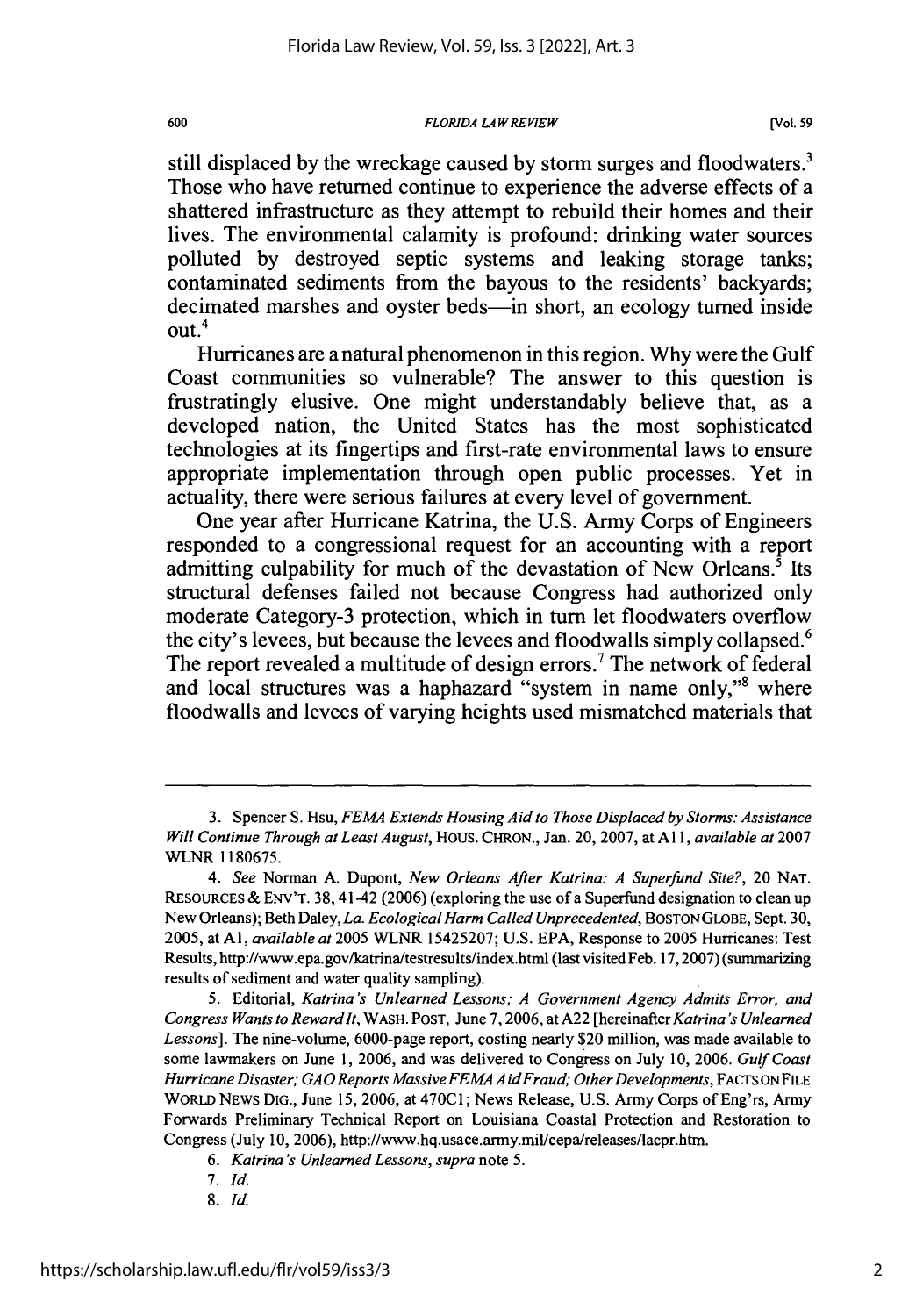*REFLECTIONS FROM A POST-KA TRINA WORLD*

601

did not properly interface.9 Construction engineers failed to account for the gradual sinking of native soils, leaving the levees vulnerable to floodwaters.'° For their part, the local levee districts failed to ensure that necessary repairs on levees and floodgates were completed or that pumps would continue functioning during a catastrophic storm event. **"** Instead of fanning the flames of reform, the Corps' report prompted Louisiana's senators and their congressional allies to appropriate tens of billions of dollars for the construction of more and higher levees and to seek exemptions from federal environmental requirements.<sup>12</sup>

This response is all too typical. The management mission of the Corps does not reflect a cohesive national water policy; rather, it arises from the piecemeal, pork-barrel conglomeration of multiple-use statutes.<sup>13</sup> The vacuum created by the lack of a coherent federal management vision allows and even encourages federal, state, and local actors to scramble for money and power while avoiding responsibility and shifting blame. If we look beyond the Gulf, the catastrophic consequences of the lack of a cohesive federal policy can be seen throughout the nation. Due to dredging and channeling for flood control and commercial navigation, much of the

*11. See* Carrns, *supra* note 9.

2007]

12. *See* Mark Schleifstein, *Corps Report Ignores Call for Specifics; Details of Category 5 Protections Left Out,* TIMES-PICAYUNE (New Orleans), July 1,2006, at 1, *available at* 2006 WLNR 11442605; *Katrina 's Unlearned Lessons, supra* note 5; KEITH **BEA,** EMERGENCY **SUPPLEMENTAL** APPROPRIATIONS FOR HURRICANE KATRINA RELIEF (2006), *available at* http://www.fpc.state.gov/documents/organization/71874.pdf(detailing congressional appropriations for Katrina recovery); *See also* American Bar Ass'n, Letter to Stephen L. Johnson re: Legislation Creating Exemptions to Environmental Laws and Regulations, p.5, Nov. 21, 2005, *available at* http://www.abanet.org/environ/katrina/Whitepaper.pdf (opposing waivers proposed in various Senate Bills introduced by Lousiana Senators Vitter and Landrieu and others). Although these bills did not pass, several exemptions were granted by adminstrative action. *See, e.g.,* Department of Homeland Security, National Environmental Policy Act Alternative Critical Physical Infrastructure Arrangements in New Orleans LA, 71 Fed. Reg. 14712 (Mar. 23, 2006) (adopting alternative procedures to avoid full compliance with the National Environmental Policy Act for reconstruction grants); U.S. EPA, Letter to Governors of Florida, Louisiana, Alabama, and Mississippi, Emergency Fuel Waiver, Aug. 30,2005 ( allowing refiners, distributors, and outlets to supply diesel fuel and gasoline without complying with Clean Air Act requirements on a temporary basis), *available at* http://www.epa.gov/region6/6xa/pdf/fuel waiver slj tif.pdf; *infra* note 186 (describing controversy over waiver of landfill requirements).

*13. See infra* Part III (detailing federal laws that govern the Corps' activities).

<sup>9.</sup> Ann Carrns, *Holes in the Dike: Long Before Flood, New Orleans System was Prime for Leaks,* WALL **ST.** J., Nov. 25, 2005, at **Al.**

<sup>10.</sup> INDEPENDENT LEVEE INVESTIGATION TEAM FINAL REPORT, INVESTIGATION OF THE PERFORMANCE OF THE NEW ORLEANS FLOOD PROTECTION SYSTEMS IN HURRICANE KATRINA ON AUGUST 29, 2005, at 15-5 (2006), *available at* http://www.ce.berkeley.edu/-neworleans/; Robert Sanders, *UC Berkeley-Led Levee Investigation Team Releases Final Report at Public Meeting in New Orleans,* May 24, 2006, http://www.berkeley.edu/news/media/releases/2006/05/ 24\_leveereport.shtml.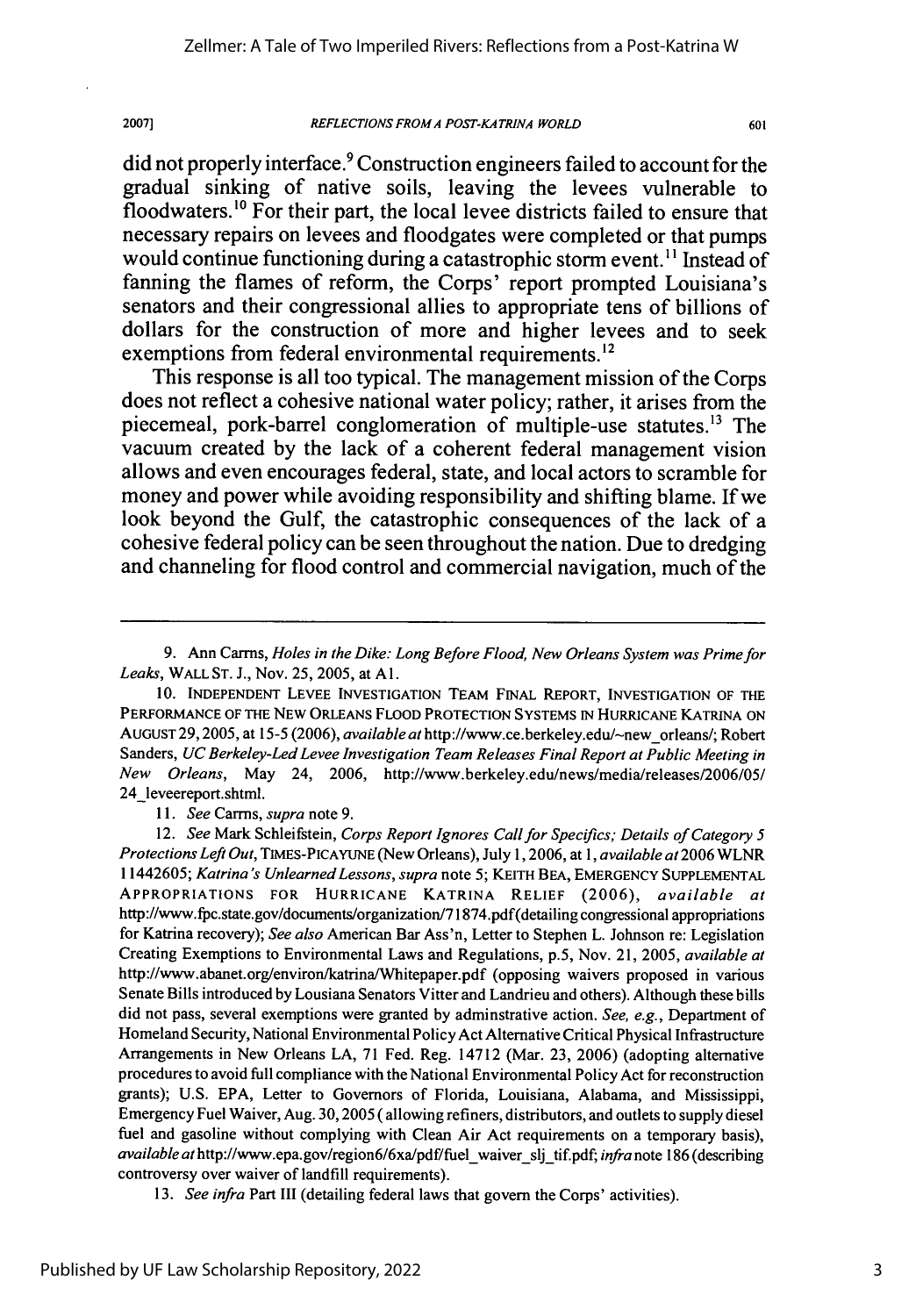Missouri River, for example, is now "a dead snake, rigid, unable to move, constricted by the levees along its banks."<sup>14</sup>

In other works, I have proposed the development of a federal preservation strategy for the interjurisdictional waters of the Missouri River.<sup>15</sup> This essay integrates the Mississippi River, as it makes its 2,300mile journey from northern Minnesota to its delta in southern Louisiana. Just as common problems face the Missouri and Mississippi Rivers, there may just as well be common solutions. In fact, any lasting solution that secures sustainability and intergenerational equity likely *requires* a largescale, basin-wide strategy—a federal Interior Rivers Ecosystem Act that governs the management of the Missouri-Mississippi River system.

This statute must be comprehensive in two senses. First, it must recognize and reflect the close linkage between ecosystem integrity and human well-being.<sup>16</sup> Second, it must be a true organic act that establishes an adaptive, holistic federal strategy for these two intertwined, interjurisdictional rivers.<sup>17</sup> More specifically, the Act should provide clear parameters for the management activities of the Corps of Engineers. The Corps is the nation's oldest water-resources agency and one of the largest federal land-management agencies;<sup>18</sup> yet unlike the National Forest Service,<sup>19</sup> the National Park Service,<sup>20</sup> the U.S. Fish and Wildlife Service,<sup>2</sup> the Bureau of Reclamation,<sup>22</sup> and the Bureau of Land Management,<sup>23</sup> the Corps lacks an organic act to cabin its discretion.

There are two significant impediments to a comprehensive federal Interior Rivers Ecosystem Act. One is the Corps' love for the "rational" sciences of engineering and economics, particularly cost-benefit analysis  $(CBA)$ <sup>24</sup>. The other impediment is federalism. Congress, the state legislatures, the federal agencies, and the courts hide behind both as a means of evading responsibility for protecting and conserving the integrity

18. *See* BABBITT, *supra* note 14, at 46; Corps of Engineers Overview, http://www.lre.usace.army.mil/planning/overview.html (last visited Feb. 17, 2007).

19. National Forest Management Act of 1976, 16 U.S.C. §§ 1600-1614 (2000).

20. National Park Service Organic Act, 16 U.S.C. § 1 (2000).

21. National Wildlife Refuge System Administration Act of 1966, 16 U.S.C. §§ 668dd-668ee (2000).

22. Reclamation Act (National Irrigation Act of 1902), 43 U.S.C. §§ 371-498 (2000).

23. Federal Land Policy and Management Act of 1976 (Bureau of Land Management Organic Act), 43 U.S.C. §§ 1701-1785 (2000).

24. A. Dan Tarlock, *A First Look at a Modern Legal Regime for a "Post-Modern " United States Army Corps of Engineers,* 52 U. KAN. L. REv. 1285, 1285-86 (2004).

<sup>14.</sup> BRUCE BABBITT, **CITIES** IN THE WILDERNESS 52 (2005).

<sup>15.</sup> Sandra B. Zellmer, *A New Corps of Discovery for Missouri River Management,* 83 NEB. L. REV. 305, 337-47 (2004).

<sup>16.</sup> *See* Robert Costanza & Michael Mageau, *What is a Healthy Ecosystem?,* 33 AQUATIC ECOLOGY 105, 105 (1999).

*<sup>17.</sup> See infra* Part V (describing an organic act for the Interior Rivers Ecosystem).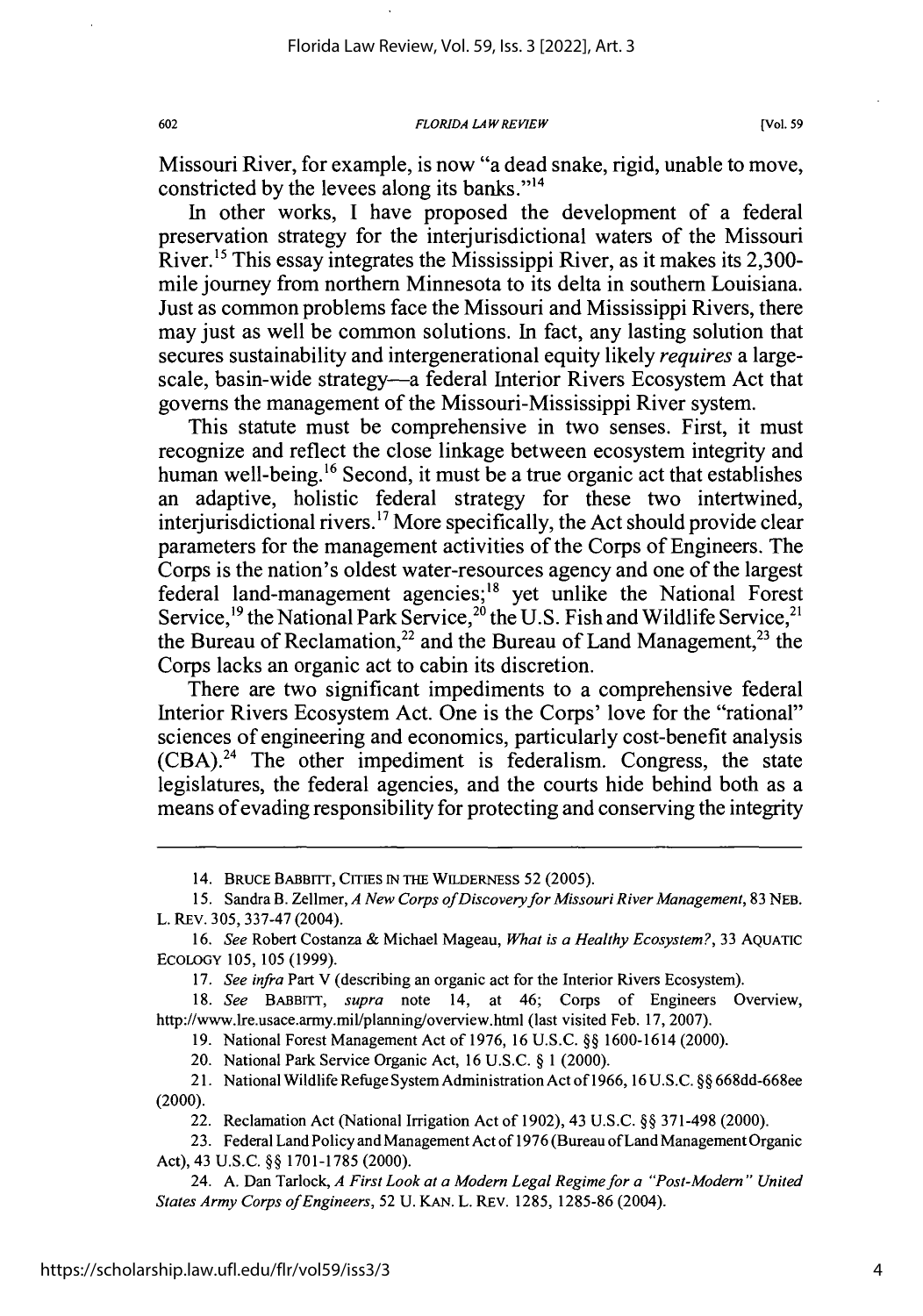603

of the nation's water and water-dependent resources. The result has been degraded waterways, disastrous flood events, a crumbling national infrastructure, and potentially irreversible losses of biological diversity and ecological resilience.25

Sustainable transboundary management measures are feasible in spite of these obstacles. A nuanced application of CBA can play a role in resilient, equitable decisionmaking when employed as a supplemental, rather than predominant, decisionmaking factor. And a dynamic view of federalism-a pragmatic, interactive strategy of governance with clear lines of authority and incentives for cooperation and innovation among and between federal, state, local, and tribal entities-should encourage, rather than obstruct, more coherent leadership in conservation policy. Moreover, there is precedent for adopting a comprehensive strategy for a major interjurisdictional river system, as legislation and interstate compacts have embraced such strategies in other basins.<sup>26</sup>

This Essay begins in Part II with a snapshot of the historical events and physical characteristics that shaped the Missouri and Mississippi River basin communities. Part III then explores the existing management matrix of federal laws governing the Corps of Engineers' activities in these basins. Part IV demonstrates how CBA and federalism have obstructed integrated, sustainable management strategies. This Essay concludes in Part V with an assessment of how these obstructions can be overcome in a post-Katrina world and with suggestions for an Interior Rivers Ecosystem Act.

### II. CROSSING MUDDY WATERS

The Missouri and the Mississippi Rivers lie at the very heart of our nation, and they are connected in more ways than might initially meet the eye. Together, they form the largest river system in North America,  $27$  and they drain more than forty percent of the land base of the continental United States.28 The Missouri is the longest tributary of the Mississippi, supplying vast quantities of fresh water from the Rocky Mountains and the Great Plains.29 The two rivers support an abundance of endemic fish and wildlife species and form the primary flyway for millions of migratory

<sup>25.</sup> *BABBrl, supra* note 14, at 115, 128-31; Gerald E. Galloway, *Perspectives on a National Water Policy,* WATER **RESOURCES UPDATE,** Nov. 2003, at 6, 8.

<sup>26.</sup> *See infra* notes 217-20 and accompanying text.

<sup>27.</sup> *See* American Rivers, River Facts, http://www.americanrivers.org/site/ PageServer?pagename=AR7\_RiverFacts (last visited Feb. 17, 2007).

<sup>28.</sup> *See* U.S. Army Corps of Eng'rs, The Mississippi River and Tributaries Project, http://www.mvn.usace.army.mil/pao/bro/misstrib.htm (last visited Feb 17, 2007).

<sup>29.</sup> *See* Zellmer, *supra* note **15,** at **311.**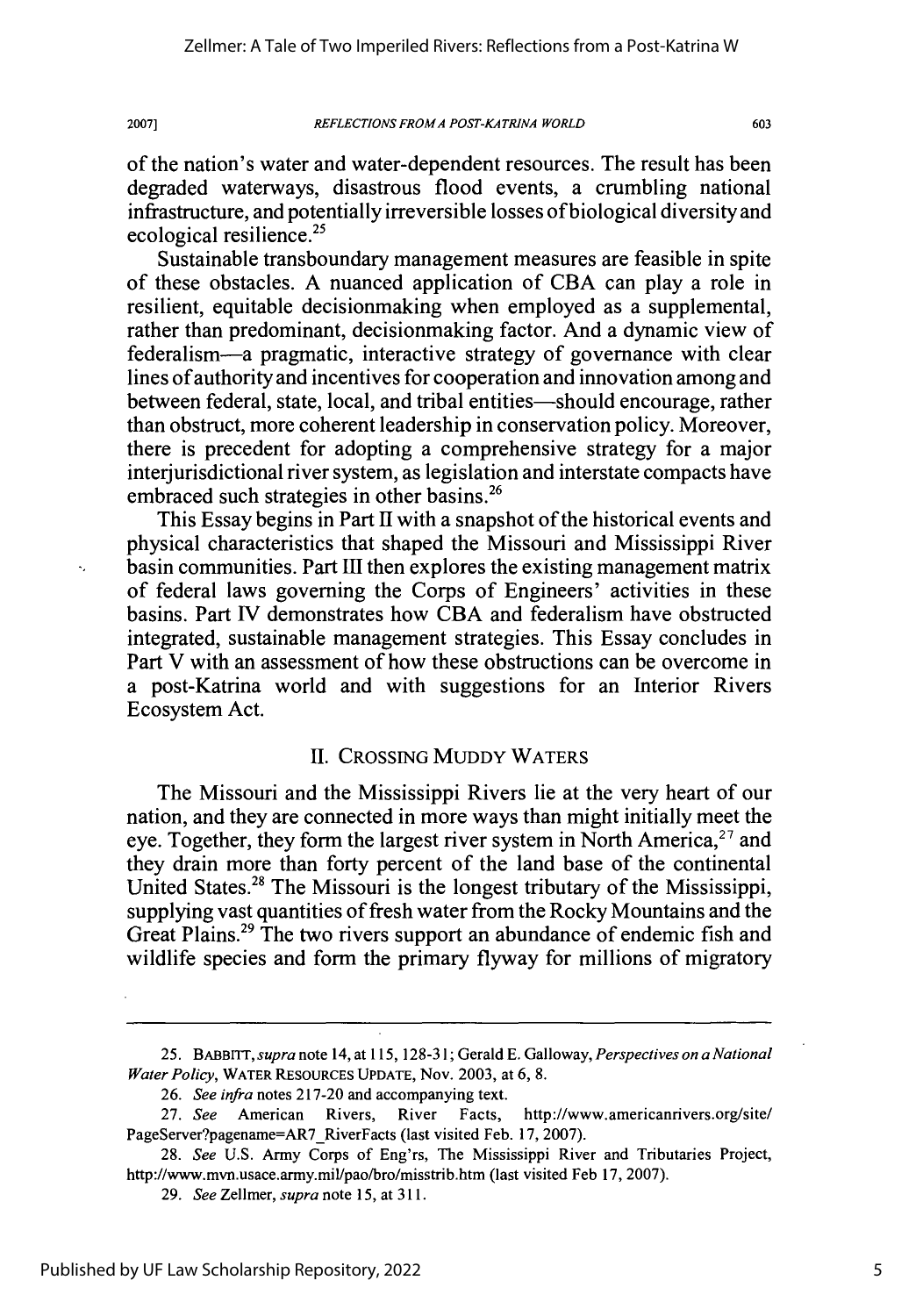birds.<sup>30</sup> These two rivers can also claim the dubious distinction of being the most heavily altered river systems in the country, requiring immediate rescue efforts and continuing life support. $31$ 

Common themes of navigation and westward expansion flow through both river systems. Management of the rivers has been indelibly marked by the dream of a lucrative navigational corridor<sup>32</sup> and the desire to hold back the flood waters to protect extravagant development in the floodplains. $33$ 

The rich history of the Mississippi River is interwoven with that of the Missouri River.34 Anyone familiar with *The Adventures of Huckleberry Finn*<sup>35</sup> appreciates the Mississippi's role in the life of nineteenth-century America. Yet the Mississippi's significance to the nation's culture and aspirations extends back much further in time.

French explorers René-Robert de La Salle and Father Louis Hennepin traversed the upper Mississippi in the late-seventeenth century.<sup>36</sup> Hennepin located and named the Falls of St. Anthony, where Minneapolis is now

30. *See id.* at 320-21; Mississippi National River and Recreation Area, Mississippi River Facts, http://www.nps.gov/archive/miss/features/factoids (last visited Feb. 17, 2007).

*31. See* American Rivers, River Facts, *supra* note 27; National Park Service, River and Water Facts, http://www.rivers.gov/waterfacts.html (last visited Feb. 17, 2007).

32. *See* DESOTO NAT'L WILDLIFE REFUGE, U.S. FISH & WILDLIFE SERV., FINAL COMPREHENSIVE CONSERVATION PLAN 22 (2001), *available at* http://www.fws.gov/midwest/ planning/desoto/desotoccp%20ch3.pdf; MISS. VALLEY DIv., U.S. ARMY CORPS OF ENG'RS, MISSISSIPPI RIVER NAVIGATION: HISTORY (1985), *available at* http://www.mvn.usace.army.mil/ pao/history/MISSRNAV/.

33. *See* John A. Robb, *Economic and Environmental Challenges,* WATER RESOURCES UPDATE, Autumn 1994, at 17, 18.

34. On a personal note, my interest in these rivers arose at an early date. I grew up boating and camping on the Missouri River and learned to appreciate the power, beauty, and ephemeral nature of its current and its sandbars, snags, and banks. My affiliation with the Mississippi River also stems from early roots. My family often traveled to various campsites in Minnesota to fish the streams and lakes in and around the Mississippi's headwaters at Lake Itasca. My parents honeymooned at Lake Itasca fifty-five years ago, and in my office I keep a framed photograph of my mother, age eighteen, stepping on stones placed across the tiny stream that eventually forms the "Mighty Mississippi." Years later, as a visiting professor at Tulane Law School, I lived in the uptown area of New Orleans, where I bicycled on the levee near Audubon Park and satiated myself on seafood delivered by shrimpers and oystermen from the Gulf. These two rivers have been a constant source of wonder and wildness throughout my life, just as they have been a powerful influence in the lives of generations of people in this country.

35. MARK TWAIN, THE ADVENTURES OF HUCKLEBERRY FINN (Grosset & Duniap, Inc. 1963) (1884). For an account of Twain's experiences as a "cub" riverboat pilot before the Civil War and his subsequent dismay upon traveling the river years later, see MARK TWAIN, LIFE ON THE MISSISSipPI 44-53, 486-96 (1883). While traveling from St. Louis to New Orleans, Twain found all the markings of "greed, gullibility, tragedy, and bad architecture." MERRIAM-WEBSTER'S ENCYCLOPEDIA OF LrrERATURE 681 (Merriam-Webster, Inc. 1995).

**.** *36. See* James Sullivan, *Destinedfor Mystery; LaSalle Not Aboard When Griffon Sailed into Storm-and History,* S. BEND TRIB., Apr. 10, 2005, at F8.

604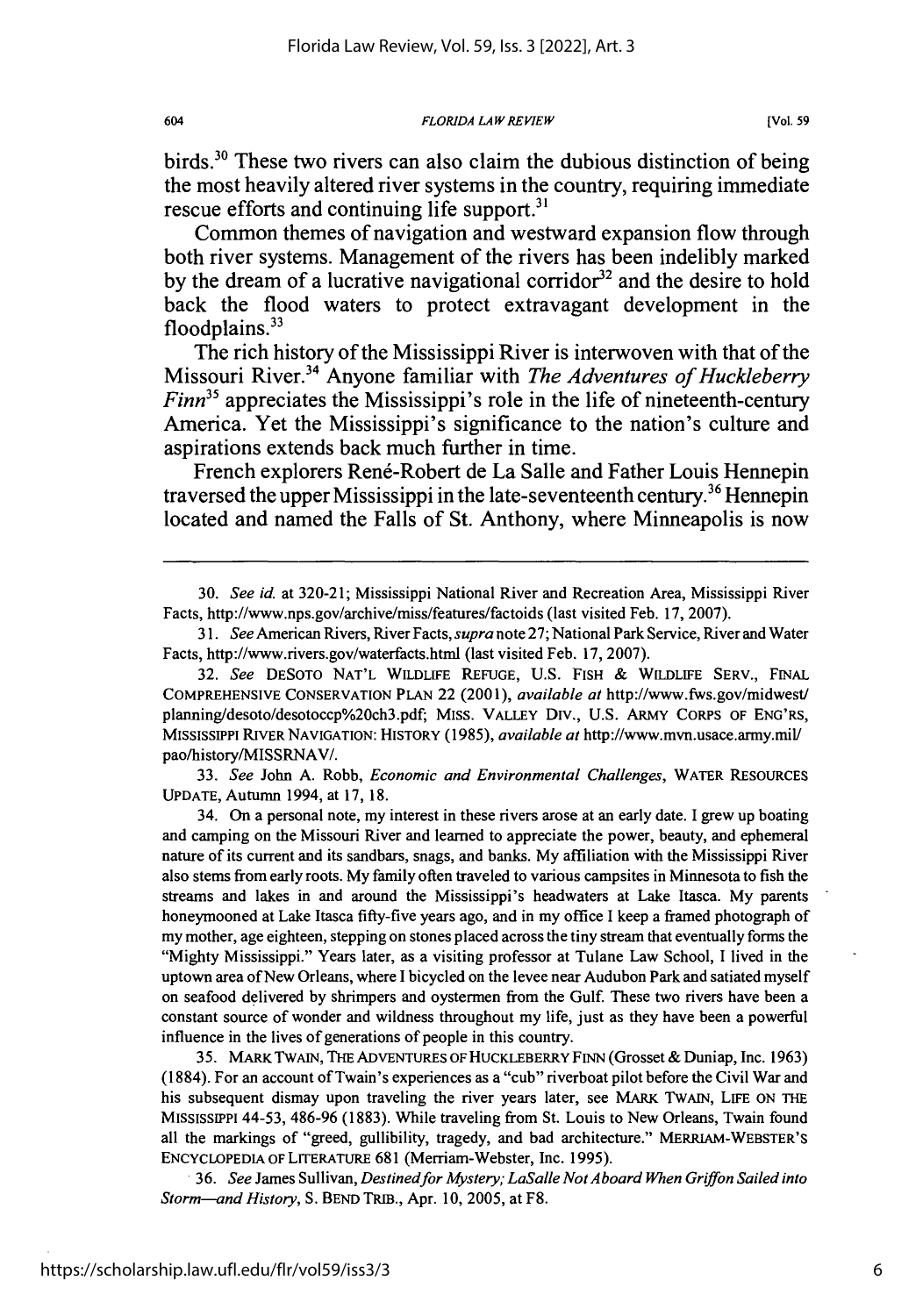*REFLECTIONS FROMA POST-KA TRINA WORLD*

605

located.<sup>37</sup> Although Hennepin boasted of being the first explorer to travel the length of the Mississippi, La Salle actually accomplished the task first.38 La Salle named the entire basin "Louisiana" in honor of King Louis XIV and claimed it for France in 1682.<sup>39</sup> These events had great significance for both the Mississippi and Missouri River basins. France's claim to the lands west of the Mississippi River and its hold on the Port of New Orleans—an essential port for international trade—eventually led to President Jefferson's Louisiana Purchase in 1803 and the exploration of the Missouri River by Captain Meriwether Lewis and Lieutenant William Clark in 1804.40

Lewis and Clark were sent up the Missouri River in hopes of discovering an all-water route to the Northwest that would tie the young nation together from east to west.<sup>41</sup> These dreams were dashed, however, when the expedition encountered the formidable Rocky Mountains and realized that an all-water route simply did not exist.<sup>42</sup> Although Jefferson's navigational aspirations were not fulfilled, the Corps of Discovery brought back a wealth of scientific information and made unparalleled zoological and botanical discoveries.43

Meanwhile, the Americans, much as the French had before them, exerted heroic efforts to tame the Mississippi River to serve the nation's navigational ends. The first steamboat to ply the waters of the Mississippi, the *New Orleans*, arrived in the city of New Orleans in 1812.<sup>44</sup> The Mississippi soon became the major artery for military supplies, oil, and grain.45 In the 1820s, at the direction of Congress, the Corps of Engineers

<sup>37.</sup> *Id.*

<sup>38.</sup> *See* Virtual Museum of New France: Louis Hennepin, http://www.civilization.ca/vmnf/ explor/henn-e2.html (last visited Feb. 17, 2007).

<sup>39.</sup> Texas State Library & Archives Commission, Texas Treasures-Robert Cavelier, Sieur de La Salle, http://www.tsl.state.tx.us/treasures/giants/lasalle/lasalle-0l.html (last visited Feb. 17, 2007). "No river has played a greater part in the development and expansion of America than the Mississippi." MIss. VALLEY Div., U.S. ARMY CORPS OF **ENG'RS,** *supra* note 32.

<sup>40.</sup> *See* Roger K. Ward, *The Louisiana Purchase,* 50 LA. B. **J.** 331, 332-34 (2003); Zellmer, *supra* note 15, at 310-11 (citing **STEPHEN** E. AMBROSE, **UNDAUNTED COURAGE** 101 (1996)).

<sup>41.</sup> Zellmer, *supra* note 15, at 310-12.

<sup>42.</sup> *Id.* at **311-12.**

<sup>43.</sup> *Id.* at 310-12. *See generally* DANIEL B. **BOTKIN,** BEYOND THE STONY MOUNTAINS: NATURE **IN THE AMERICAN** WEST FROM LEWIS **AND** CLARK TO TODAY (2004) (describing the Missouri River as seen by the Corps of Discovery from St. Louis to Three Forks).

<sup>44.</sup> Miss. VALLEY Div., U.S. ARMY CORPS OF **ENG'RS,** MISSISSIPPI RIVER NAVIGATION: **STEAMBOAT NAVIGATION** (1985), *available at* http://www.mvn.usace.army.mil/pao/history/ MISSRNAV/steamboat.asp [hereinafter STEAMBOAT **NAVIGATION].**

<sup>45.</sup> MISS. VALLEY Div., U.S. ARMY CORPS OF **ENG'RS,** MISSISSIPPI RIVER NAVIGATION: RIVER COMMERCE (1985), *available at* http://www.mvn.usace.army.mil/pao/history/MISSRNAV/ commerce.asp [hereinafter RIVER COMMERCE]. Today, the Port ofNew Orleans is the "number one port in the United States." *Id.*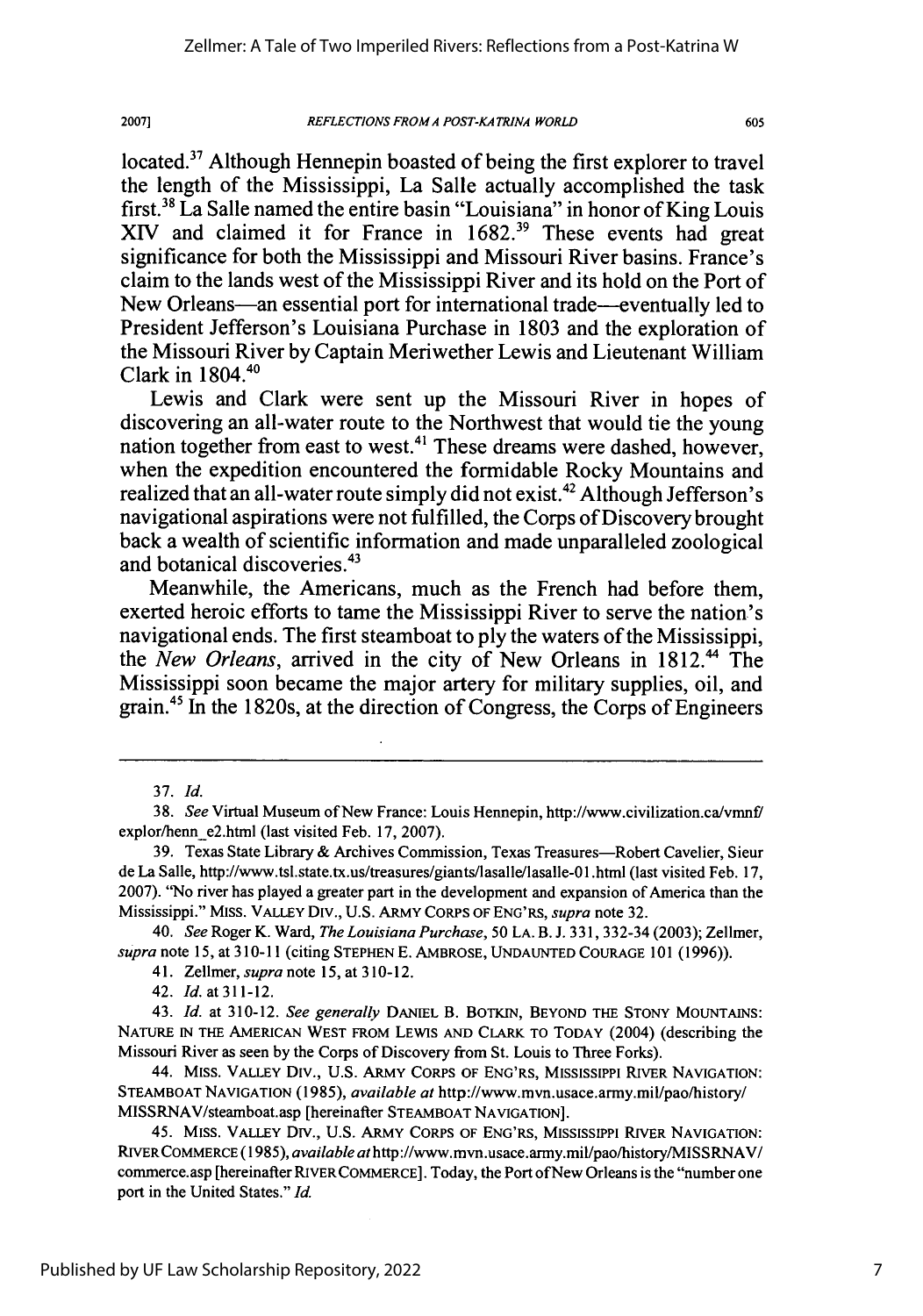conducted a thorough investigation of the navigational capabilities and physical characteristics of the Mississippi and Ohio Rivers. Legislation was subsequently passed requiring the "removal of snags and other obstructions from the channels of the rivers."46 In 1861, Captain A. A. Humphreys and Henry Abbott addressed both navigation and flood control in their now-famous "Report Upon the Physics and Hydraulics of the Mississippi River; Upon the Protection of the Alluvial Region Against Overflow; and Upon the Deepening of the Mouths."47 This report dictated the Corps' "levees-only policy" of navigation and flood control and continues to influence modern-day river management.<sup>48</sup>

By 1880, miles of levees had been constructed on the Mississippi River, and the Corps conducted dredging operations with a vengeance to keep the channel clear of sediment and debris.<sup>49</sup> Shortly after the Civil War, however, "competition from railroads had made steamboats passé."<sup>50</sup> By World War I, commercial use of the Mississippi's navigational systems came to a standstill.<sup>51</sup> Undeterred from the dream of promoting Mississippi River navigation, Congress authorized construction of a nine-foot-deep channel and multiple locks and dams.<sup>52</sup> These structures replaced the Mississippi's rapids and falls with a highly regulated "stairway of water" to allow greater commercial traffic.<sup> $53$ </sup> A resurgence in inland river transportation occurred during World War II as fuel and military vessels moved from inland ports to the Gulf.<sup>54</sup> Today, nearly 500 million tons of cargo move through Mississippi River ports in Louisiana and Mississippi annually.<sup>55</sup> To support these endeavors, the "delta below the City of New

48. *See* JOHN M. BARRY, RISING TIDE: THE GREAT MISSISSIPPI FLOOD OF 1927 **AND** How IT CHANGED AMERICA 90 (1997); FEDERAL PARTICIPATION, *supra* note 46.

50. MERRIAM-WEBSTER'S ENCYCLOPEDIA OF LITERATURE, *supra* note 35, at 681.

51. Michael C. Robinson, *Mobilizing the Waterways: The Mississippi River Navigation System, in* BUILDERS AND FIGHTERS: U.S. ARMY ENGINEERS IN WORLD WAR 11259, 262 (Bary W. Fowle ed., 1992), *available at* http://www.usace.army.mil/publications/eng-pamphlets/ep870-1 **-** 42/c-4-4.pdf.

52. FEDERAL PARTICIPATION, *supra* note 46.

53. U.S. Geological Survey, Upper Midwest Environmental Sciences Center, About the Upper Mississippi River System, http://www.umesc.usgs.gov/umescabout/about-umrs.html (last visited Feb. 17, 2007).

54. RIVER COMMERCE, *supra* note 45; *see* Robinson, *supra* note 51, at 265.

55. Press Release, Univ. of Del. Graduate Coll. of Marine Studies & Sea Grant Program, UD

<sup>46.</sup> Miss. VALLEY Div., U.S. ARMY CORPS OF ENG'RS, MISSISSIPPI RIVER NAVIGATION: FEDERAL PARTICIPATION IN WATERWAYS DEVELOPMENT (1985), *available at* http://www.mvn.usace.army.mil/PAO/history/MISSRNAV/federal.asp [hereinafter FEDERAL PARTICIPATION].

<sup>47.</sup> *Id.* This report was considered "a great step forward in the development of river engineering in the United States." *Id.*

<sup>49.</sup> *See* Diane M. Grassi, *Levees Not to Blame for Response Management Failures, AM.* CHRON., Sept. 7, 2005, http://www.americanchronicle.com/articles/ viewArticle.asp?articlelD= 2281.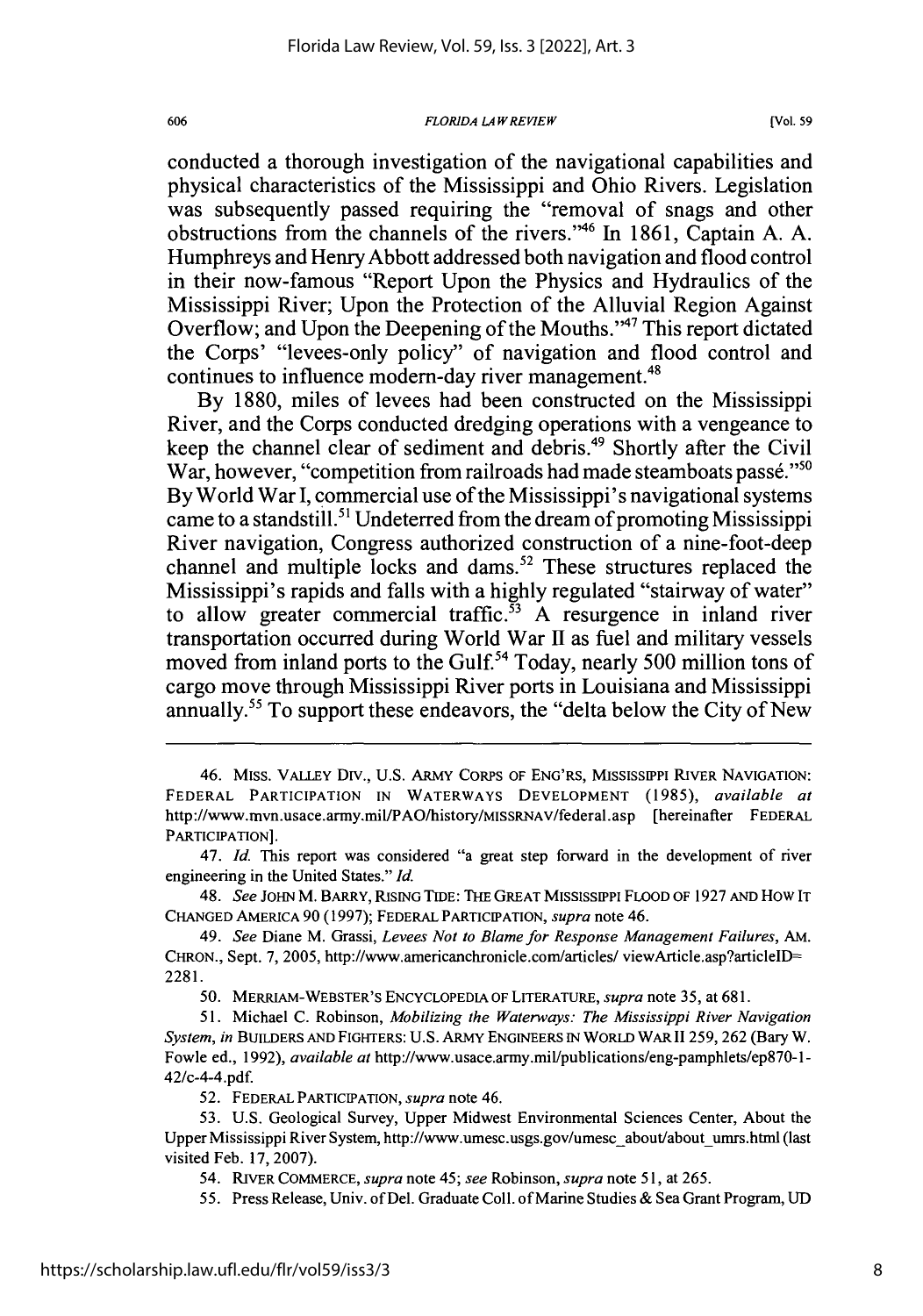Orleans alone is cut by more than a dozen commercial waterways... totaling more than 300 miles."<sup>56</sup> The Corps relies on levees to thwart the river's natural tendency to shift its flow and find a "more direct and less resistant course to the Gulf."<sup>57</sup>

In spite of equally extensive efforts to thwart nature's will, navigational aspirations for the Missouri River never materialized. The Missouri is notorious for its unpredictable channels, crumbling banks, and hidden snags that can sink a boat in the blink of an eye.<sup>58</sup> Today, only a handful of barge operators conduct business between St. Louis, Missouri and Sioux City, Iowa.59 They carry a miniscule amount of the grain exported from riparian states, and commentators have quipped that it would be cheaper for farmers to ship via Federal Express.<sup>6</sup>

Besides being an expensive and never-ending commitment, navigational enhancement and flood prevention are ecological disturbances for rivers like the Mississippi and the Missouri, both of which rely on periodic flooding to provide connectivity between channel and floodplain.<sup>61</sup> The natural hydrograph of the meandering, braided Missouri River is marked by spring and early summer rises from precipitation on the Plains and snowmelt in the Rockies, followed by a late summer decline in flow.<sup>62</sup> Prior to the mid-1950s, periodic and occasionally extreme flooding kept the connections between the main channel, its tributaries, and its

60. *See* id.

Marine Transportation Experts Analyze Hurricane Katrina's Effects on U.S. Shipping (Sept. 7, 2005), http://www.ocean.udel.edu/newscenter/HurricaneKatrina.html (citing NAVIGATION **DATA** CTR., U.S. ARMY CORPS OF ENG'RS, ANNUAL CARGO SUMMARY-SHORT TONS CARGO PER YEAR (2003)). Together, the Ports of New Orleans, South Louisiana, and Baton Rouge move between ten to fifteen percent of all U.S. waterborne cargo annually. *See id;* VANESSA CIESLAK, PORTS IN LOUISIANA: **NEW** ORLEANS, SOUTH LOUISIANA, AND **BATON** ROUGE 2 (2005), *available at* http://fpc.state.gov/documents/organization/57872.pdf.

<sup>56.</sup> Oliver Houck, *Can We Save New Orleans?,* 19 TUL. ENVTL. L.J. 1, 9 (2006); *see also* JOHN MCPHEE, THE CONTROL OF NATURE 36-37 (1989) (describing the development of the Mississippi River floodplains).

<sup>57.</sup> David Getches, *Water Wrongs: Why Can't We Get It Right the First Time?,* 34 ENVTL. L. 1, **8** (2004).

*<sup>58.</sup> See* BILL LAMBRECHT, BIG **MUDDY** BLUES: TRUE TALES **AND** TWISTED POLITICS ALONG LEWIS **AND** CLARK'S MISSOURI RIVER 64-67 (2005).

<sup>59.</sup> *See* Michael Grunwald, *WashedAway: Bush v. the Missouri River,* NEW REPUBLIC, Oct. 27, 2003, at 16, *17, available at* https://ssi.tnr.com/p/docsub.mhtml?i=20031027&s=grunwald 102703.

*<sup>61.</sup> See* John H. Davidson, *"'Sound'Science "on the Missouri River-HowIt ShouldInfluence Law and Policy* (Feb. 4, 2004), http://southdakota.sierraclub.org/livingriver/mripaper.htm; Mississippi River Basin **&** Gulf of Mexico Hypoxia Channelization, http://www.epa.gov/msbasin/subbasins/challenges/navigation.htm (last visited Feb. **17, 2007).**

**<sup>62.</sup>** *See* WATER SCI. **&** TECH. BD., **NAT'L** RESEARCH COUNCIL, THE **MISSOURI** RIVER ECOSYSTEM: EXPLORING THE PROSPECTS FOR RECOVERY 22, 56 (2002), *available at* http://books.nap.edu/catalog/10277.html.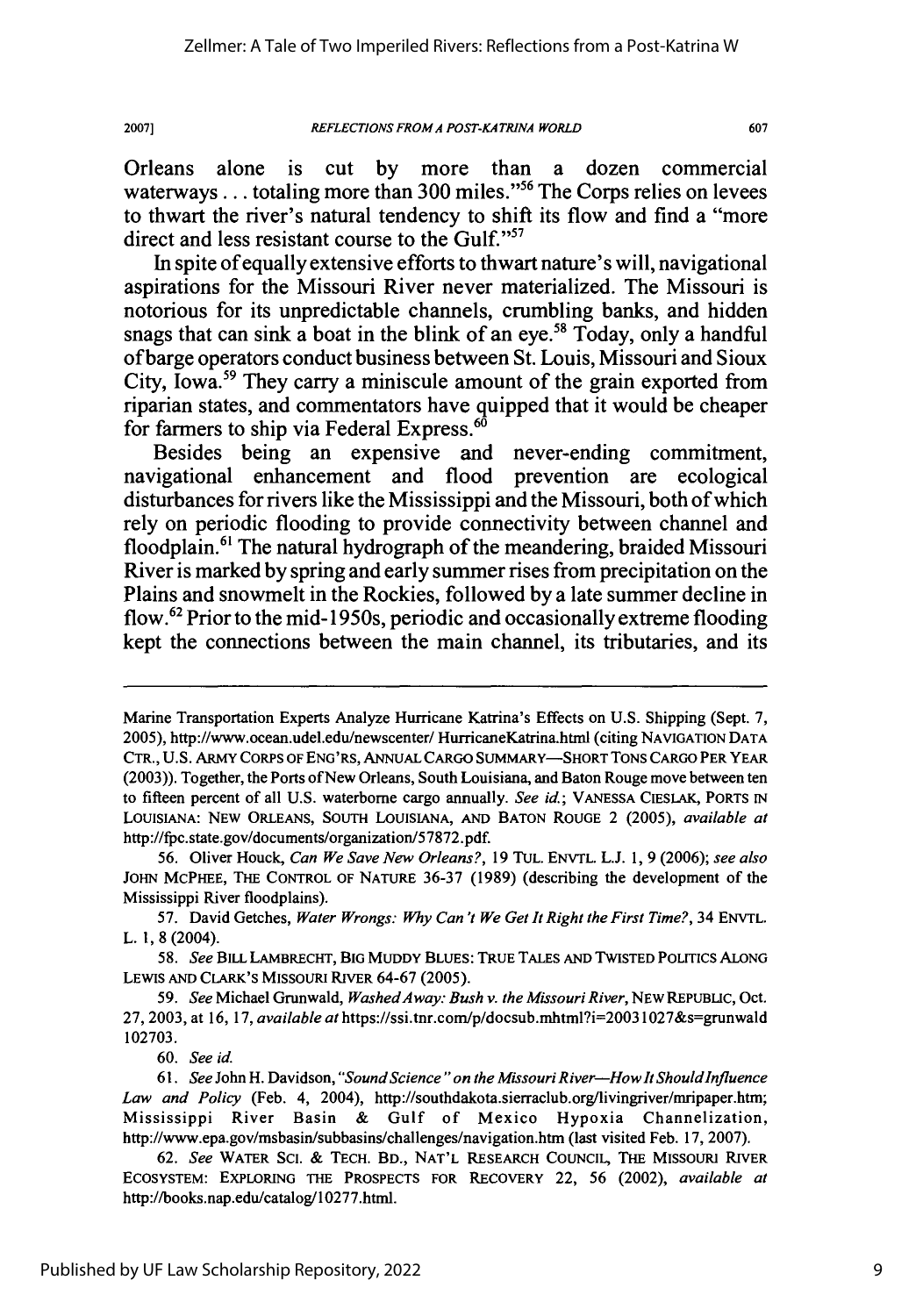broad floodplain alive.<sup>63</sup> Since then, the Corps' activities have eliminated ninety percent of the Missouri sandbars and eighty percent of its aquatic food sources.<sup>64</sup> The Corps has also eliminated the fecund wetlands along the river corridor, which, prior to dikes, levees, and bank stabilizations, had been recharged with each flood pulse.<sup>65</sup> More than sixty native species are listed by state and federal authorities as endangered or threatened, primarily as a result of riparian habitat destruction.<sup>66</sup>

The Mississippi River has been heavily altered as well. Levees encase more than eighty percent of the lower river, and the floodplain between St. Louis and the Gulf is armored by levees that form a veritable straitiacket.<sup>67</sup> In spite of humankind's best engineering efforts, the Mississippi, like the Missouri, occasionally flexes its muscles and escapes its banks, gobbling up everything in its path.<sup>68</sup> Sometimes it takes a hurricane to provoke this behavior; sometimes, as in 1927, it just takes rain.

The Great Mississippi Flood of 1927, a product of sustained rainfall in the Mississippi Basin, brought international attention to the lower Mississippi when it washed away entire cities and caused billions of dollars of economic damages.<sup>69</sup> In the 1940s and early 1950s, several floods on the Missouri River devastated surrounding communities situated in the river's floodplain.<sup>70</sup> In 1965, Hurricane Betsy inundated the Gulf Coast.7' In 1993, the upper Mississippi and its tributaries flooded 17,000 square miles, killing fifty people, damaging 70,000 buildings, and causing economic damages exceeding \$12 billion.<sup>72</sup> After the 1993 flood, a "blue" ribbon" interagency committee headed by former Army Brigadier General Gerald Galloway recommended a shift in floodplain management away

67. *See* Miss. VALLEY Div., U.S. ARMY CORPS OF ENG'RS, MISSISSIPPI RIVER NAVIGATION, *available at* http://www.mvn.usace.army.mil/PAO/BRO/Navigation.pdf; U.S. Army Corps of Eng'rs, The Mississippi River and Tributaries Project, www.mvn.usace.army.mil/pao/bro/miss trib.htm (last visited Apr. 2,2007); *see also* Nat'l Research Council, Ocean Studies Board, Drawing Louisiana's New Map: Addressing Land Loss in Coastal Louisiana 36 (2006), *available at* http://www.nap.edu/openbook.php?record id=11476&page=36.

**68.** *See BARRY, supra* note 48, at 89-91; ROBERT KELLEY SCHNEIDERS, UNRULY RIVER: TWO CENTURIES OF CHANGE ALONG THE MISSOURI 222-51 (1999).

69. *See* BARRY, *supra* note 48, at 13-17.

70. *See* LAMBRECHT, *supra* note 58, at 72-73 (describing the Great Flood of 1943); SCHNEIDERS, *supra* note 68, at 187-98 (describing the Great Flood of 1952).

71. Beth Davidson, Note, *How Quickly We Forget: The National Flood Insurance Program and Floodplain Development in Missouri,* 19 WASH. U. J.L. & POL'Y 365, 367 (2005).

72. *Id.* at 365.

608

<sup>63.</sup> *See id. at 2.*

<sup>64.</sup> Davidson, *supra* note 61.

<sup>65.</sup> For a more extensive discussion, see Zellmer, *supra* note 15, at 312-19.

<sup>66.</sup> *See* WATER SCI. & TECH. BD., NAT'L RESEARCH COUNCIL, *supra* note 62, at 3. **Of** the sixty-seven native fish species in the mainstream river, fifty-one are vulnerable in all or part of their historical range. *Id.*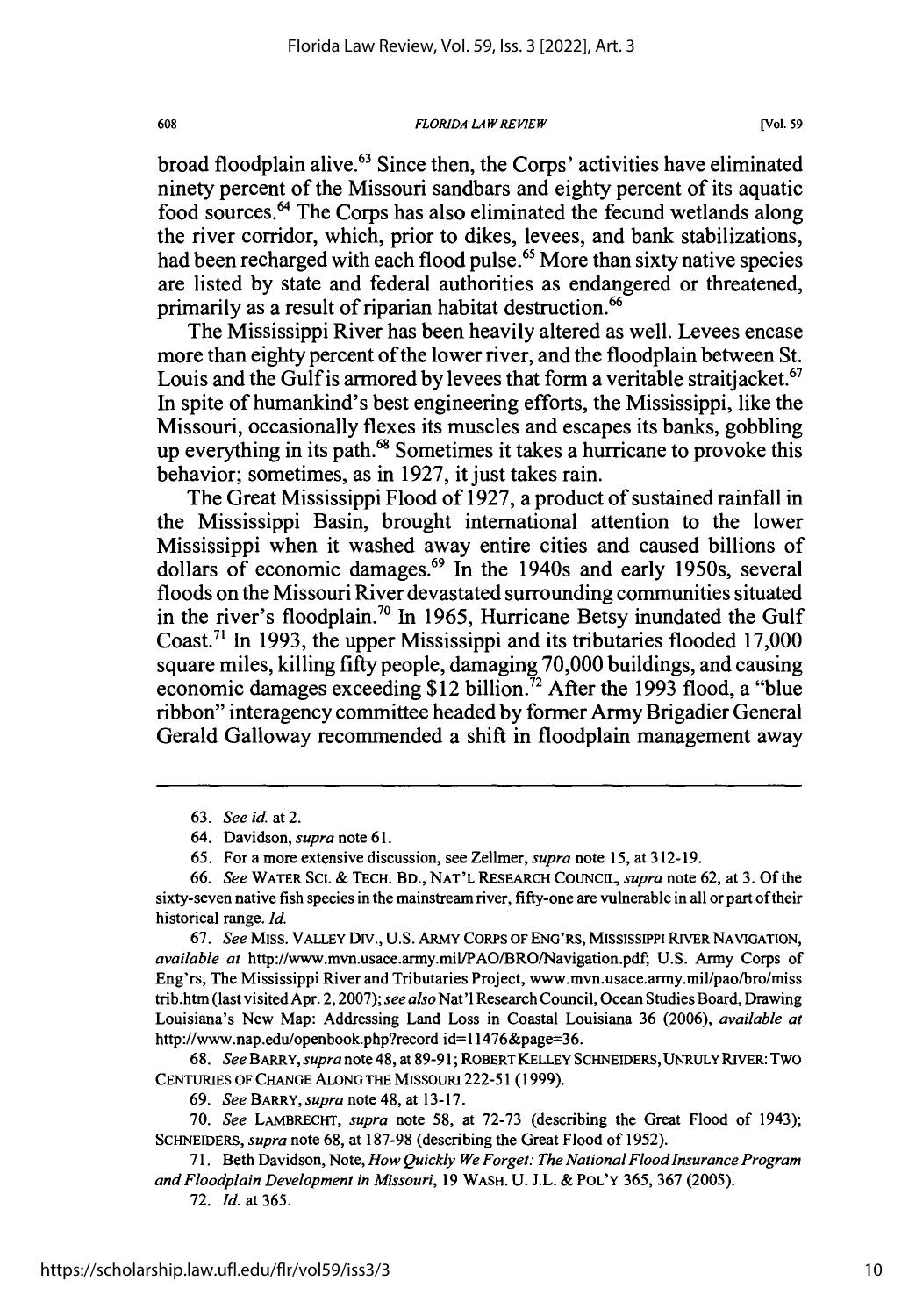from levees to non-structural responses, such as wetland restoration. <sup>73</sup> Although his recommendations were widely applauded, they have been largely ignored in practice.<sup>74</sup>

For most readers today, the disastrous socio-economic impacts of the nation's failed flood-control policies were vividly illustrated **by** the losses of human life and property stemming from Hurricane Katrina in the fall of **2005. <sup>7</sup> ' By** August **31, 2005,** eighty percent of New Orleans was under water as a result of the failure of levees designed to hold back Lake Pontchartrain.<sup>76</sup> The levees gave way under the combination of heavy rainfall, strong winds, and storm surges, 77 resulting in **1,300** deaths, more than **\$100** billion in property damage, and the nation's largest housing crisis since World War **11.78** According to the insurance industry, as of January **2006,** total economic losses attributed to Hurricane Katrina were thirty percent higher than economic losses due to the destruction of the World Trade Center on September **11, 2001.** In early **2006,** federal officials announced that reconstructing the levees would cost approximately \$10 billion.<sup>8</sup>

74. Scott Faber, *Flood Policy and Management: A Post-Galloway Progress Report,* RIVER VOICES, Summer 1997, at 1,7, *available* athttp://www2.rivemetwork.org/library/rvl 997v8n2.pdf; *cf* Thomas A. Birkland et al., *River Ecology and Flood Hazard Mitigation,* NAT. HAZARDS REv., Feb. 2003, at 46, 46 (concluding that continuing policies favoring structural mitigation "fail to protect lives and property while also contributing to the degradation of the riverine environment"); Jan Sendzimir et al., *Adaptive Understanding and Management for Floods,* at 15, http://www.adaptivemanagement.net/Flooding.doc (describing an exceptional post-flood systems approach in Minnesota where "flood-damage reduction and restoration of ecosystem services are being given separate but equal consideration").

**75.** *See Hurricanes Katrina and Rita,* NEWS HIGHUGHTS (Nat'l Climatic Data Ctr., Asheville, N.C.), Fall 2005, at 1, 1, *available at* http://www.ncdc.noaa.gov/oa/about/NOAA Newsletter4.pdf (describing Hurricane Katrina and Hurricane Rita, which followed closely on Katrina's heels, as part of the most volatile Atlantic hurricane season on record).

76. *Id.*

77. *Id.*

<sup>73.</sup> *See* INTERAGENCY FLOODPLAIN MGMT. REVIEW COMM., EXEC. OFFICE OF THE PRESIDENT, SHARING THE CHALLENGE: FLOODPLAIN MANAGEMENT INTO THE 21ST CENTURY 5-7 (1994).

<sup>78.</sup> *See* Spencer S. Hsu, *Waste in Katrina Response Is Cited, HousingAid Called Inefficient in Audits,* WASH. POST, Apr. 14,2006, at **AO1;** *Death Tollfrom Katrina Likely Higher than 1,300,* ASSOCIATED PRESS, Feb. 10, 2006, *available at* http://www.msnbc.msn.com/id/11281267/; Nat'l Climatic Data Ctr., Billion Dollar U.S. Weather Disasters, http:// www.ncdc.noaa.gov/oa/reports/billionz.html (last visited Feb. 18, 2006) (characterizing Katrina as "the most expensive natural disaster in U.S. history").

<sup>79.</sup> Ted Rekerdres, *Insurance Industry Addresses Katrina Losses,* **TEA** & COFFEE TRADE J., Jan. 20, 2006, at 48, 48.

<sup>80.</sup> Peter Whoriskey & Spencer S. Hsu, *Wait Ends on Rules for Katrina Rebuilding; \$2.5 Billion More for Levees Also Proposed,* WASH. POST, Apr. 13, 2006, at **AO** 1.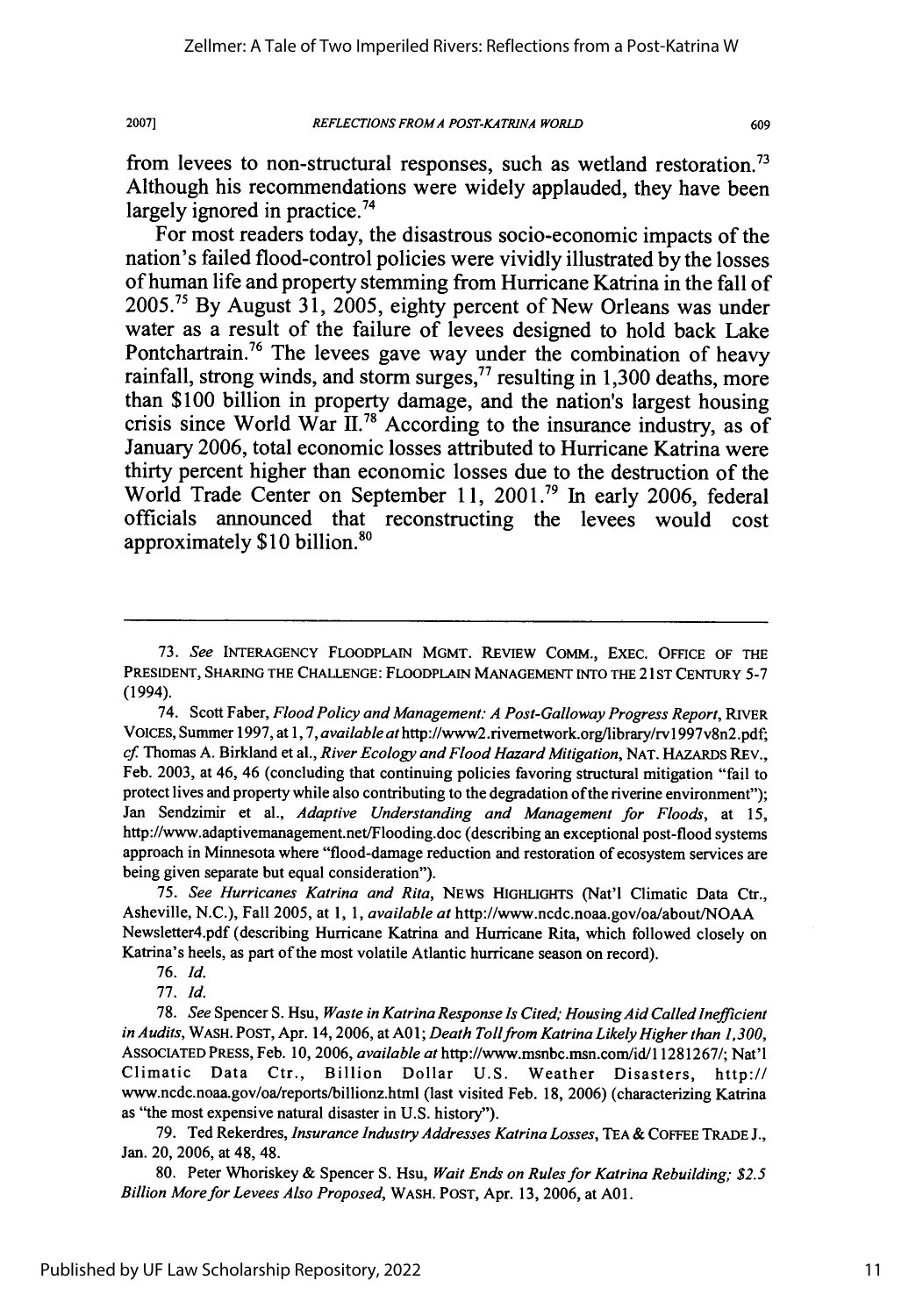### *FLORIDA LAWREVIEW*

Levee expenditures might provide a short-term solution to the immediate needs of coastal residents, but levee reconstruction accomplishes nothing for the overall well-being of the Mississippi River basin. Fertilizers and polluted run-off from crop production and animalfeeding operations in the floodplains of the Missouri and the upper Mississippi dump into the rivers, rush down the Mississippi, and shoot out into the Gulf. The deep, fast navigational channel and levees aid and abet this process.<sup>81</sup> Oyster beds, commercial fisheries, and interior marshes are being choked to death by nutrients, and the Gulf at the mouth of the Mississippi is a "'dead zone' of oxygen-starved water that is larger than the state of Delaware." $82$ 

Ironically, the Mississippi Delta needs the upper basin's sediments. Prior to the construction of dams and reservoirs, the Missouri River carried approximately 140 million tons of sediment per year downstream past Sioux City, Iowa, but in the post-dam era, this has been reduced to about four million tons per year.<sup>83</sup> Soils more slowly transported and delivered at the proper time, place, and manner and filtered through oxbows and riparian wetlands could eventually replenish the coastal marshes of the Delta and provide essential nesting and spawning habitats for local imperiled fish and bird species.<sup>84</sup> Coastal marshes serve as "horizontal levees" that both nurture the Gulf's legendary seafood industry and absorb storm surges,<sup>85</sup> but these natural levees are rapidly disappearing. Since the 1980s, losses to development, navigation, and flood-control devices, as well as oil and gas canals, average twenty to twenty-five square miles per year.<sup>86</sup> Before Hurricane Katrina hit, between New Orleans and the Gulf, there were still about eighty miles of marsh that provided at least a six-foot

<sup>81.</sup> *See* Houck, *supra* note 56, at 56.

<sup>82.</sup> *Id.* at 42.

<sup>83.</sup> WATER **SC.** *&* TECH. BD., NAT'L RESEARCH COUNCIL, *supra* note 62, at 2.

<sup>84.</sup> See John H. Davidson, *Multiple-Use Water Resources Development Versus Natural River Functions: Can the WSRA and WRDA Coexist on the Missouri River?,* 83 NEB. L. REV. 362, 366 (2004) (citing U.S. FISH & WILDLIFE SERV., BIOLOGICAL OPINION ON THE OPERATION AND MAINTENANCE OF THE MISSOURI RIVER MAIN STEM RESERVOIR SYSTEM, OPERATION AND MAINTENANCE OF THE MISSOURI RIVER BANK **STABILIZATION AND** NAVIGATION **PROJECT, AND** OPERATION OF THE KANSAS RIVER RESERVOIR SYSTEM 120 (2000)); WATER SC. **&** TECH. BD., **NAT'L** RESEARCH **COUNCIL,** *supra* note 62, at 123; U.S. Geological Survey, Upper Midwest Environmental Sciences Center, *supra* note 53 (explaining that today's sedimentation patterns, altered by the construction of locks and dams on the river, have caused severe ecological degradation).

*<sup>85.</sup> See* Houck, *supra* note 56, at 35.

<sup>86.</sup> *See* CHRISTOPHER HALLOWELL, HOLDING BACK THE SEA: THE STRUGGLE FOR AMERICA'S NATURAL **LEGACY** ON THE GULF COAST 11-38 (200 **1)** (describing coastal development and the loss of coastal marshlands and communities); Houck, *supra* note 56, at 35 (citing LA. COASTAL WETLANDS CONSERVATION & RESTORATION TASK FORCE & WETLANDS CONSERVATION & RESTORATION AUTH., COAST 2050: TOWARDS A SUSTAINABLE COASTAL LOUISIANA 551 (1998)).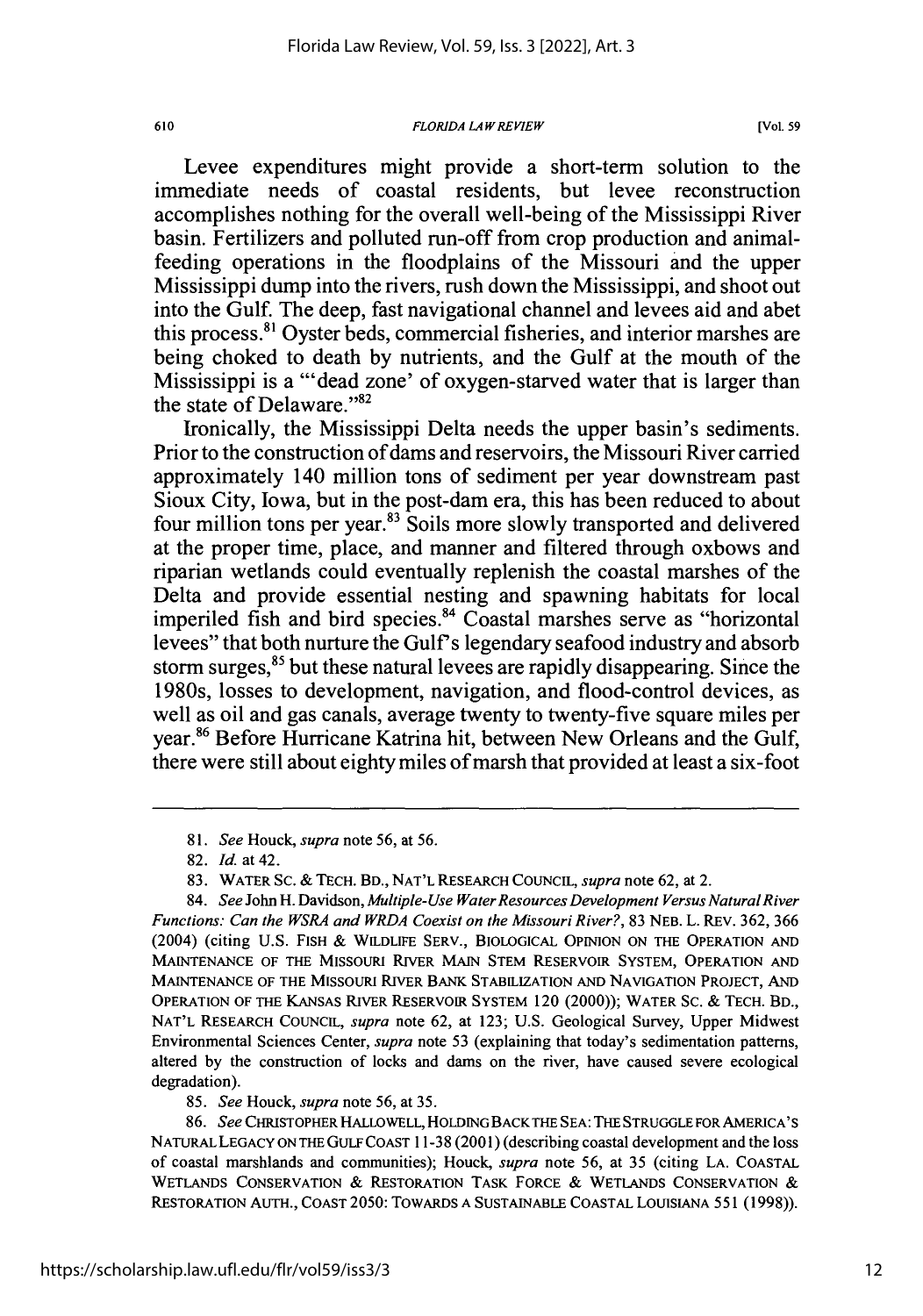*REFLECTIONS FROM A POST-KATRINA WORLD*

reduction in storm surge. $87$  Far less remains today. $88$  But navigation and floodplain development are still top priorities on both river systems, requiring deep channels, bank stabilization, and vertical, manmade levees.

### III. STASIS, ISOLATION, **AND** COLLAPSE

Is it possible for long-standing societal goals for these managed rivers to evolve? For evolve they must, if we care about restoring and sustaining resilient human and ecological communities. The horrific damages wrought by Hurricane Katrina provide a powerful stimulus to alter our river-management priorities.

Ever since the earliest days of our nation, undue confidence has been placed in the "rational" disciplines of engineering and economics to solve our water-resource problems.<sup>89</sup> The apparent objectivity of these two fields lulls our decisionmakers into complacency with the happy delusion that hard choices about whether and where to develop need not be made; after all, it is just a matter of doing things smarter. $90$ 

For years, the only science brought to bear on the Missouri and Mississippi Rivers has been that of civil engineering.<sup>91</sup> One nice thing about engineering is that it appears to be so certain.<sup>92</sup> Engineering reflects the laws of mathematics and physics;<sup>93</sup> as such, engineering solutions are tangible and concrete—literally and figuratively. In contrast, under the scientific method utilized in ecology, biology, and other earth sciences, a thesis may stand only until subsequent revelations push it aside.<sup>94</sup> Uncertainty is the name of the game. In the hurly-burly of river

- 89. *See* Tarlock, *supra* note 24, at 1315-16.
- 90. *See* Houck, *supra* note 56, at 51-52 (describing the ineffectiveness of levees).
- 91. *Id.* at 52; *see* Davidson, *supra* note 61.
- 92. Houck, *supra* note 56, at 55. Nineteenth-century engineer James Eads boasted that

every atom that moves onward in the river... is controlled by [engineering] laws as fixed and certain as those which direct the majestic march of the heavenly spheres.... [T]he engineer needs only to be assured that he does not ignore the existence of any of these laws, to feel positively certain of the result he aims at.

BARRY, *supra* note 48, at 77.

94. *Id.* For an in-depth look at the role of science in endangered species protection, see Holly Doremus, *The Purposes, Effects, and Future of the Endangered Species Act's Best Available Science Mandate,* 34 ENVTL. L. 397, 408-11 (2004).

13

<sup>87.</sup> *See* Houck, *supra* note 56, at 35.

<sup>88.</sup> *See* Press Release, U.S. Geological Survey, Nat'l Wetlands Research Ctr., USGS Reports Latest Land Change Estimates for Louisiana Coast (Oct. 3, 2006), *available at* http://www.nwrc.usgs.gov/releases/pr06\_OO2.htm. The 2005 hurricane season converted 217 square miles of Louisiana's marshland into open water. *Id.* In comparison, Louisiana lost 1,900 total square miles of coastal lands between 1932 and 2000. *Id.*

<sup>93.</sup> *See* Houck, *supra* note 56, at 55.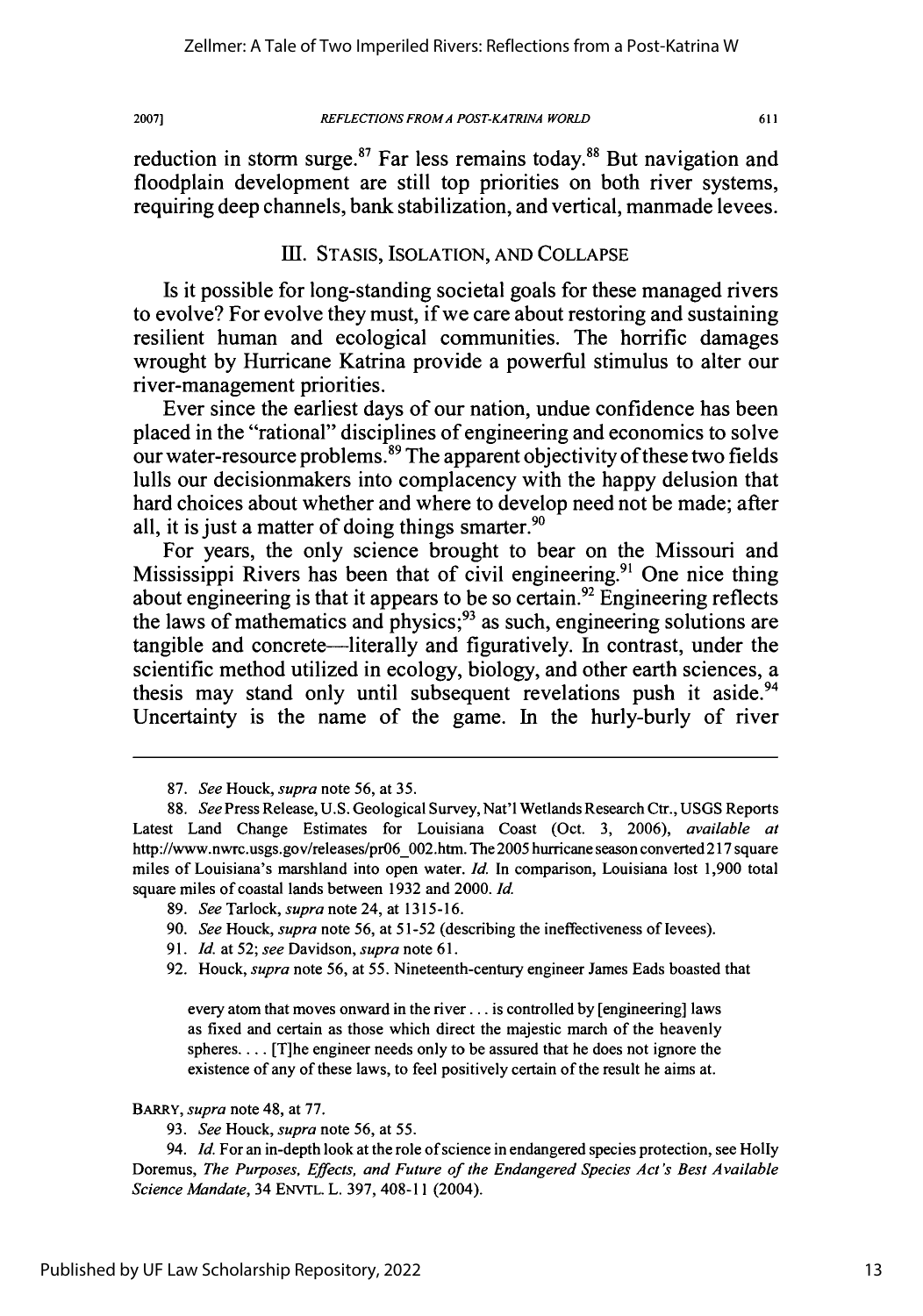management, this means that ecologists and biologists, charged with protecting migratory birds, endangered species, and ecological functions, fall by the wayside. For decisionmakers, uncertainty is an impediment to credibility, to finality, and to funds for the home district. But uncertainty can also be used as a shield for the decisionmaker who wishes to preserve the status quo by doing nothing.  $95$ 

Reliance on engineering is deeply embedded in federal water management because it is deeply embedded in the mindset of the Corps of Engineers. The Corps was the first federal agency to involve itself in water affairs. 96 It traces its lineage back to 1775, when the Continental Congress appointed a Chief of Engineers of the Continental Army under General George Washington.<sup>97</sup> The original Corps served as the military's engineering and construction arm until the end of the Revolutionary War in 1783.<sup>98</sup> Congress reestablished the Corps within the U.S. Army in **1802. <sup>99</sup>**

The Rivers and Harbors Act of 1899 was one of the earliest explicit congressional expressions of strong federal powers over an array of activities connected with navigable waters. $100$  It gives the Corps broad authority to prevent obstructions to navigation and to promote the federal navigational servitude, including transportation improvement and flood control efforts on mainstems and tributaries of navigable waters.<sup>101</sup> Other than constructing navigational enhancements and clearing navigational impediments, the federal government took little or no responsibility for water or water-dependent resources until the New Deal. Additionally, it routinely proclaimed its deference to the states when it came to water $resources$  management.<sup>102</sup>

95. Sandra Zellmer, *A Preservation Paradox: Political Prestidigitation and an Enduring Resource of Wildness,* 34 ENVTL. L. 1015, 1028 (2004).

- 99. Act of Mar. 16, 1802, ch. 9, §§ 26-28, 2 Stat. 132, 137.
- 100. *See* 33 U.S.C. §§ 401-418 (2000).

101. *Id.* §§ 401,403,407; *see* United States v. Standard Oil Co., 384 U.S. 224,229-30 (1966) (finding that gasoline discharged through a valve into the St. Johns River came within the Act's ban on the deposit of "refuse matter"); United States v. Republic Steel Corp., 362 U.S. 482, 483-85 (1960) (enjoining companies from placing industrial deposits in the Calumet River, a tributary of the Mississippi, because the deposits reduced the depth of the channel of the river and created an obstruction).

102. *See Reed D. Benson, Deflating the Deference Myth: National Interests vs. State Authority Under Federal Laws Affecting Water Use,* 2006 UTAH L. REv. 241, 242. However, there are good

<sup>96.</sup> *See* Corps of Engineers Overview, *supra* note 18.

<sup>97.</sup> *See* Martin Reuss & Charles Hendricks, U.S. Army Corps of Engineers: Brief History, http://www.usace.army.mil/history/brief.htm (last visited Feb. 18, 2007). Its authorities were expanded by subsequent enactments and Executive Order. *See* WATER SCI. & **TECH.** BD., NAT'L RESEARCH COUNCIL, NEW DIRECTIONS **IN** WATER RESOURCES **PLANNING** FOR **THE U.S.** ARMY CORPS OF ENGINEERS, 10-17 (1999), *available at* http://www.nap.edu/catalog/6128.html.

<sup>98.</sup> *See* Reuss & Hendricks, *supra* note 97.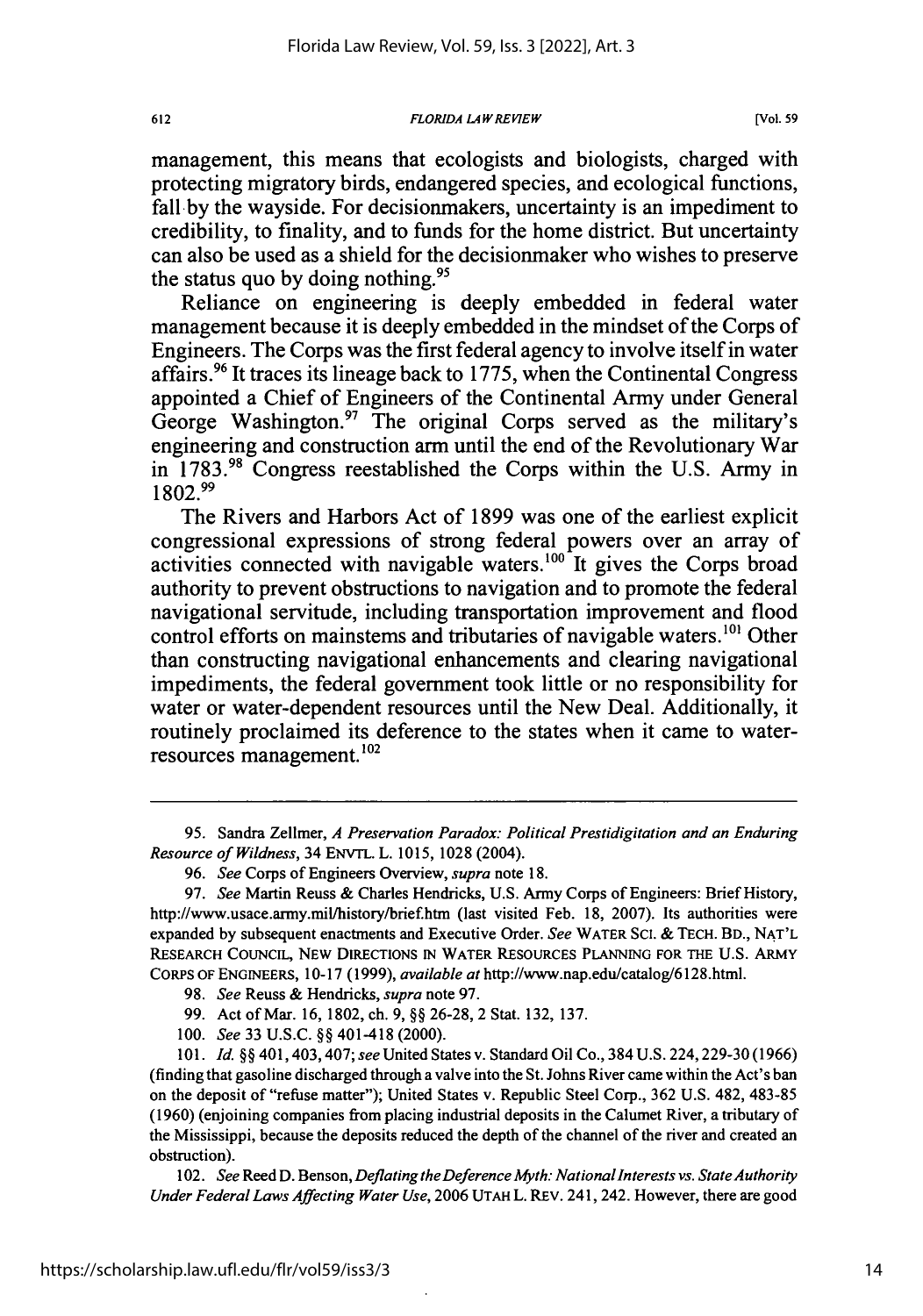### *REFLECTIONS FROM A POST-KA TRINA WORLD*

613

The Great Mississippi Flood of **1927** marked a watershed moment when the fallacy of letting local governments and powerful individuals take the lead for water-resources management-saving "Main Street with Main Street," as President Hoover once remarked—was laid bare.<sup>103</sup> Citizens cried out for federal leadership, technology, and financial resources to control floods and to remediate their devastating effects.<sup>104</sup> The Flood Control Act of **1928** proclaimed that the federal government would take full responsibility for the Mississippi River.<sup>105</sup> The Act established "a precedent of direct, comprehensive, and vastly expanded federal involvement in local affairs [and] a major shift in what Americans considered the proper role and obligation of the national government."<sup>106</sup> Existing local levee districts, however, were left with the lion's share of responsibility for maintaining floodwalls and pumps in New Orleans.<sup>107</sup>

Congress enacted a series of Flood Control Acts between **1928** and **1965.108** Along with these Acts, appropriations for specified navigational enhancements, dams, levees, and other engineering structures have been provided through the years in various Water Resources Development Acts.<sup>109</sup> Many of these projects are "earmarks," cherry-picked and championed **by** individual congressional members to benefit their home districts."0 Hurricane Betsy, a catastrophic hurricane in **1965,** resulted in one such enactment.<sup>111</sup>

103. *See BARRY, supra* note 48, at 375.

104. *See id.* at 374.

105. Flood Control Act of 1928, Pub. L. No. 70-391,45 Stat. 534 (codified at 33 U.S.C. § 702 (2000)); see *also* BARRY, *supra* note 48, at 375.

106. BARRY, *supra* note 48, at 407.

107. See John A. Lovett, *Batture, Ordinary High Water, and the Louisiana Levee Servitude,* 69 TUL. L. REv. 561, 562 & n.2 (1994); Richard P. Wolfe, *The Appropriation of Property for Levees: A Louisiana Study in Taking Without Just Compensation,* 40 TuL. L. REv. 233, 236-38 (1966).

108. See, *e.g.,* Flood Control Act of 1936, Pub. L. No. 74-738, 49 Stat. 1570 (codified at 33 U.S.C. § 701(a) (2000)); Flood Control Act of 1944, Pub. L. No. 78-534, 58 Stat. 887 (codified at 33 U.S.C. § 701-1 (2000)); Flood Control Act of 1965, Pub. L. 89-298, 79 Stat. 1073.

109. *See, e.g.,* Water Resources Development Act of 1986, Pub. L. No. 99-662, 100 Stat. 4082 (codified at 33 U.S.C. § 2201 (2000)); Water Resources Development Act of 1990, Pub. L. No. 101-640, 104 Stat. 4604 (codified at33 U.S.C. § 2201 (2000)); Water Resources Development Act of 2000, Pub. L. No. 106-541, 114 Stat. 2572 (codified at 33 U.S.C. § 2201 (2000)).

*110. See infra* note 174 and accompanying text (describing "pork barrel" funding).

111. Southeast Hurricane Disaster Relief Act of 1965, Pub. L. No. 89-339, 79 Stat. 1301 (allocating up to \$70 million for disaster relief).

reasons to question "the conventional wisdom of federal deference to States in water resource matters." *Id.* at 243 (citing Amy K. Kelley, *Staging a Comeback: Section 8 of the Reclamation Act,* 18 U.C. DAVIS L. REv. 97, 117 n.98 (1984)); David H. Getches, *The Metamorphosis of Western Water Policy: Have Federal Laws and Local Decisions Eclipsed the States' Role?,* 20 STAN. ENVTL. L.J. 3, 6 (2001).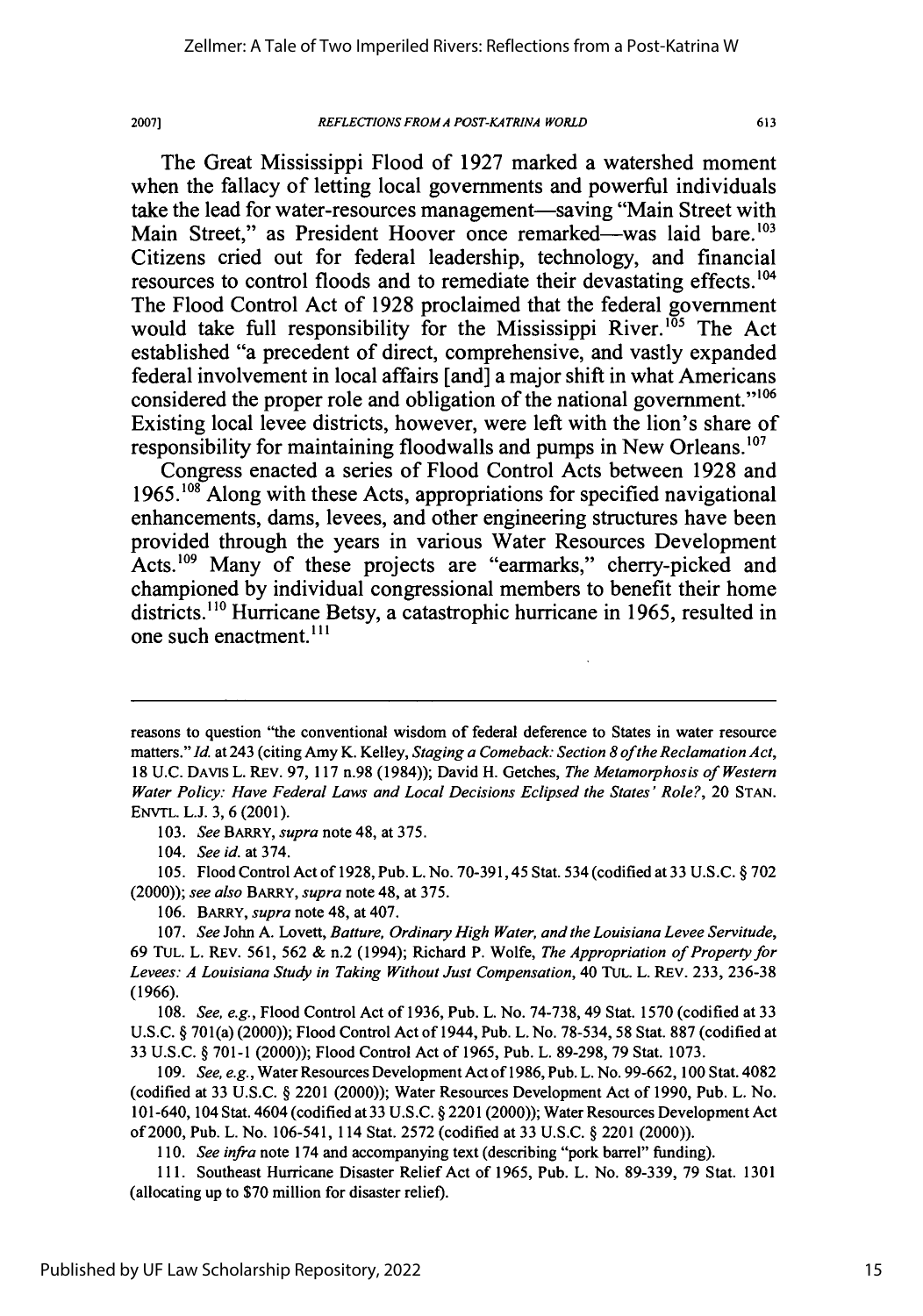#### *FLORIDA LAW REVIEW*

In Betsy's wake, Congress authorized the Lake Pontchartrain and Vicinity Hurricane Protection Project, a massive system of levees intended to protect New Orleans.<sup>112</sup> The authorization for the Lake Pontchartrain Project made the Corps responsible for design and construction, with the federal government paying seventy percent of the cost and the state and local entities covering the balance.<sup>113</sup> Under agreements between the Corps and the New Orleans levee districts, the local districts are responsible for post-construction operation, maintenance, and repair of the levees.<sup>114</sup> The levee project was chosen over an alternate system of barriers because it cost less and, according to the Corps, had "'fewer detrimental effects on Lake Pontchartrain's environment.""<sup>115</sup> In hindsight, this was a poor choice, but the die had been cast years before with the policies expressed in the Flood Control Act of **1936 (FCA). <sup>16</sup>**

The **FCA** is particularly notable because it explicitly recognized the federal responsibility for flood-control measures nationwide.<sup>117</sup> It failed, however, to impose any significant parameters on the Corps' selection and construction of flood-control projects.<sup>118</sup> So long as the Corps is able to secure funding from its benefactors in Congress, the **FCA** affords it unbridled discretion to conduct any project it chooses whenever "the benefits to whomsoever they may accrue are in excess of the estimated

113. Hurricane Protection-Statutory and Regulatory Framework for Levee Maintenance and *Emergency Response for the Lake Pontchartrain Project: Hearing Before the S. Comm. on Homeland Security & Governmental Affairs,* 109th Cong. 3 (2005) (statement of Anu K. Mittal, Director, Natural Resources **&** Environment, U.S. Gov't Accountability Office), *available at* http://www.gao.gov/new.items/d06322t.pdf.

114. *Id.* at 3.

115. HORNSTEIN ET **AL.,** *supra* note 112, at 5 (quoting U.S. GEN. ACCOUNTING OFFICE, IMPROVED PLANNING NEEDED BY THE CORPS OF ENGINEERS TO RESOLVE ENVIRONMENTAL, TECHNICAL AND FINANCIAL ISSUES ON THE LAKE PONTCHARTRAIN HURRICANE PROTECTION PROJECT 2 (1982), *available at* http://archive.gao.gov/d42t14/119206.pdf). Within days of Hurricane Katrina, pundits claimed that environmentalists' litigation had prevented the implementation of the barrier plan. *Id.* at 1. The case in question, *Save Our Wetlands v. Rush,* No. 75-3710, slip op. (E.D. La. Dec. 30, 1977), established that the environmental impact statement (EIS) for the Corps' proposal was inadequate under the National Environmental Policy Act (NEPA), 42 U.S.C. § 4332(2)(C) (2000), due to reliance on obsolete studies. HORNSTEIN ET AL., *supra* note 112, at 10-11. An injunction was issued against the Corps, but levee construction was allowed to continue. *Id.* at 11. The Corps subsequently reevaluated its options and chose the levee project. *Id.* at 12.

116. 33 U.S.C. § 701a(2000).

<sup>112.</sup> DONALD T. HORNSTEIN ET AL., CTR. FOR PROGRESSIVE REFORM, BROKEN LEVEES: WHY THEY FAILED 3 (2005) (citing *Hurricane Protection Plan for Lake Pontchartrain and Vicinity: Hearing Before the Subcomm. on Water Resources of the H. Comm. on Public Works and Transportation,* 95th Cong. 20 (1978)), *available* athttp://www.Progressivereform.org/articles/ CPR special Levee Report.pdf.

<sup>117.</sup> *See id.*

<sup>118.</sup> *See id.*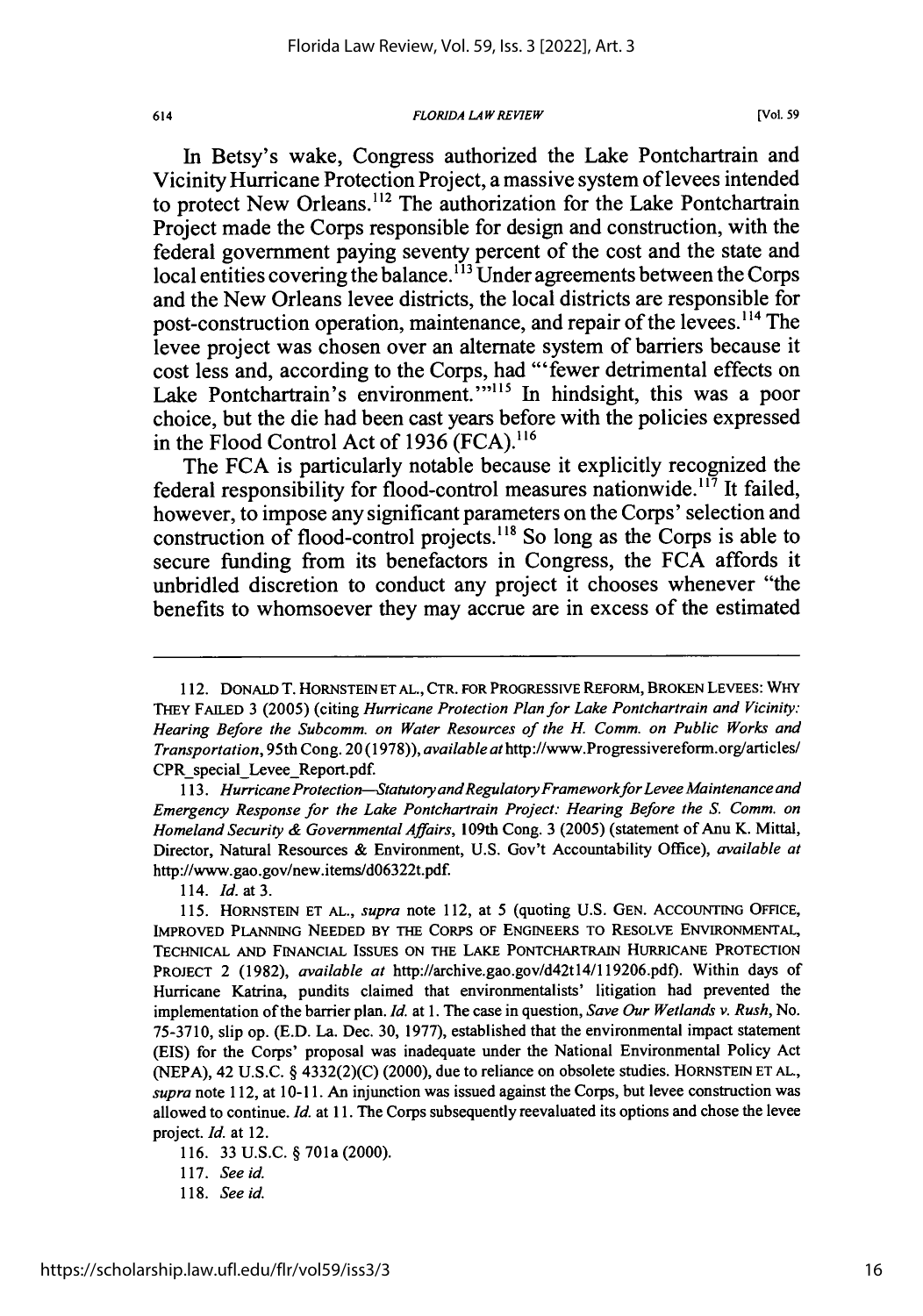*REFLECTIONS FROMA POST-KA TRINA WORLD*

615

costs."<sup>119</sup>

2007]

On its face, this **CBA** directive may appear to provide a rational decisionmaking metric. **By** requiring that the costs and benefits of a proposed action be quantified and translated into dollar terms, **CBA** is said to be a neutral, unbiased method of evaluating the social effects of a proposal and exposing bad proposals that would impose ruinous social costs.<sup>120</sup> It has not, however, accomplished this goal in the Corps' decisionmaking processes.

Since **1936,** the Corps has spent billions of dollars on dams, reservoirs, levees, and other structures for flood control and related purposes.<sup>121</sup> In spite of the FCA's directive, the Corps has built numerous projects with negative cost-benefit ratios.122 According to Dan Tarlock, "The Corps has *'a* long history of inflated and methodologically unsound benefit-cost analysis techniques . . . .<sup>"123</sup> There are many examples of projects where the Corps overestimated the benefits and downplayed both the social and ecological costs in order to justify construction.<sup>124</sup> The benefits of navigational enhancements on the Missouri to support commercial barge traffic were exaggerated "almost tenfold."<sup>125</sup> In 2002, the National Research Council issued an indictment of the inflated cost-benefit methodology used **by** the Corps to justify replacing aging locks and dams on the upper Mississippi.<sup>126</sup> Judicial intervention has rarely curbed the

120. Frank Ackerman et al., *Applying Cost-Benefit to Past Decisions: Was Environmental Protection Ever a GoodIdea?,* 57 ADMIN. L. REv. **155, 155** (2005).

121. Christine A. Klein, *On Dams and Democracy,* 78 OR. L. REv. 641, **679** (1999).

122. *Id.* at 679-80; *see also* MARC REISNER, CADILLAC DESERT: THE AMERICAN WEST **AND** ITS DISAPPEARING WATER **171** (1986) (condemning the Corps' uncompromising tactics in promoting its projects and describing it "as opportunistic and ruthless an agency as American government has ever seen").

123. Tarlock, *supra* note 24, at 1315; *see* John H. Davidson & Thomas Earl Geu, *The Missouri River and Adaptive Management: Protecting Ecological Function and Legal Process,* 80 NEB. L. REv. 816, 859 (2001); Robert C. Lothrop, *The Misplaced Role of Cost-Benefit Analysis in Columbia Basin Fishery Mitigation,* **16** ENVTL. L. **517,** 534-38 (1986).

124. *See* Oliver Houck, *Unfinished Stories,* **73** U. COLO. L. REv. 867, 939 (2002) ("In-depth and documented reports of... cost-benefit manipulations, false reporting, employees terminated for honesty, and humiliating servility to whatever Congress wants funded appear regularly in the media... with little effect."); Daniel McCool, *The River Commons: A New Era in U.S. Water Policy,* **83** TEx. L. REv. **1903,** 1906 (2005) (citing WATER SCI. & TECH. BD., **NAT'L** RESEARCH COUNCIL, *supra* note **97,** at 67-78).

125. Klein, *supra* note 121, at 680 (citing Bruce Upbin, *A River of Subsidies,* FORBES, Mar. 23, 1998, at **86,** *available at* 1998 WLNR 5180995).

126. *See* McCool, *supra* note 124, at 1906-07, 1918-19.

**<sup>119.</sup>** *Id.* A 1944 amendment added a savings clause for state water law, proclaiming congressional policy "to recognize the interests and rights of the States in determining the development of the watersheds within their borders and likewise their interests and rights in water utilization and control." *Id. §* 701-1. This clause has been all but ignored **by** the courts. *See* infra notes 160-61 and accompanying text.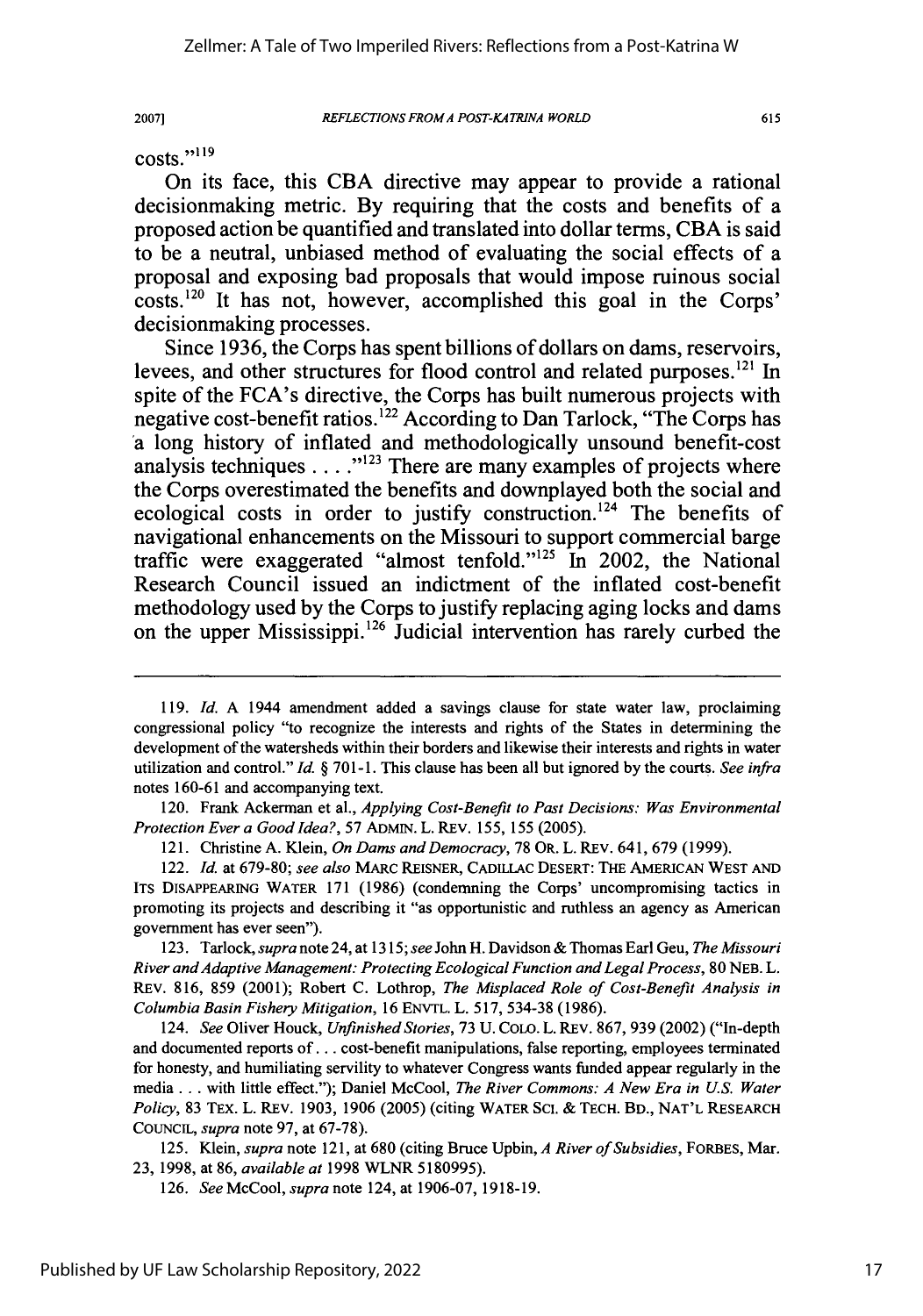Corps' activities; deference to the agency runs high, especially when it comes to complex river-management issues.'<sup>27</sup>

As for Hurricane Katrina, the Corps' application of CBA likely exacerbated the devastation of the Gulf Coast. As a result of the Corps' failure to consider the cost of lost human lives and environmental destruction, most of the Corps' levees were situated to protect undeveloped, highly vulnerable floodplains instead of existing developments.<sup>128</sup> As commonly stated, hindsight is often 20/20. In considering alternatives for addressing future hurricanes in the Gulf, the Corps now admits that its traditional approach to CBA is unlikely to "'justify risk reduction measures for storms having the surge characteristics contemplated' by Congress, in part because they 'do not consider such non-economic assets as human life. $"$ <sup>129</sup>

Of course, CBA is not uncommon among federal mandates; Executive Orders currently require it for all major federal regulations.<sup>130</sup> And of course, the Corps is not the only federal agency that can be accused of using CBA to inflate projected benefits and to minimize costs in order to favor pro-development results.<sup>131</sup> The failures of CBA as used by the U.S. Environmental Protection Agency and other federal regulatory agencies are well-documented.

Although the benefits of health and environmental protection are vitally important,... the pecuniary value of the deaths and diseases avoided by reducing pollution cannot be meaningfully expressed in monetary terms **....** The costbenefit calculation's attempt to assign monetary values distorts, misrepresents, and narrows the priceless values of life, health, and nature, and belittles the widespread concern

<sup>127.</sup> *See, e.g.,* Marsh v. Or. Natural Res. Council, 490 U.S. 360,378 (1989); Am. Rivers Inc. v. U.S. Army Corps of Eng'rs *(In re* Operation of the Mo. River Sys. Litig.), 421 F.3d 618 (8th Cir. *2005), cert. denied,* 126 **S.** Ct. 1879 (2006), 126 S. Ct. 1880 (2006), and 126 **S.** Ct. 1880 (2006); *see also* Houck, *supra* note 124, at 939 ("Immune from the president and in large part from the courts, ... there is no reason, fiscal, environmental, or otherwise, that appears able to stop [the Corps and the Bureau of Reclamation]." (footnote omitted)).

<sup>128.</sup> Michael Grunwald, *Par for the Corps: A Flood of Bad Projects,* WASH. POST, May 14, 2006, at B01.

<sup>129.</sup> Schleifstein, *supra* note 12, at 1.

<sup>130.</sup> Exec. Order No. 12,866, 3 C.F.R. 638 (1993), *reprinted in* **5** U.S.C. § 601 app. at 557-61 (2000).

**<sup>131.</sup>** *See* Frank Ackerman & Lisa Heinzerling, *Priceless: On Knowing the Price ofEverything and the Value of Nothing,* **SK058** A.L.I.-A.B.A. **571,** 573, **588** (2005) (describing the U.S. EPA's experiences with arsenic and asbestos regulations); Lisa Heinzerling, *Discounting Our Future,* 34 LAND & WATER L. REV. 39, 54-57 (1999) (describing use of discounting by federal agencies to inflate predicted future benefits).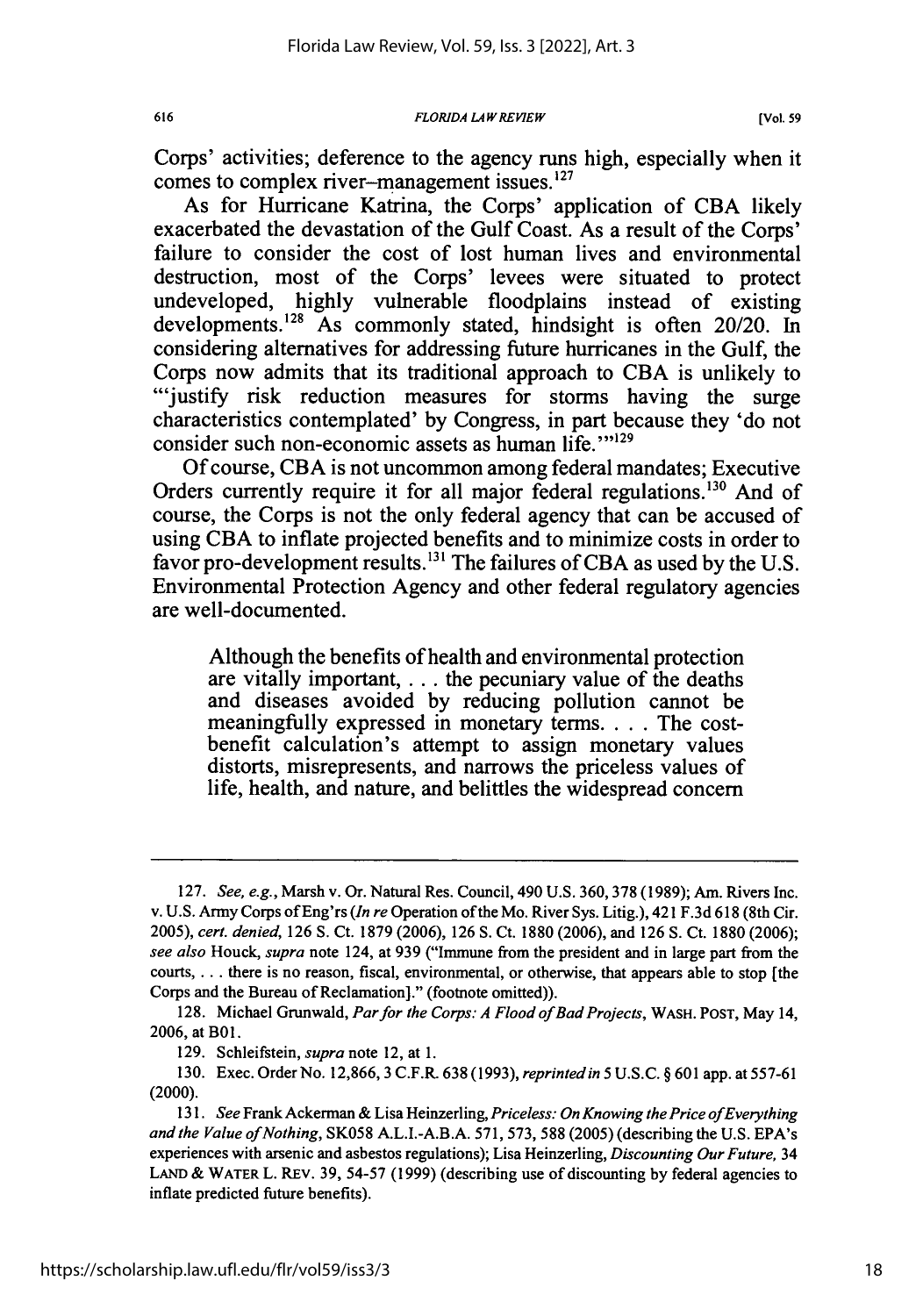### *REFLECTIONS FROMA POST-KATRINA WORLD*

617

### for the well-being of future generations. $^{132}$

In practice, the use of CBA, an "intricate process accessible only to experts."<sup>133</sup> often results in the rejection of sustainable, equitable policies.'34 Conversely, the most successful regulations enacted in this country "cleaned up the air and water, protected fragile ecosystems, and achieved great gains in public health without reliance on cost-benefit analysis, and clearly without destroying the economy."<sup>135</sup> If lawmakers insisted on making all regulatory requirements meet CBA constraints, the agencies charged with administering the Clean Water Act, the Clean Air Act, and other progressive environmental statutes "would, in retrospect, have gotten the wrong answer time after time." $136$ 

Like excessive reliance on CBA, excessive reliance on engineering technologies can also mask bad policy choices. Like CBA, the objective, value-neutral language of engineering can cloak subjective, value-laden outcomes with a fagade of respectability, allowing decisionmakers to hide behind "purportedly unquestionable . . . truths to avoid the political consequences of a potentially unpopular decision."<sup>137</sup> Placing undue faith in either CBA or engineering typically stems both from a failure to appreciate the limits of these disciplines and from the desire to avoid political ownership for uncertain or unpopular outcomes.

Just as zeal for the "rational" domains of CBA and engineering technology should pose no serious impediment to the enactment of a comprehensive, holistic federal strategy, neither should zeal for federalism. The purported federal deference to state water law is not nearly as strong as one might think. The Supreme Court has not hesitated to find state law preempted when it interferes with federal navigational powers, flood control, hydropower, or vessel safety.<sup>138</sup> Moreover, a polyphonic view of federalism-where federal, state, tribal, and local authorities are appropriately matched with geographic and socio-economic issues in a cooperative rather than exclusive fashion-should encourage, rather than

<sup>132.</sup> Ackerman et al., *supra* note 120, at 157 (footnote omitted).

<sup>133.</sup> Id.

<sup>134.</sup> *See id.* at 156.

<sup>135.</sup> *Id.* (describing three case studies—the extraction of lead from gasoline, the choice not to dam the Grand Canyon for hydropower, and the regulation of exposure to vinyl chloride in the workplace-where the application of **CBA** would have defeated regulations that are now recognized as highly beneficial).

<sup>136.</sup> *See id.* at 192.

<sup>137.</sup> Christine A. Klein, *On Integrity: Some Considerations for Water Law,* 56 ALA. L. REV. 1009, 1058-59 (2005) (citing Wendy E. Wagner, *Congress, Science, and Environmental Policy,* 1999 U. ILL. L. REv. 181, 221); *see also supra* notes 89-95 and accompanying text (discussing pitfalls of reliance on engineering solutions to water resource problems).

<sup>138.</sup> Benson, *supra* note 102, at 252-54.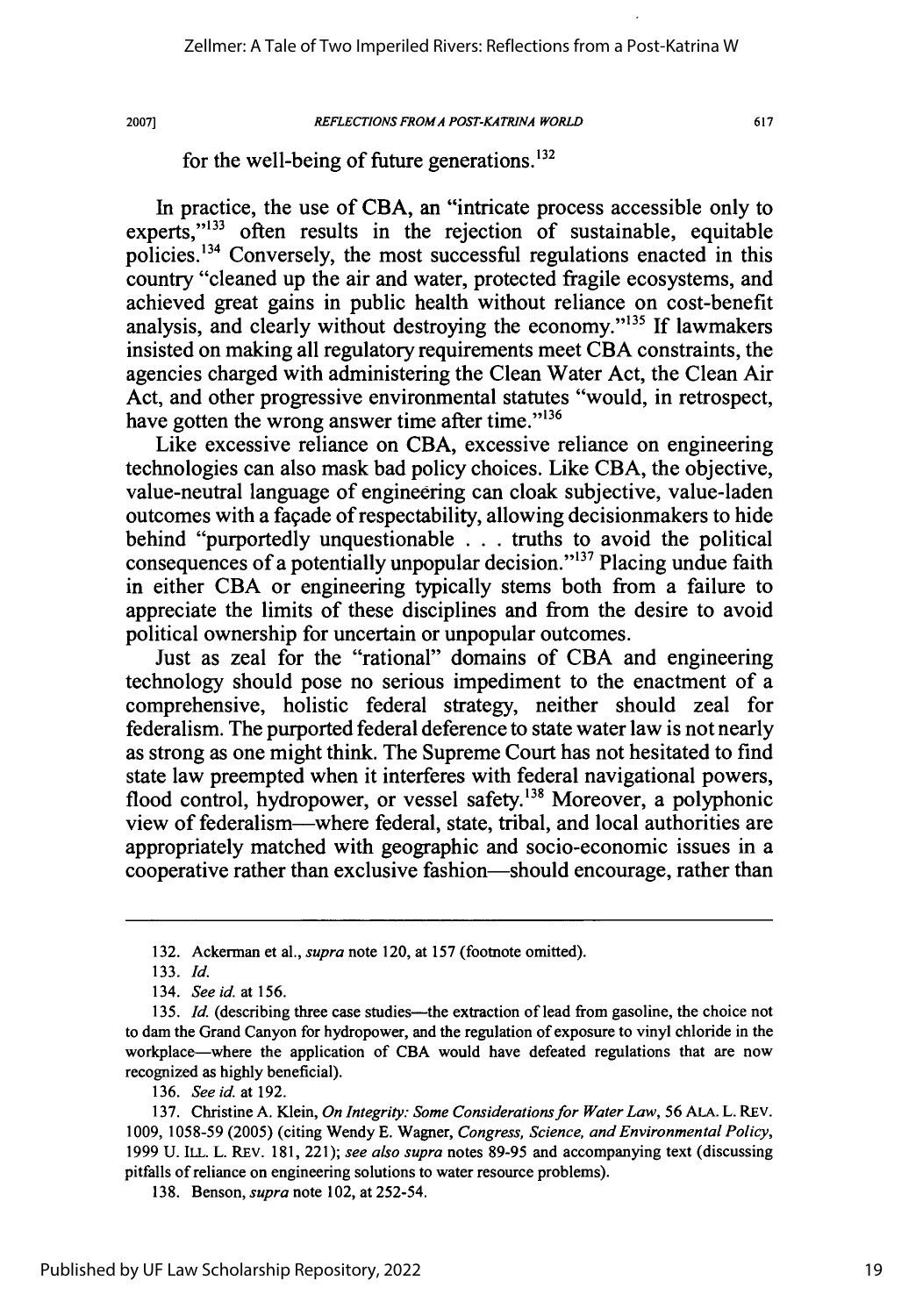obstruct, strong leadership in conservation policy.<sup>139</sup>

618

Federalism, defined generally as the extent to which state autonomy limits the exercise of federal power, is intended to promote a decentralized government that is more responsive to the needs of a diverse democratic society by preventing "capture" by industry, increasing opportunities for public involvement, and encouraging creativity and experimentation by making states compete to satisfy a highly mobile citizenry.<sup>140</sup> American federalism can be seen as a firewall to safeguard the public from dangerous, tyrannical impulses by allowing flexible, decentralized institutions to flourish.<sup>141</sup> But by the same token, it can be seen as a wasteful, inefficient impediment to equitable, comprehensive planning.<sup>142</sup> Water law demonstrates that neither of these viewpoints is entirely accurate.

From the halls of Congress to the Town Hall and from the White House to the State House, the allocation of power has been a ubiquitous theme in the allocation of water rights, the protection of water quality and riparian habitat, the conservation of wetlands, and the provision of water power and flood control. Supreme Court jurisprudence on water-related matters is replete with federalism rhetoric, but in fact, federal-state relations over water are anything but consistent.<sup>143</sup> According to Professor Amy Kelley, "A more accurate description is that the field is a concoction of Byzantine politics and legalistic archaeology."<sup>144</sup>

In one of the most anxiously awaited decisions of the 2006 session, the Supreme Court invoked federalism to strike a blow against wetlands conservation.145 The issue in *Rapanos v. United States146* was whether the Corps and the EPA could extend federal protection to small tributaries and wetlands near, but not directly abutting, navigable waters.<sup>147</sup> The Clean Water Act covers all "waters of the United States,"'48 but Congress did not define that phrase.<sup>149</sup> The plurality by Justices Scalia, Roberts, Thomas, and Alito cleared the way for development of most wetlands and non-

- 148. 33 U.S.C. § 1362(7) (2000).
- 149. *See id. §* 1362.

<sup>139.</sup> *See* Robert A. Schapiro, *Toward a Theory of Interactive Federalism*, 91 IOWA L. REV. 243, 316 (2005) ("Federalism... achieves its goals not through the separation of state and national power, but through their interaction.").

<sup>140.</sup> *See* Erwin Chemerinsky, *The Values ofFederalism,* 47 FLA. L. REV. 499,503-04 (1995).

<sup>141.</sup> *See* DONALD J. PISANI, WATER AND AMERICAN GOVERNMENT: THE RECLAMATION BUREAU, NATIONAL WATER POLICY, AND THE WEST, 1902-1935, at 295 (2002); Chemerinsky, *supra* note 140, at 525-30.

<sup>142.</sup> PISANI, *supra* note 141, at 295.

<sup>143.</sup> *See* Getches, *supra* note 102, at 7-8.

<sup>144.</sup> Benson, *supra* note 102, at 243 (quoting Kelley, *supra* note 102, at 117).

<sup>145.</sup> *See* Rapanos v. United States, 126 S. Ct. 2208, 2235 (2006).

<sup>146.</sup> *Id.*

<sup>147.</sup> *See id.* at 2214-15.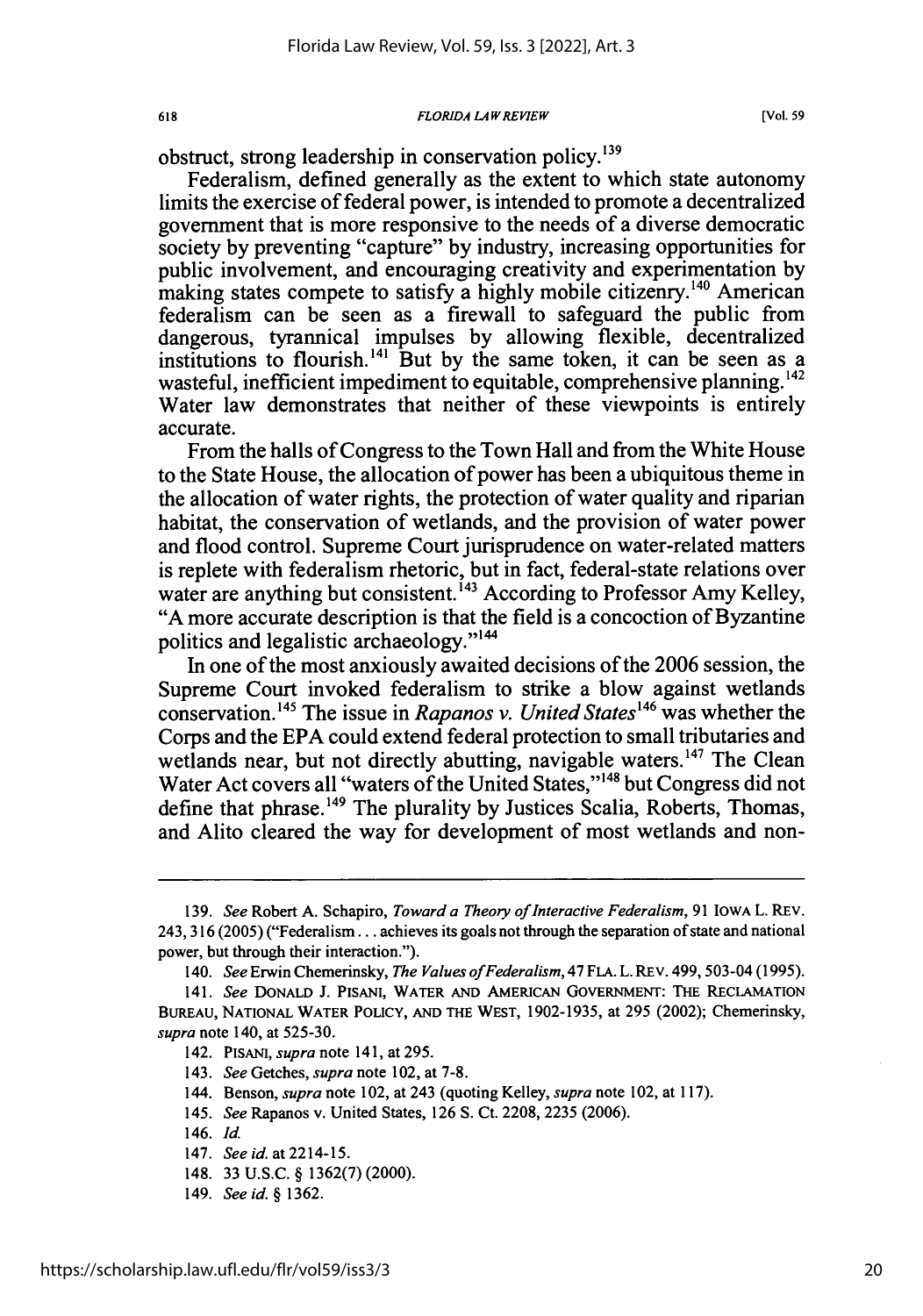### *REFLECTIONS FROM A POST-KA TRINA WORLD*

619

perennial streams.<sup>150</sup> According to Scalia, to cover these waterways would stretch the Act's coverage "beyond parody."<sup>15</sup>

Federalism provides only a superficial explanation for this outcome. As in a 2001 case, *Solid Waste Agency ofNorthern Cook County v. U.S. Army Corps of Engineers (SWANCC)*,<sup>152</sup> Justice Scalia justified his limited view of Clean Water Act power by espousing a need to preserve "primary state responsibility for ordinary land-use decisions."<sup>153</sup> In *SWANCC*, the Court applied an interpretive canon to strike down the Corps' so-called "migratory bird" rule that asserted jurisdiction over isolated ponds: "Where an administrative interpretation of a statute invokes the outer limits of Congress' power, we expect a clear indication that Congress intended that  $r$ esult. $^{5,154}$  Justice Scalia continued with this rationale in *Rapanos:*

As we noted in *SWANCC,* the Government's expansive interpretation would "result in a significant impingement of the States' traditional and primary power over land and water use. *Regulation of land use, as through the issuance of the development permits sought by petitioners in both of these cases, is a quintessential state and local power.'55*

Justice Scalia further explained, "We ordinarily expect a 'clear and manifest' statement from Congress to authorize an unprecedented intrusion into traditional state authority. The phrase 'the waters of the United States' hardly qualifies."<sup>156</sup>

Ironically, in *Rapanos,* thirty-three states and the District of Columbia filed friend-of-the-court briefs on behalf of the United States, seeking to *maintain* broad federal power over wetlands and non-perennial streams.<sup>157</sup> Apparently, a majority of the states believe that wetlands preservation is

152. 531 U.S. 159, 173-74 (2001).

153. *Rapanos,* 126 **S.** Ct. at 2234.

154. *SWANCC,* 531 U.S. at 172; William Funk, *The Court, the Clean Water Act, and the Constitution:* SWANCC *and Beyond,* 31 Envtl. L. Rep. (Envtl. Law Inst.) 10,741, 10,758 (2001).

155. *Rapanos,* 126 S. Ct. at 2224 (emphasis added) (citation omitted) (quoting *SWANCC,* 531 U.S. at 174).

156. *Id.* (citing BFP v. Resolution Trust Corp., 511 U.S. 531, 544 (1994)).

157. Brief of the States of New York et al. as Amici Curiae in support of Respondents at 14, Rapanos v. United States, 126 **S.** Ct. 2208 (2006) (No. 04-1034), 2006 WL 139208.

<sup>150.</sup> *See Rapanos,* 126 S. Ct. at 2214, 2235.

<sup>151.</sup> *Id.* at 2222. Justice Kennedy concurred in the Court's judgment but not in its reasoning. *Id.* at 2236 (Kennedy, J., concurring). He recognized that non-perennial streams and wetlands may be covered, but, to come within federal protection, he opined that regulators must make a determination that the non-perennial streams and wetlands have a significant hydrological nexus to a navigable water body. *Id.* at 2241 (citing United States v. Riverside Bayview Homes, 474 U.S. 121, 133 (1985)).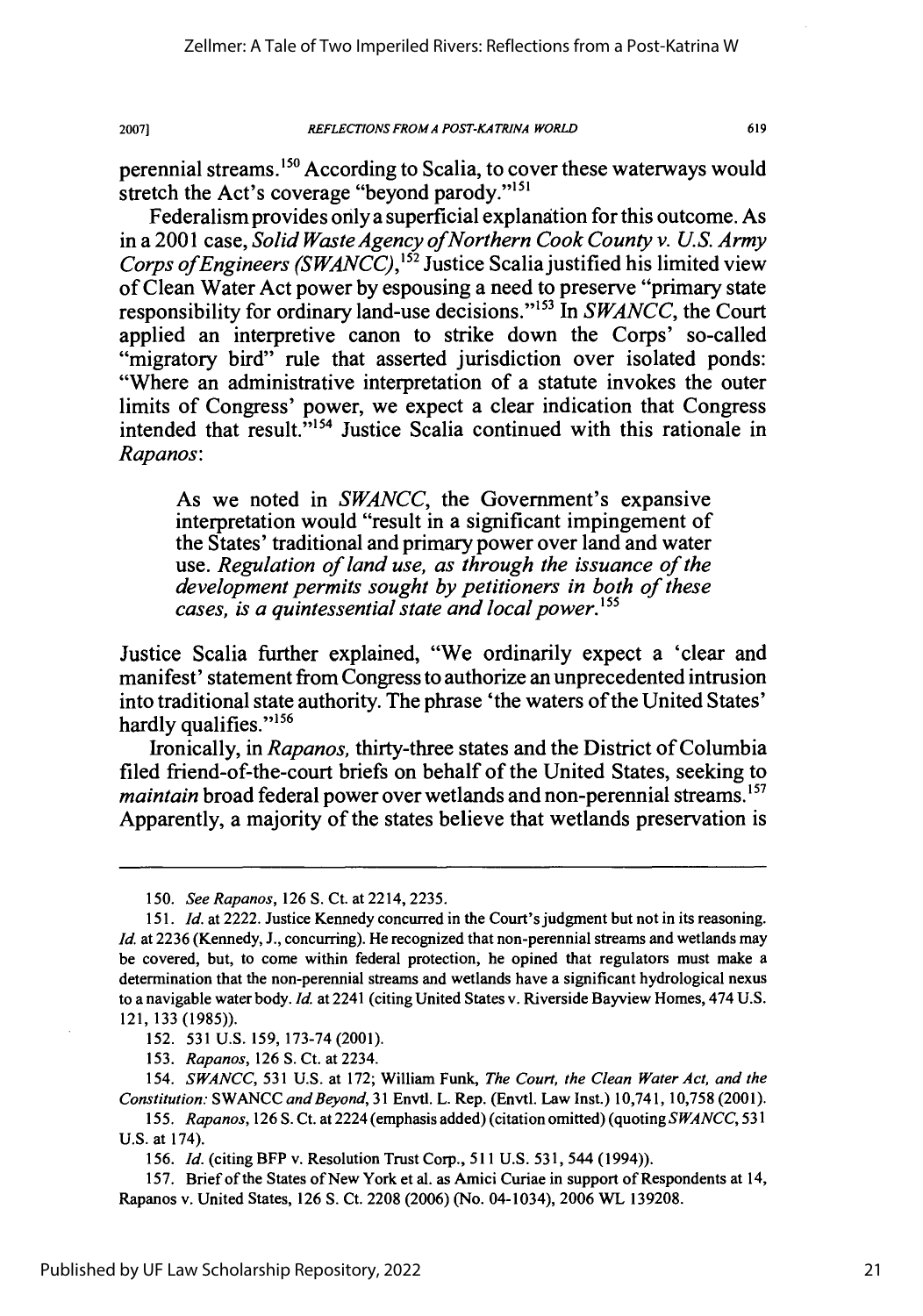*FLORIDA LAWREVIEW*

best accomplished **by** the federal government. **Why,** then, did the plurality opinion reject the states' reasoning? This is not about states' rights; it is about promoting development at the expense of at-risk human and ecological communities. The invocation of federalism has promoted an illusion of balance and accommodation, while in reality leaving federal, state, and tribal governments to compete with each other for monetary and political favor.

**A** closer look at Supreme Court jurisprudence shows that deference to states in matters touching upon river and floodplain development is **by** no means a foregone conclusion.<sup>158</sup> Particularly when it comes to federal navigational interests, there is no question that an inconsistent state law gives way.5 9 In *ETSIPipeline Project v. Missouri,60* the Court barely gave a passing reference to South Dakota's argument that a statutory savings clause for state-sanctioned water rights empowered it to convey water from a Corps' flood control reservoir to a private interest.<sup>161</sup> Similarly, in *United States v. Riverside Bayview Homes,162* the Court prioritized the Clean Water Act's goal of safeguarding the integrity of all **U.S.** waters, including their adjacent wetlands, over any interest the state asserted in land-use planning and development.<sup>163</sup> In several cases arising under the

160. 484 U.S. 495 (1988).

*161. See id.* at 498, 511-12; *see also* Benson, *supra* note 102, at 297 n.393 (remarking that the Corps' programs for improvement of navigation, flood control, and hydropower "were never subject to any form of state control' (quoting FRANK J. TRELEASE, U.S. **NAT'L** WATER **COMM'N, FEDERAL-STATE RELATIONS IN** WATER LAW 9-11 (1971))).

162. 474 U.S. 121 (1985).

Contrary to the Court's suggestion, the Corps' interpretation of the statute does not [infringe] upon [state control] over land use. "Land use planning in essence chooses particular uses for the land; environmental regulation, at its core, does not mandate particular uses of the land but requires only that, however the land is used, damage to the environment is kept within prescribed limits." The CWA is not a land-use code; it is a paradigm of environmental regulation. Such regulation is an accepted exercise of federal power.

Solid Waste Agency of N. Cook County v. U.S. Army Corps of Eng'rs *(SWANCC),* 531 U.S. 159, 191 (2001) (Stevens, J., dissenting) (citation omitted) (quoting Ca. Coastal Comm'n v. Granite Rock Co., 480 U.S. 572, 587 (1987)).

<sup>158.</sup> *See* Benson, *supra* note 102, at 294 ("[T]here is no universal policy of deference that applies consistently across the many areas of federal law relating to water.").

<sup>159.</sup> *See, e.g.,* United States v. Locke, 529 U.S. 89, 108 (2000); United States v. Alaska, 503 U.S. 569,579-80 (1992); Ray v. Atl. Richfield Co., 435 U.S. 151, 165 (1978); Sinnot v. Davenport, 63 U.S. (1 How.) 227, 241 (1859); Gibbons v. Ogden, 22 U.S. (1 Wheat.) 1, 72-74 (1824).

<sup>163.</sup> *See id.* at 131-32. As dissenting Justices Stevens, Souter, Ginsburg, and Breyer pointed out in *SWANCC,* to deny federal jurisdiction over isolated wetlands is unfaithful to *Riverside Bayview:*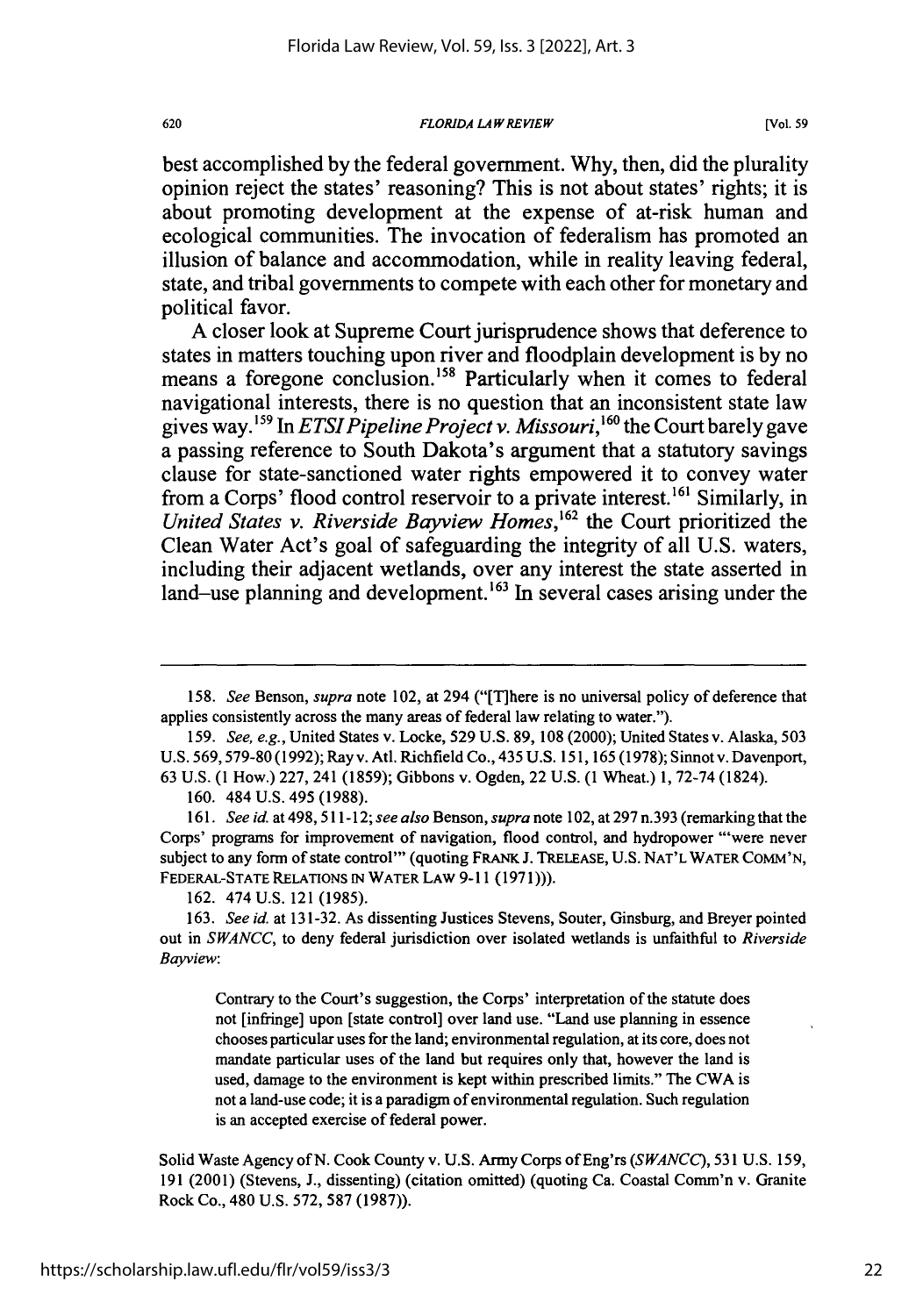Federal Power Act,<sup>164</sup> the Court found that the Act preempted state minimum streamflow requirements that might negate the Act's broad purpose-to be a national regulatory scheme promoting full development of the nation's water resources.<sup>165</sup> The Court went on to explain that the federal purpose would be best served **by** comprehensive planning and the consideration of impacts on "the full spectrum of commerce **interests.""**

Even if one believes that the control of water resources is a traditional state prerogative, it does not necessarily follow that states have some special competence that justifies deference **by** the federal government; indeed, "there seems to be no compelling argument that the states inherently *deserve* deference in this area."<sup>167</sup> Certainly, there may be instances where a state is best suited to make a particular decision-such as restricting inter-basin diversion projects within the state—where relevant factors turn on internal water supplies, local economic priorities, present and future demands, and the cultural and ecological importance of protecting the basin of origin.<sup>168</sup> But there is no justification for invoking a blanket rule of deference in *all* water-related cases. Local responses are not adequate when it comes to interjurisdictional rivers threatened with multiple transboundary threats. Hurricane Katrina drives this point home. The levees failed at the weakest points, which were maintained **by** local levee districts with little oversight or support from the Corps.<sup>169</sup>

164. 16U.S.C. § 791a(2000).

166. Fed. Power Comm'n v. Union Elec. Co., 381 U.S. 90, 101 (1965). In *California v. United States,* 438 U.S. 645 (1978), the Court distinguished the federal Reclamation Act of 1902, which expressly requires the Bureau of Reclamation "to proceed in conformity with" state laws governing use of water from federal reclamation projects. *Id.* at 674-75. The refusal to allow the Bureau to adversely affect state-sanctioned private water rights is perhaps a lone exception to the general pattern of strong federal control. *See* Benson, *supra* note 102, at 242-43 (noting that the Court has issued its strongest proclamations of deference for state decisions regarding water rights in cases addressing reclamation).

167. Benson, *supra* note 102, at 314 (emphasis added).

168. Id.

169. *See* Carms, *supra* note 9; Sanders, *supra* note 10.

*<sup>165.</sup> See, e.g.,* California v. Fed. Energy Regulatory Comm'n, 495 U.S. 490, 492-93 (1990); *see also* First Iowa Hydro-Elec. Coop. v. Fed. Power Comm'n, 328 U.S. 152, 177-82 (1946); United States v. Appalachian Elec. Power Co., 311 U.S. 377, 426 (1940) (rejecting the argument that regulation of water projects within state boundaries rests with the State unless federal regulation is directly related to navigation and remarking that "[f]lood protection, watershed development, recovery of the cost of improvements through utilization of power are likewise parts of [federal] commerce control"); Benson, *supra* note 102, at 295 (concluding that the Court reads the Federal Power Act's savings clause narrowly, in effect, "refusing any role for states that could interfere with the broader purposes of the statute").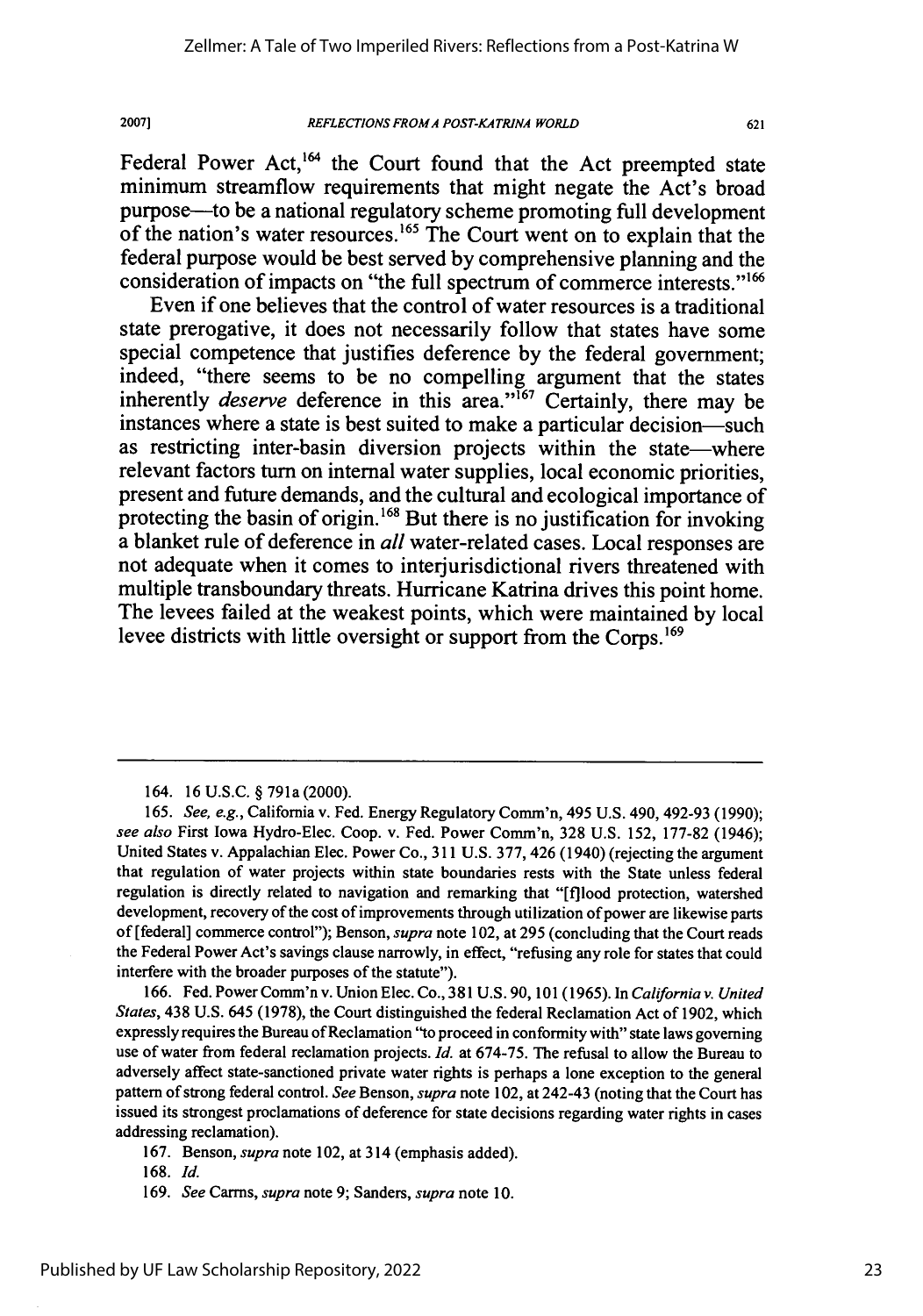### *FLORIDA LAWREVIEW*

### IV. TIPPING POINTS

The various Flood Control Acts<sup>170</sup> and Water Resources Development Acts<sup>171</sup> passed between 1928 and today have been stacked one upon another by successive congressional sessions with little to no integration. These statutes provide wide discretion to the Corps to conduct construction in the name of just about anything, however loosely tied to navigation or flood prevention.<sup>172</sup> Rather than following a rational, coordinated strategy, the Corps' activities are governed by the "aggregate sum" of whatever individual congressional members want. **' <sup>73</sup>**Invariably, each member wants something that sends money and jobs to his or her own district.<sup>174</sup>

On both the Missouri and Mississippi Rivers, the law has failed to address the needs of human and ecological communities. Concerning the Missouri, upper basin states are pitted against lower basin states in the courts, and both have had their run-ins with federal agencies. The Corps stands at the center of the controversy, with the states, environmental groups, and commercial associations demanding contradictory and even mutually exclusive responses in river operations.<sup>175</sup> The stakes are high. Three federally-protected species hang in the balance, along with recreational and commercial interests related to shipping, tourism, and sport fisheries.<sup>176</sup> The impetus for the latest bout of litigation has been the Corps' revision of its Master Manual for river operations under the Flood Control Act of 1944.<sup>177</sup> Dozens of orders from numerous federal courts have ensued.<sup>178</sup> The sum of this effort is that the Corps has received the imprimatur to exercise its broad discretion to determine how best to fulfill the "primary" navigational and flood control purposes of the FCA, notwithstanding ecological imperatives.'79 In short, the Corps continues to

170. *See supra* note 108.

172. *See* ETSI Pipeline Project v. Missouri, 484 U.S. 495, 512 (1988); South Dakota v. Ubbelohde, 330 F.3d 1014, 1027 (8th Cir. 2003).

173. BABBITT, *supra* note 14, at 52.

174. *See* McCool, *supra* note 124, at 1903, 1916 (noting the intransigence of "pork-barrel politics and special-interest welfare" and identifying "political tradition, fueled by pork-barrel politics and special interest welfare" as obstructions to progressive legislation); Tarlock, *supra* note 24, at 1316-17 (describing "pork barrel" politics of the Corps).

175. *See* Am. Rivers, Inc. v. U.S. Army Corps of Eng'rs *(In re* Operation of Mo. River Sys. Litig.) *(Mo. River Sys. Litig.),* 421 F.3d 618, 624-25 (8th Cir. 2005); *Ubbelohde,* 330 F.3d at 102 **1;** Am. Rivers v. U.S. Army Corps of Eng'rs, 271 F. Supp. 2d 230, 251-52 (D.D.C. 2003). For the etiology and outcomes of these cases, see Zellmer, *supra* note 15, at 324-33.

176. Zellmer, *supra* note **15,** at 308.

177. *Id.; see also* LAMBRECHT, *supra* note **58,** at 117-36 (describing the battle between birds, barges, states, and federal agencies).

178. Zellmer, *supra* note 15, at 308; *see also* LAMBRECHT, *supra* note 58, at 287-305 (providing a behind-the-scenes look at Missouri River litigation).

179. *See Mo. River Sys. Litig.,* 421 F.3d at 631 ("[T]he FCA **...** allows the Corps to decide

<sup>171.</sup> *See supra note* 109.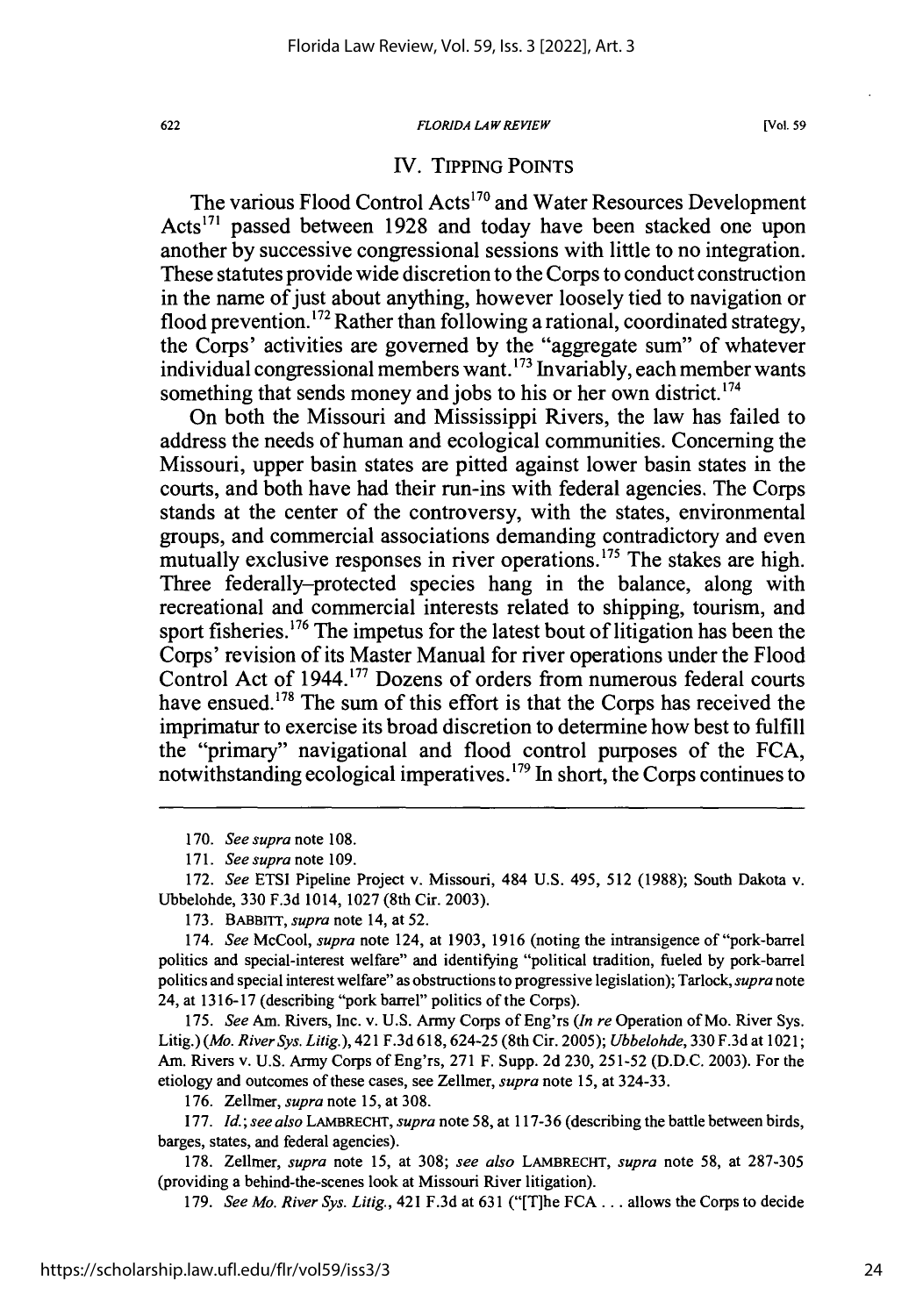2007]

623

enjoy great latitude and uses it to maintain the status quo for the benefit of entrenched, parochial interests rather than long-term ecological needs.

Concerning the Mississippi, post-Katrina litigation has blossomed. Lawsuits have been filed against both the Corps and the local levee districts for property damage and loss of life caused by the failed levee system and pumps.<sup>180</sup> Louisiana Governor Kathleen Blanco has sued in federal court to prevent the United States from awarding mineral leases in the Gulf, alleging that the federal government failed to properly analyze and mitigate the adverse effects of oil and gas exploration to Louisiana's coastline in light of damage from Hurricane Katrina.<sup>181</sup> Homeowners have filed class action lawsuits against insurers for denying coverage for damages resulting from the levee failures.<sup>182</sup> Residents of Orleans, Bernard, and Jefferson Parishes have sued various oil companies for damages to coastal marshes caused by their canals and pipelines.<sup>183</sup> Last but not least, citizens' groups have asserted Clean Water Act<sup>184</sup> and National Environmental Policy Act<sup>185</sup> claims against the Corps to prevent it from issuing an emergency permit to allow the dumping of hurricanerelated demolition debris near a minority community in New Orleans East.  $186$ 

Throughout these trials and travails, one dominant theme has emerged—the failure to replace ill-suited and outdated human strategies in favor of long-term ecosystem needs. When the Flood Control Acts were adopted, navigational hopes were high and "ecosystem" was barely a recognized concept among scientists, much less policy-makers. These Acts

182. Mitchell F. Crusto, *The Katrina Fund: Repairing Breaches in Gulf Coast Insurance Levees,* 43 HARV. J. ON LEGIS. 329, 330-31 (2006).

183. *See* Barasich v. Columbia Gulf Transmission Co., 467 F. Supp. 2d 676,691-93 (E.D. La. 2006) (dismissing negligence claims on grounds that defendants had no duty to these hundreds of thousands of plaintiffs to protect them from the results of coastal erosion allegedly caused by activities that were physically and proximately remote from plaintiffs and their property).

how best to support the primary interest of navigation in balance with other interests" and may require the Corps to elevate navigation over endangered species).

<sup>180.</sup> *See* John P. Manard, Jr. et al., *Katrina's Tort Litigation: An Imperfect Storm,* 20 **NAT. RESOURCES** & ENV'T 31, 33-35 (2006).

<sup>181.</sup> Complaint for Declaratory & Injunctive Relief at 1-2, 19, Blanco v. Burton, No.06-3813 (E.D. La. July 20, 2006), 2006 WL 2430359, *available at* http://www.gov.state.la.us/assets/docs/ PDFs/LS200Complaint.pdf (alleging violations of the NEPA, the Coastal Zone Management Act, and the Outer Continental Shelf Lands Act).

<sup>184.</sup> Federal Water Pollution Control (Clean Water) Act, 33 U.S.C. §§ 1251-1387 (2000).

<sup>185.</sup> National Environmental Policy Act of 1969, 42 U.S.C. § 4321 (2000).

<sup>186.</sup> Complaint for Declaratory & Injunctive Relief, La. Envtl. Action Network v. U.S. Army Corps of Eng'rs., No. 06-2020 (E.D. La. Apr. 18, 2006), 2006 WL 1267567. The court dismissed their claims, finding that the Corps had the discretion to authorize the permit under its previously issued "General Permit for Emergency Authorizations within the New Orleans District." Patricia E. Salkin, *2006 Update: Environmental Justice,* SM004 A.L.I.-A.B.A. 929, 932 (2006).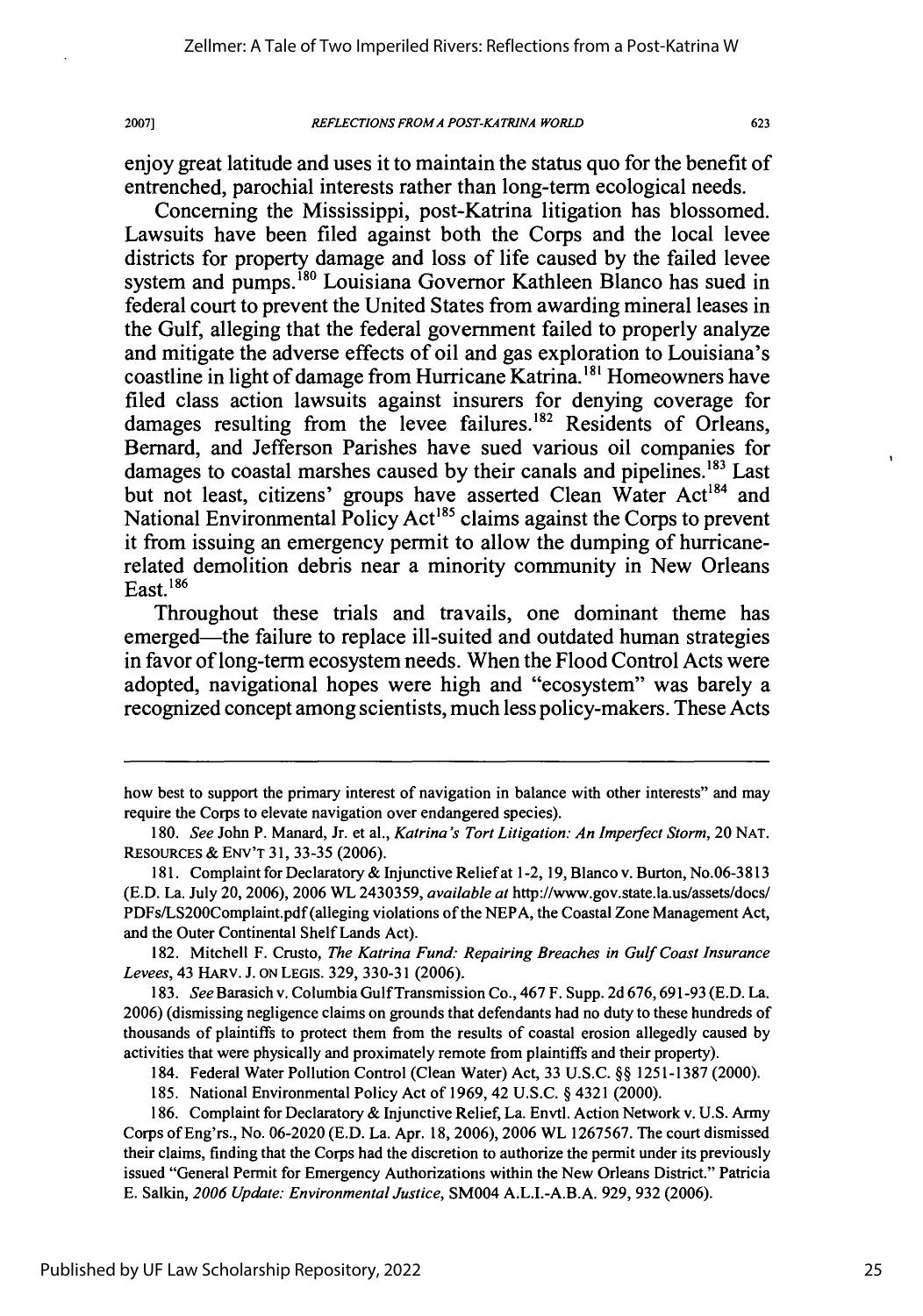express a **highly** discretionary multiple-use requirement that gives the Corps almost carte blanche authority to operate the rivers, with the blessing of its most powerful congressional patrons. According to George Cameron Coggins, this type of mandate is nothing but a "vacuous platitude."<sup>187</sup> Oliver Houck puts it even more bluntly, describing multiple use as "a code word for let'er rip and Katy-bar-the-door."<sup>188</sup> The Corps is routinely given free rein to prioritize flood control and navigation while merely considering recreation and fish and wildlife needs.<sup>189</sup>

This is not to say that the underlying objectives of the Flood Control Acts were way off base at the time of enactment. Federal flood control efforts have served laudable objectives **by** protecting vulnerable communities. But developing the floodplain and armoring the rivers' banks has spawned a vicious, deadly cycle. Floods happen. Flood damage and losses to homes and commercial enterprises follow. Disaster relief, typically comprised of federal payments and more federal flood control projects, comes right on the heels of the flood. Next come renewed encroachment and development in the floodplain, now seen as safely behind the new flood control projects. Then comes another flood, and the cycle repeats itself.'90

Hurricane Katrina provides a wake-up call and a call to action. According to former Secretary of Interior Bruce Babbitt, law, like a river engaged in avulsion, will occasionally make "a clean break, abandoning the old channel to create a new course."<sup>191</sup>

Crisis can open windows of opportunity and spawn long-lasting solutions that transcend immediate pressures and political maneuvering.

190. Houck, *supra* note 56, at 22. Houck describes the relentless press of development, protected **by** levees, dikes, dredges and pumps, as walling off the environment and then feeding it "through the bars of diversion structures like some beast in a zoo." *Id.* at 42.

191. Bruce Babbitt, Sec'y of Interior, Western Water Policy-From Reclamation to Restoration, Remarks at the University of Colorado Natural Resource Law Center's Program on Western Water Law and Policy (June 8, 1999), *available at* http://www.doi.gov/news/archives/ speeches&articles/univ.htm. The inherent variability and unpredictability of river systems teaches us "to pay attention to the realities of the natural world and to be open to observing and adapting to nature's vicissitudes rather than denying or trying to control them." Getches, *supra* note 57, at 8; *see* Judy L. Meyer, *Changing Concepts of System Management, in* WATER **SCI.** & TECH. BD., NAT'L RESEARCH COUNCIL, SUSTAINING OUR WATER RESOURCES 78, 78 (1993), *available at* http://print.nap.edu/pdf/0309049482/pdf image/78.pdf.

624

<sup>187.</sup> George Cameron Coggins, *Of Succotash Syndromes and Vacuous Platitudes: The Meaning of "Multiple Use, Sustained Yield"for Public Land Management,* 53 U. COLO. L. REV. 229, 229 (1982); *see also* Zellmer, *supra* note 95, at 1034-35 (assessing arguments that the MUSY standard is outmoded).

<sup>188.</sup> Houck, *supra* note 56, at 37.

<sup>189.</sup> *See* Am. Rivers, Inc. v. U.S. Army Corps of Eng'rs *(In re* Operation of the Mo. River Sys. Litig.), 421 F.3d 618,629 (8th Cir. 2005); South Dakota v. Ubbelohde, 330 F.3d 1014, 1030- 31 (8th Cir. 2003). For a description of the judicial role in reviewing Corps' decisions, see Tarlock, *supra* note 24, at 1313-15, 1321-24.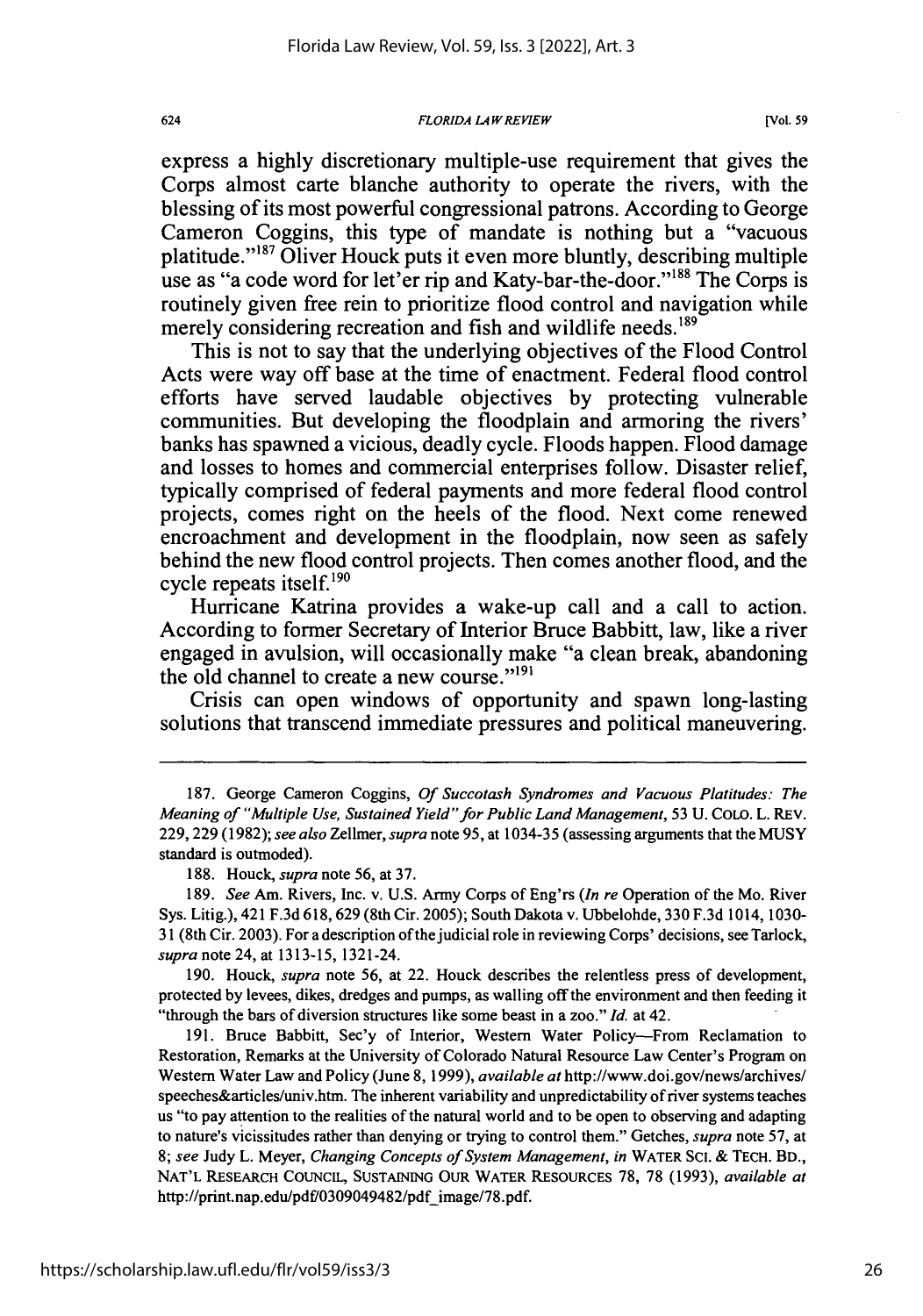2007]

### *REFLECTIONS FROMA POST-KATRINA WORLD*

625

The smoldering Cuyahoga River in Ohio provided momentum for the enactment of the federal Clean Water Act of 1972.192 The discovery of toxic wastes seeping into people's basements and schoolyards at Love Canal prompted the passage of the Comprehensive Environmental Response, Compensation, and Liability Act (CERCLA) in **1980.'9'** The highly publicized release of deadly chemicals from a Union Carbide facility in Bhopal, India led to the Emergency Planning and Community Right-to-Know Act of 1986.194 The 1989 wreck of the *Exxon- Valdez* broke the long-running impasse over the federal Oil Pollution Act, enacted in **1990.19f**

# V. ADAPTATION AND RESILIENCE: AN INTERIOR RIVERS ECOSYSTEM ACT

The first step toward crafting and eventually enacting an Interior Rivers Ecosystem Act is to define the end goal. This is not terribly difficult. Sustaining the natural functioning and resilience of the river systems for the human and ecological communities that rely on them must be the overarching objective. Tailoring our actions to achieve that goal will be the true challenge.

On the Missouri, the Endangered Species  $Act^{196}$  provided the motivation to bring the science of ecology to the table and to develop a conservation plan.<sup>197</sup> The earth sciences came to a consensus: Restore and maintain ecological and human communities by restoring a semblance of the natural flow regime.<sup>198</sup> The Corps, however, resisted this move, as did its downstream allies who insist on maintaining lower basin flows and the minimal commercial barge traffic below Omaha.<sup>199</sup>

If the rivers were to be managed to replicate the natural flow regime,

<sup>192.</sup> Federal Water Pollution Control (Clean Water) Act, 33 U.S.C. §§ 1251-1387 (2000); William L. Andreen, *Water Quality Today--Has the Clean Water Act Been a Success?, 55* **ALA.** L. REv. 537, 565 n. 195 (2004). For a detailed account of some of the events leading to passage of the Act, see Jonathan H. Adler, *Fables of the Cuyahoga: Reconstructing a History of Environmental Protection,* 14 FORDHAM ENvTL. L.J. 89, 94-106 (2002).

<sup>193.</sup> Comprehensive Environmental Response, Compensation, and Liability Act of 1980,42 U.S.C. §§ 9601-9675 (2000); *see* WILLIAM H. RODGERS, JR., ENVIRONMENTAL LAW 682 (2d ed. 1994).

<sup>194.</sup> Emergency Planning and Community Right-to-Know Act, 42 U.S.C. §§ 11001-11050 (2000); U.S. EPA, EPCRA Statute, Regulations & Enforcement, http://www.epa.gov/compliance/ civil/epcra/epcraenfstatreq.html (last visited Feb. 19, 2007).

<sup>195.</sup> Oil Pollution Act of 1990,33 U.S.C. §§ 2701-2762 (2000); U.S. EPA, Oil Pollution Act Overview, http://www.epa.gov/oilspill/opaover.htm (last visited Feb. 19, 2007).

<sup>196.</sup> Endangered Species Act of 1973, 16 U.S.C. §§ 1531-1544 (2000).

<sup>197.</sup> Davidson, *supra* note 61.

<sup>198.</sup> WATER SCI. & **TECH.** BD., **NAT'L** RESEARCH COUNCIL, *supra* note 62, at 83-85.

<sup>199.</sup> *See* Zellmer, *supra* note 15, at 349-57.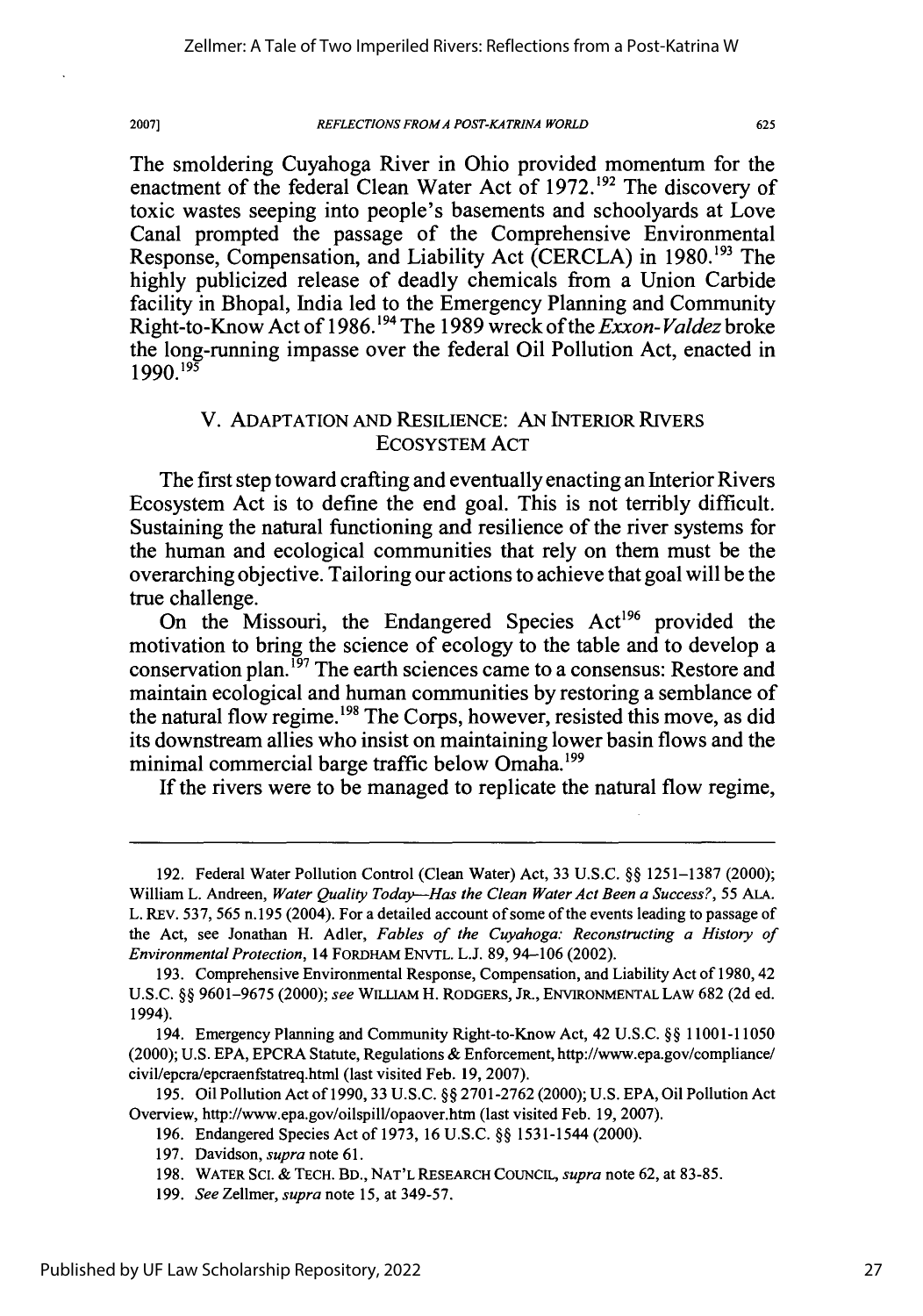navigation will be reduced. No commercial movement on the Missouri River is possible below 30,000 cubic feet per second, which means there will be no barges on some stretches of the rivers in late summer.<sup>200</sup> Yet, on the Missouri alone, the Corps itself acknowledged that the \$2-3 million loss in navigational benefits would be more than offset by increases in ecosystem services.<sup>201</sup> The National Research Council estimated that recreational enhancement and other tangible, easily monetized benefits of a restored flow regime would amount to more than \$9 million a year, not to mention the value of other, less readily monetized long-term ecosystem benefits.202 Highlighting the hydrological connection between the Missouri and Mississippi Rivers, the Council also noted that restored flows on the Missouri could enhance ecosystem services such as soil fertility and sediment transport throughout the system, assisting in the restoration of the Delta. $203$ 

This is an appropriate juncture to acknowledge that there may be a subsidiary role for CBA in the Corps' activities, but CBA must be directed and applied in a candid manner that acknowledges uncertainties and accurately reflects the full range of social and ecological costs as well as values provided by an intact, flowing river system. A strong cautionary note is in order. Even where Congress has attempted to temper the application of CBA with environmental considerations, the power and persuasiveness of conventional CBA has won the day. Since 1990, the Corps has been required to "include environmental protection as one of  $[its]$  primary missions,"<sup>204</sup> but this hopelessly vague directive has been unenforceable in court.<sup>205</sup> Even where Congress has explicitly prioritized ecological needs over economic gains, success is not inevitable. By way of example, the Northwest Power Act<sup>206</sup> directs the Northwest Power Planning Council to favor biological outcomes over economics.<sup>207</sup> Only when recovery measures are equally effective in satisfying biological goals

626

<sup>200.</sup> *See* WATER Sci. **&** TECH. BD., NAT'L RESEARCH COUNCIL, *supra* note 62, at 92.

<sup>201.</sup> *See* Am. Rivers v. U.S. Army Corps of Eng'rs, 271 F. Supp. 2d 230, 261 (D.D.C. 2003) (citation omitted); WATER SCI. & TECH. BD., NAT'L RESEARCH COUNCIL, *supra* note 62, at 105.

<sup>202.</sup> WATER **SCI.** *&* TECH. BD., NAT'L RESEARCH COUNCIL, *supra* note 62, at 105.

<sup>203.</sup> *Id.* at 2-3, **11.**

<sup>204. 33</sup> U.S.C. § 2316(a) (2000); *see also* Tarlock, *supra* note 24, at 1307-08 (noting that the Corps accepts the notion of environmental stewardship, but its "environmental mission remains undeveloped").

<sup>205.</sup> *See* Raymond Proffitt Found. v. U.S. Army Corps ofEng'rs, **175** F. Supp. 2d 755,765-68 (E.D. Pa. 2001) (holding that a failure to consider environmental protection was not reviewable because Congress provided no guidance on how this requirement was to be fulfilled), *aff'd on other grounds,* 343 F.3d 199 (3d Cir. 2003).

<sup>206.</sup> Pacific Northwest Electric Power Planning and Conservation Act, 16 U.S.C. §§ 839-839h (2000).

<sup>207.</sup> Lothrop, *supra* note 123, at 547-50.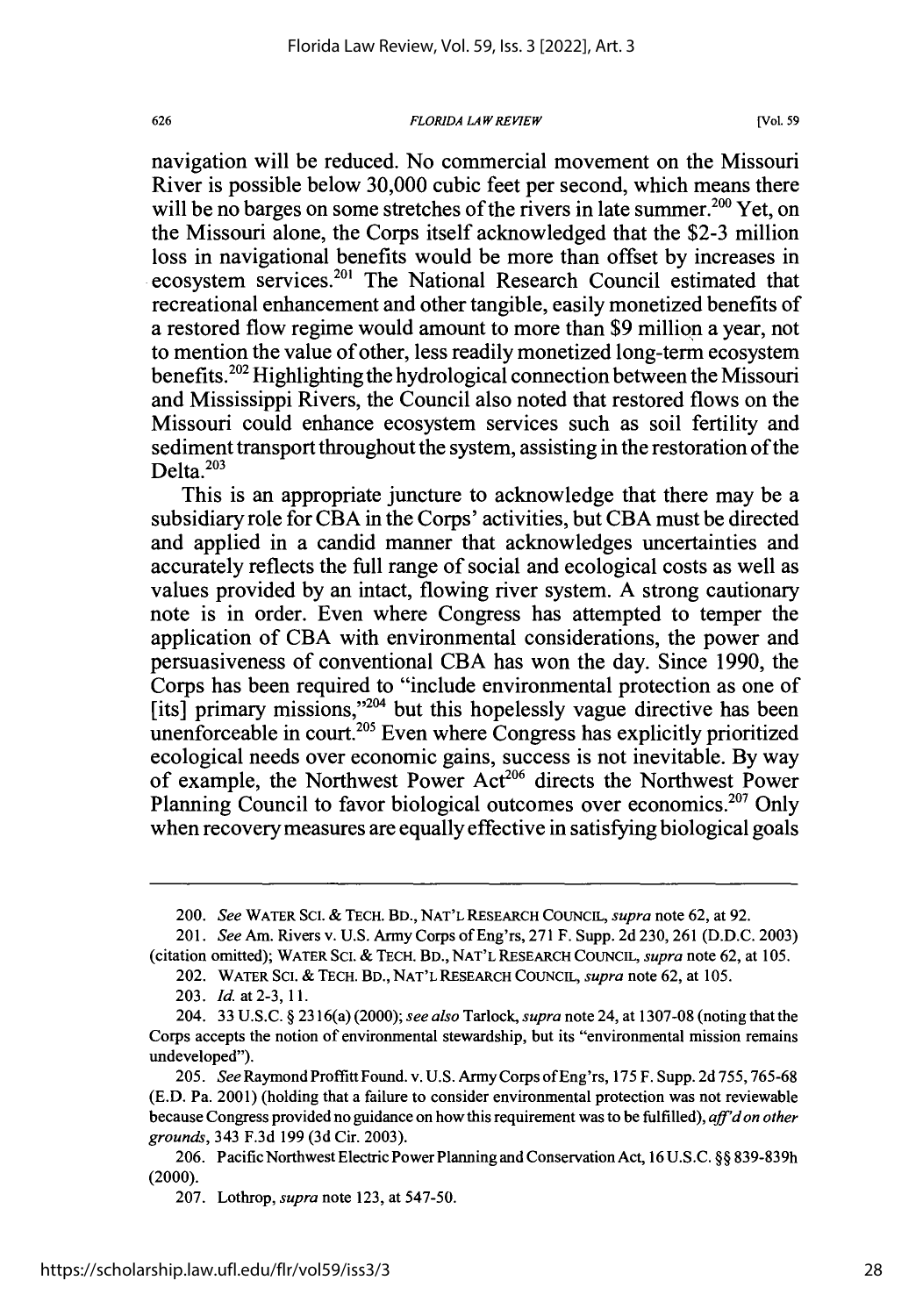### *REFLECTIONS FROM A POST-KA TRINA WORLD*

627

do the relative costs of alternative measures become relevant.<sup>208</sup> The Act also lowers the burden of proof **by** requiring that fish recovery programs "be based only on 'best available scientific knowledge,' not scientific certainty."<sup>209</sup> These provisions sound ideal in theory, but according to the Ninth Circuit, the Act has not lived up to its promise.<sup>210</sup> The reason is that the federal agencies in charge of operating dams along the Columbia River, one of which happens to be the Corps, "insist upon judging the justifiability of remedial efforts by cost-benefit analysis.<sup>7211</sup> Meanwhile, ever more salmon and steelhead species are being listed as endangered or threatened.<sup>212</sup>

The question remaining for our federal legislators is how to adapt the law to respond to the lessons of Hurricane Katrina in a fashion that both places power and responsibility at appropriate levels of government and synthesizes governmental conduct in areas of overlapping authority. The answer will surely require replacing the current hodgepodge of **highly** discretionary Flood Control Acts coupled with piecemeal funding of favored projects through Water Resource Development Acts with a holistic, organic act for the entire basin—an Interior Rivers Ecosystem **Act.213** Programmatic enactments that create or empower administrative agencies and specify their overarching mission are generally known as organic acts. 2" The organic act called for here would serve as a charter for

210. *Nw. Res. Info. Ctr.,* 35 F.3d at 1395.

211. Lothrop, *supra* note 123, at 553; *see also Nw. Res. Info. Ctr.,* 35 F.3d at 1394 (admonishing the Council that "a fish and wildlife measure cannot be rejected solely because it will result in power losses and economic costs").

212. *See* 50 C.F.R. §§ 223.102, 224.101 (2006) (listing threatened and endangered anadromous species, respectively). *See generally* Richard **0.** Zerbe Jr. & Linda **J.** Graham, *The Role ofRights in Benefit Cost Methodology: The Example of Salmon and Hydroelectric Dams,* 74 WASH. L. REV. 763, 765 (1999) (arguing that a refined CBA that better reflects both legal rights and psychological expectations will be key to understanding trade-offs and making informed decisions in the course of protecting threatened salmon species).

213. For citations to statutes granting authority to the Corps, see *supra* notes 100-01, 108-09. In a previous article on Missouri River Management, I sounded the call for a Missouri River Organic Act. Zellmer, *supra* note 15, at 346-57. In the wake of Hurricane Katrina, it has become clear that we need to reach farther and include the entire Missouri-Mississippi River basin.

214. RICHARD **J.** PIERCE, JR. **ET** AL., ADMINISTRATIVE LAW **AND** PROCESS 220 (1985); Robert L. Fischman, *The National Wildlife Refuge System and the Hallmarks of Modern Organic Legislation,* 29 **ECOLOGY** L.Q. 457, 502-13 (2002).

<sup>208.</sup> *Id.* at 549 (citing 16 U.S.C. § 839b(h)(6)(C)).

<sup>209.</sup> Davidson & Geu, *supra* note 123, at 856 (citing Nw. Res. Info. Ctr., Inc. v. Nw. Power Planning Council, 35 F.3d 1371, 1378 (9th Cir. 1994)); *see also* Lothrop, *supra* note 123, at 539, 541-42 (stating that the use of CBA "not only ignores distribution and equity concerns, it often fails to integrate information in a useful and 'intellectually honest' manner.... [and it] has had a subtle, but pernicious effect on the anadromous fish of the Columbia River Basin [by] foster[ing] a perception that the fisheries resource could be exchanged for inexpensive hydropower" (footnotes omitted)).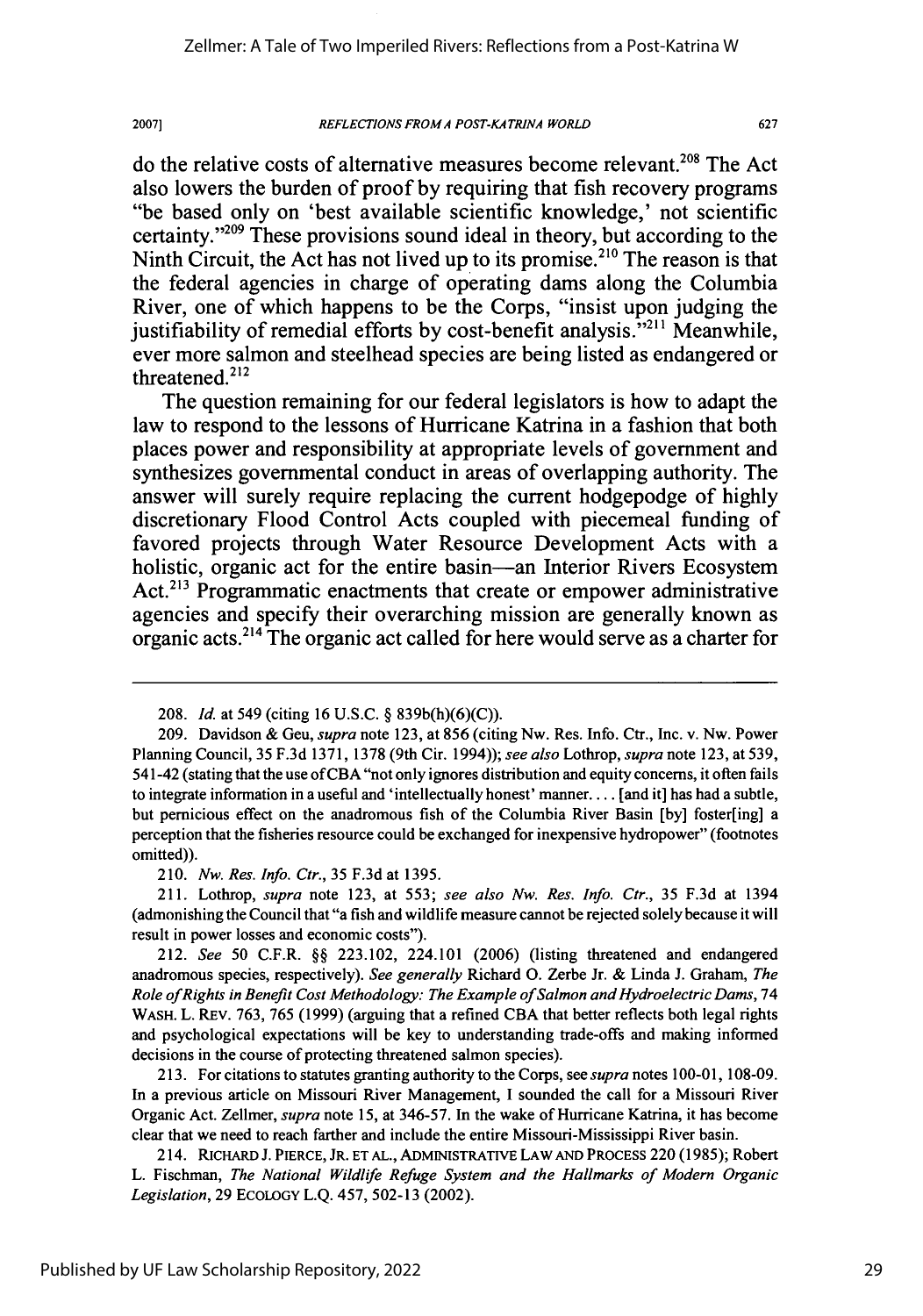the Corps and the lands and resources it administers by providing an overarching mission statement, supported by clearly-delineated designated uses and substantive management criteria, along with comprehensive planning requirements and measures that ensure public participation and accountability.<sup>215</sup> Together, these provisions would weave an otherwise disparate collection of federal management mandates into a system that is far greater than the sum of its parts.<sup>216</sup>

Comprehensive, integrated management strategies for major interjurisdictional river systems have been accomplished in other basins, by legislation or interstate compacts. For example, on the Colorado River, the "Law of the River" governs the activities of the federal agencies that manage it and the seven states and numerous Indian tribes that draw their lifeblood from it.<sup>217</sup> Similarly, in the Great Lakes, a multi-faceted interstate agreement that has been approved by eight state governors and two Canadian Premiers is currently under consideration for ratification as an interstate compact.<sup>218</sup> Under the proposed compact, the states and bordering Canadian provinces would cooperatively manage the Great Lakes and their tributary surface and ground waters under common standards.<sup>219</sup> These standards would be incorporated into state law and, once approved by Congress, enforceable as a matter of federal law.220

Key components of a comprehensive, organic Interior Rivers Ecosystem Act should adhere to the following principles:

- $(1)$  Think like a river:<sup>221</sup> Adopt adaptive, ecologically-resilient management objectives;
- *(2)Live within our means:* Prioritize measures that promote resilience and sustainability, rather than measures that may seem economically desirable for the short term but are unsustainable in the long run;<sup>222</sup>

222. Houck, *supra* note 56, at 61. For example, the Feingold-McCain Water Resources

*<sup>215.</sup> See* Zellmer, *supra* note 15, at 346; *see also* Fischman, *supra* note 214, at 510-13 (describing five "hallmarks" of organic legislation).

<sup>216.</sup> *See* Fischman, *supra* note 214, at 510.

<sup>217.</sup> **JOSEPH** L. **SAX** ET AL., LEGAL CONTROL OF WATER RESOURCES 799-800 (4th ed. 2006).

<sup>218.</sup> *See* Noah D. Hall, *Toward a New Horizontal Federalism. Interstate Water Management in the Great Lakes Region,* 77 U. COLO. L. REv. 405, 406 (2006) (citing GREAT LAKES-ST. LAWRENCE RIVER BASIN WATER RESOURCES COMPACT (Dec. 13, 2005), *available at* http://www.cglg.org/projects/water/docs/12-13-05/Great Lakes-St Lawrence River Basin Water\_Resources Compact.pdf); Council of Great Lake Governors, Great Lakes Water Management Initiative, http://www.cglg.org/projects/water/index.asp (last visited Feb. 19, 2007).

<sup>219.</sup> Hall, *supra* note 218, at 435.

<sup>220.</sup> *Id.* at405,411.

<sup>221.</sup> *See* Babbitt, *supra* note 191 (noting that "Aldo Leopold once wrote that to understand a landscape, it is necessary to 'Think like a mountain'; we must now pause to 'think like a river"').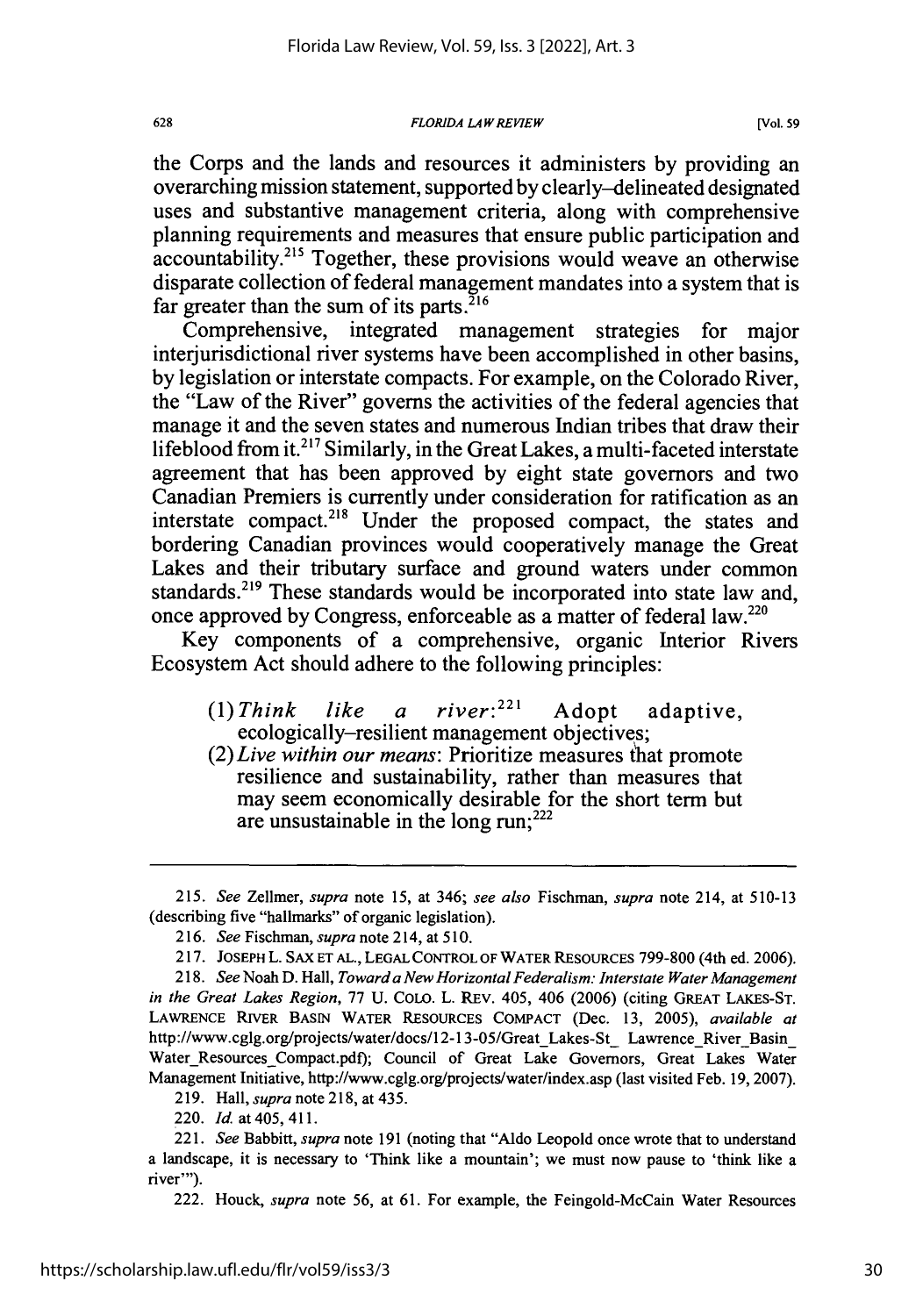### *REFLECTIONS FROMA POST-KA TRINA WORLD*

- *(3) Enhance institutional leadership:* Provide the Corps with primary responsibility for flood control measures, cabined **by** clear, ecologically-based standards, with continued monitoring and oversight through probing judicial review,<br>and supported by a secure, non-partisan funding source;<sup>223</sup>
- *(4) Stop wetlands losses and restore damaged wetlands and floodplains:* Prioritize areas that are most essential for wildlife reproduction, nesting, and feeding, as well as areas that, if lost, would jeopardize vulnerable human communities and cultural resources (the French Quarter may be one example of the latter point); and, perhaps most of all,
- *(5) Recognize that land and water policies are inextricably linked andplan for both restoredflows and open space:224* " $[Cl]$ ede nature its space." $^{225}$

On a related note, but one that reaches beyond the Corps' programs, Congress must cut perverse subsidies. Under current policies, flood insurance payments stimulate construction in vulnerable areas where flooding and rebuilding occurs and recurs time and time again. The National Flood Insurance Program and other agricultural and urban subsidies must be tailored to ensure against floodplain development.<sup>226</sup>

223. The Feingold-McCain bill addresses institutional concerns by proposing a reinvigorated oversight role for the national Water Resources Council and annual evaluations of the Corps' authorized water projects. **S.** 2288 § 4(b). Even if this bill is stymied, one institutional reform that does appear to be moving forward at the local level is the creation of "superboards" for levees in New Orleans, staffed by engineering professionals, rather than political appointees of the governor as under the current system in Louisiana. *Make Levees Larger, Safer,* ADVOC. (Baton Rouge), Sept. 10, 2006, at B10.

225. Houck, *supra* note 56, at 61.

Planning and Modernization Act of 2006 would compel the establishment of "national priorities for flood damage reduction, navigation, and ecosystem restoration." **S.** 2288, 109th Cong. § 3 (2006). It would also require the Corps to "avoid the unwise use of floodplains, . **.** . protect and restore [natural ecosystems], and mitigate any unavoidable damage to natural systems." *Id.* For a summary of this bill, see Press Release, Feingold, McCain Introduce Bill to Modernize the Army Corps of Engineers (Feb. 15, 2006), *available at* http://mccain.senate.gov/press-offlce/view\_ article.cfn?ID=84. Unfortunately, the bill gained little traction in the 109th Congress. *See* Tom Ichniowski, *Congress Leaves Much Work to Be Finished*, ENGINEERING NEWS-REC., Oct. 9, 2006, at 9, 9; Katherine Mclntire Peters, Corps Reform, GovExec.com (Oct. 25, 2006), http://www.govexec.com/dailyfed/1006/102506mm.htm.

<sup>224.</sup> BABBrrr, *supra* note 14, at 142; *see* Galloway, *supra* note 25, at 8.

<sup>226.</sup> FEMA, The National Flood Insurance Program (NFIP), http://www.fema.gov/plan/ prevent/floodplain/index.shtm (last visited Feb. 19, 2007). Federally supported flood insurance is available for homeowners in communities that adopt provisions designed to minimize flood losses. Id.; see Martin M. Randall, *Coastal Development Run Amuck: A Policy of Retreat May be the Only Hope,* 18 J. ENVTL. L. & LITIG. 145, 148-51 (2003). Flood-prone lands, however, continue to be developed. *See* Davidson, *supra* note 71, at 391 (noting that, in spite of the provisions of the NFIP, "Missouri's hands-off approach to floodplain development resulted in a race to develop much of